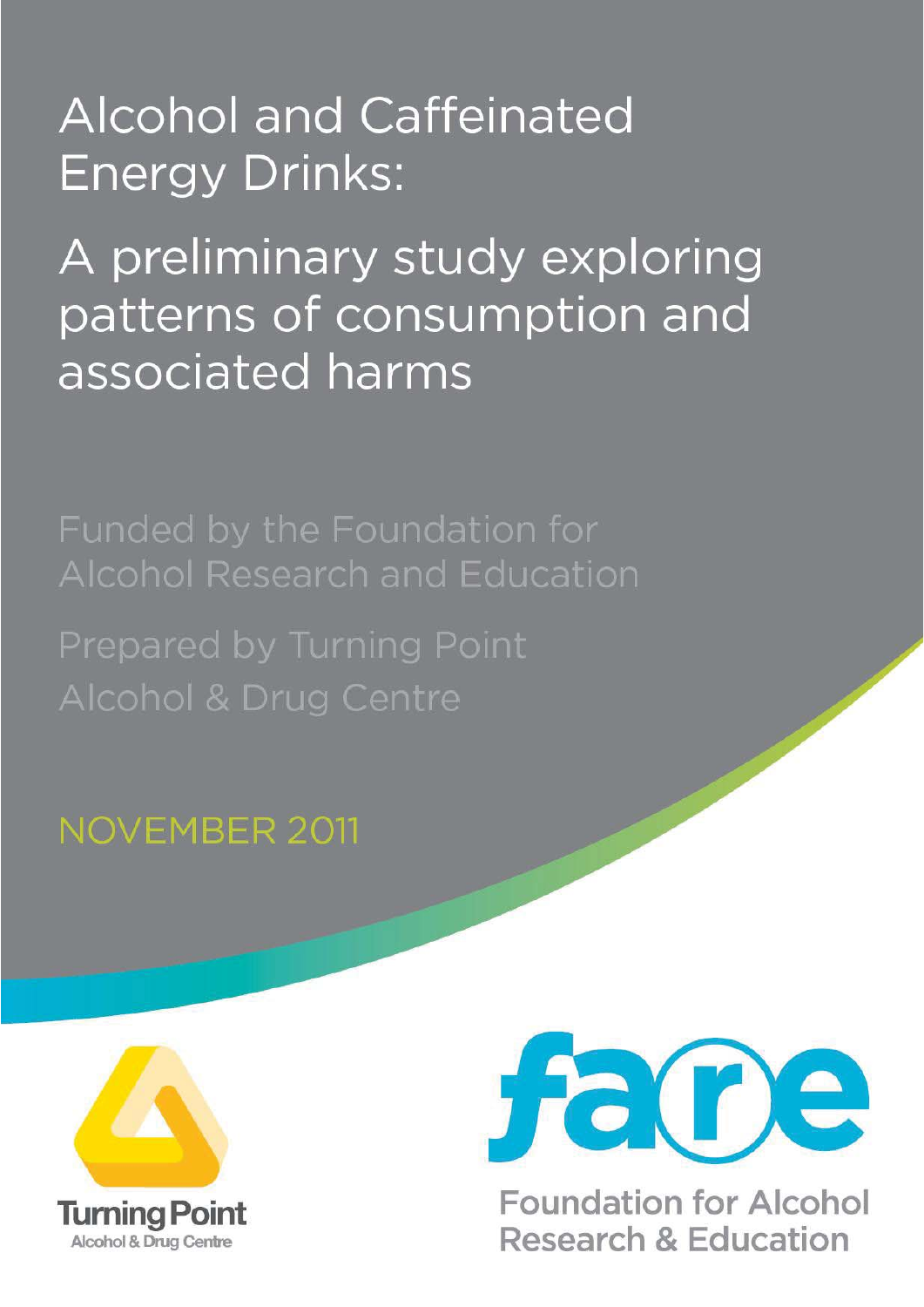

## **ALCOHOL AND CAFFEINATED ENERGY DRINKS:**

## **A preliminary study exploring patterns of consumption and associated harms**

Amy Pennay Dan I. Lubman

**November 2011** 



54-62 Gertrude Street Fitzroy, VIC 3065 Australia T: 03 8413 8413 F: 03 9416 3420 E: info@turningpoint.org.au W: www.turningpoint.org.au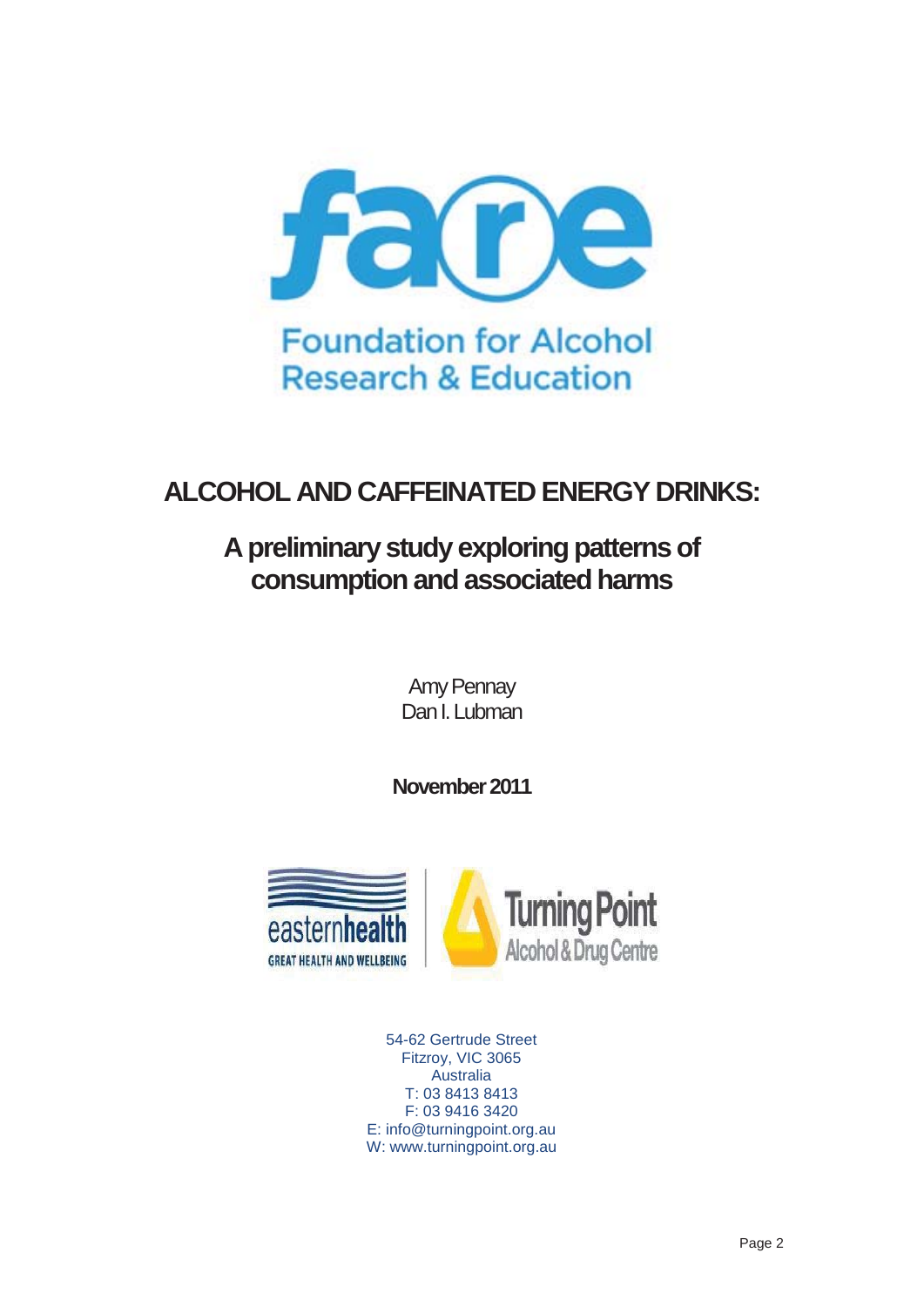#### Copyright © 2011 State of Victoria

Reproduced with the permission of Turning Point Alcohol and Drug Centre. Unauthorised reproduction and other uses comprised in the copyright are prohibited without permission.

Copyright enquiries can be made to the Communications and Publications Unit, Turning Point Alcohol and Drug Centre, 54-62 Gertrude St, Fitzroy, Victoria 3065, Australia.

Published by Turning Point Alcohol and Drug Centre, which is part of Eastern Health.

The project was funded by the Foundation for Alcohol Research and Education (FARE).

The responsibility for all statements made in this document lie with the authors. The views of the authors do not necessarily reflect the views and position of FARE.

The correct citation for this report is: Pennay, A. & Lubman, D.I. (2011) Alcohol and caffeinated energy drinks: A preliminary study exploring patterns of consumption and associated harms. Fitzroy, Melbourne: Turning Point Alcohol and Drug Centre.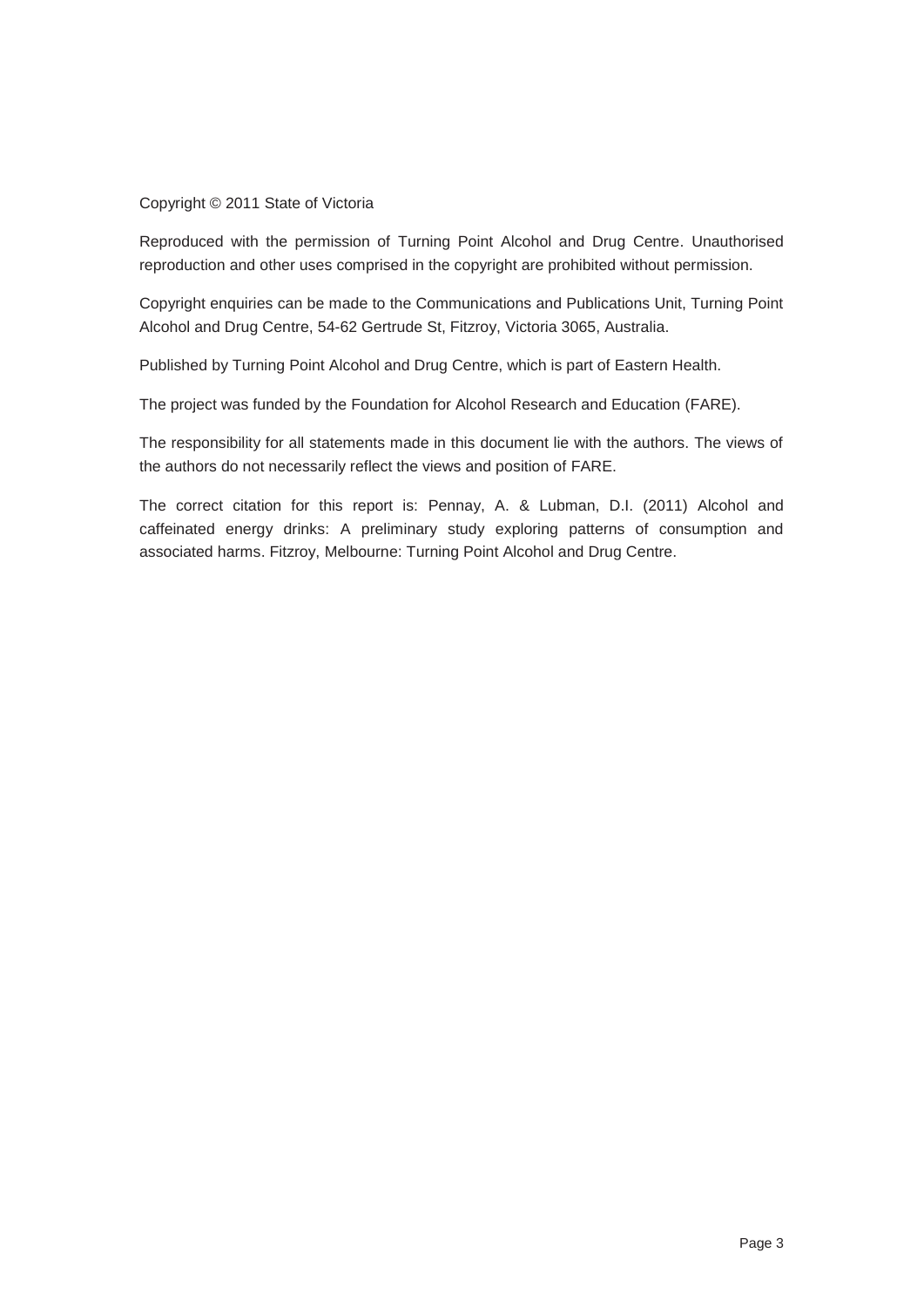## **Contents**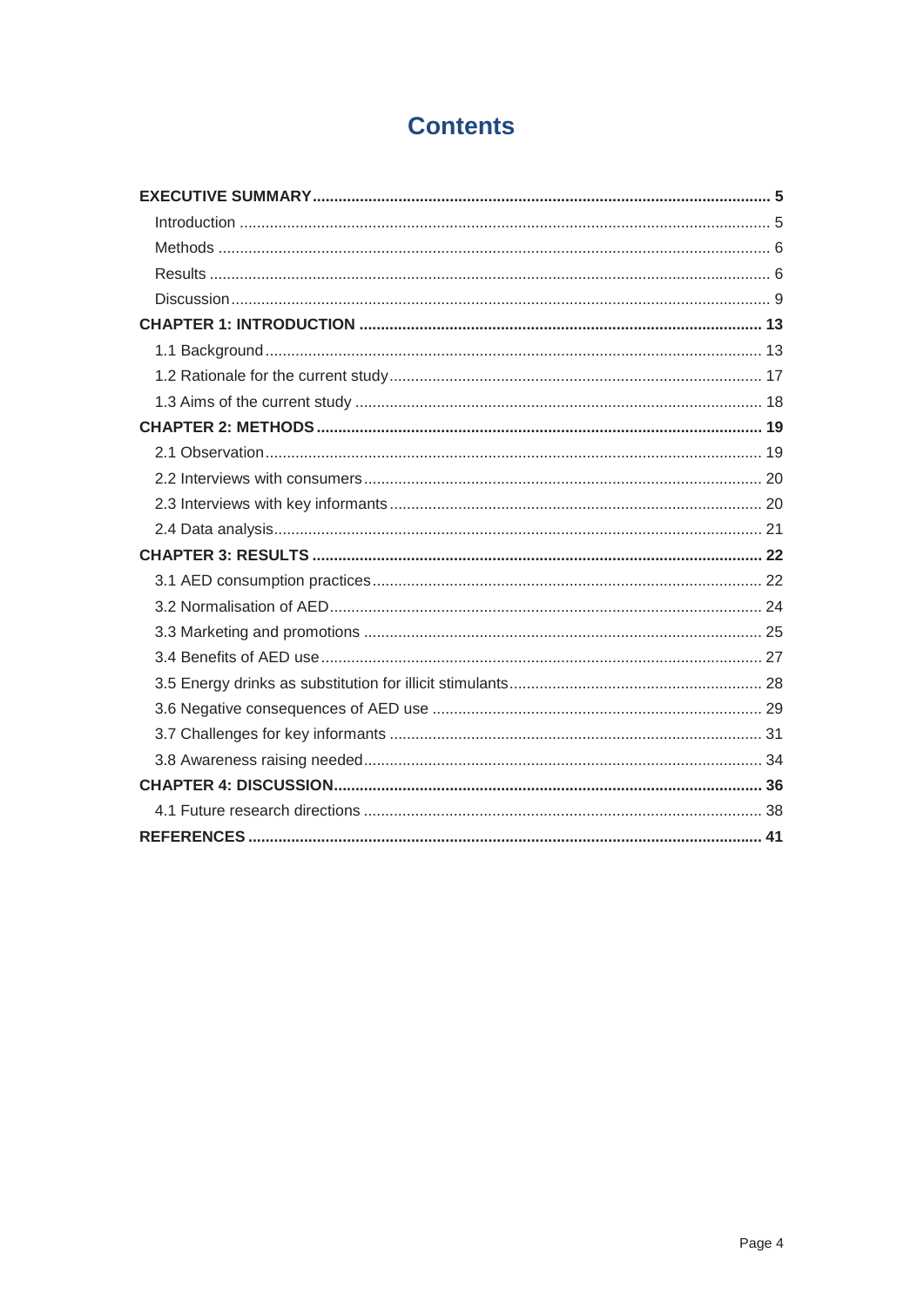## **Executive Summary**

### **Introduction**

There is increasing evidence that a growing proportion of young people around the world are using alcohol in combination with energy drinks (such as Red Bull), particularly in licensed venues (Brache & Stockwell, 2010; O'Brien, McCoy, Rhodes, Wagoner, & Wolfson, 2008; Oteri, Salvo, Caputi, & Calapai, 2007). Energy drinks are typically combined with vodka or Jagermeister (known as 'Jagerbombs'), and a wide range of pre-packaged alcoholic energy drinks have also recently appeared on the market (Jones & Barrie, 2009; Jones, Barrie, & Berry, in press). There is no prevalence data available in Australia on alcohol energy drink (AED) use; however, estimates from the U.S., Canada and Italy indicate that between one quarter and one half of University students have consumed AED recently (Brache & Stockwell, 2010; O'Brien, et al., 2008; Oteri, et al., 2007). There is a small but growing body of research highlighting the harms associated with AED. The main harm identified is that energy drinks enable wakefulness and alertness, and mask the feelings of intoxication, which might lead to greater consumption of alcohol over a longer period of time. This may lead to a range of consequences such as alcohol poisoning, impaired judgment leading to accidents (e.g. stepping in front of traffic), poor decision making (e.g. driving while intoxicated) engaging in risky behaviour (e.g. risky sexual behaviour, violence) and experiencing more negative consequences from such alcohol (e.g. more severe hangover) (Brache & Stockwell, 2010; Ferreira, Tulio de Mello, Pompeia, & de Souza-Formigoni, 2006; Howland et al., 2010; Jones & Barrie, 2009; Jones, et al., in press; Marczinski & Fillmore, 2006; O'Brien, et al., 2008).

Although limited research examining the use and harms of AED has been conducted in North America and Europe, no such research is currently available within the Australian context. Aside from one recent qualitative study, there is no Australian data available on the relationship between energy drinks and alcohol, nor their potential link with intoxication, violence, risk-taking, lost productivity, injury and hospital attendance. There is also very little research available regarding the social and cultural contexts of AED consumption. Indeed, little is known about the self-perceived benefits of combining these beverages, nor in what ways, amounts, patterns, frequencies and locations they are being used. Finally, no information exists around the serving practices and marketing of these products, nor the challenges that arise from AED use for emergency service staff, venue staff, health workers and policy makers. This small pilot project attempts to develop the beginnings of an evidence base around some of these issues.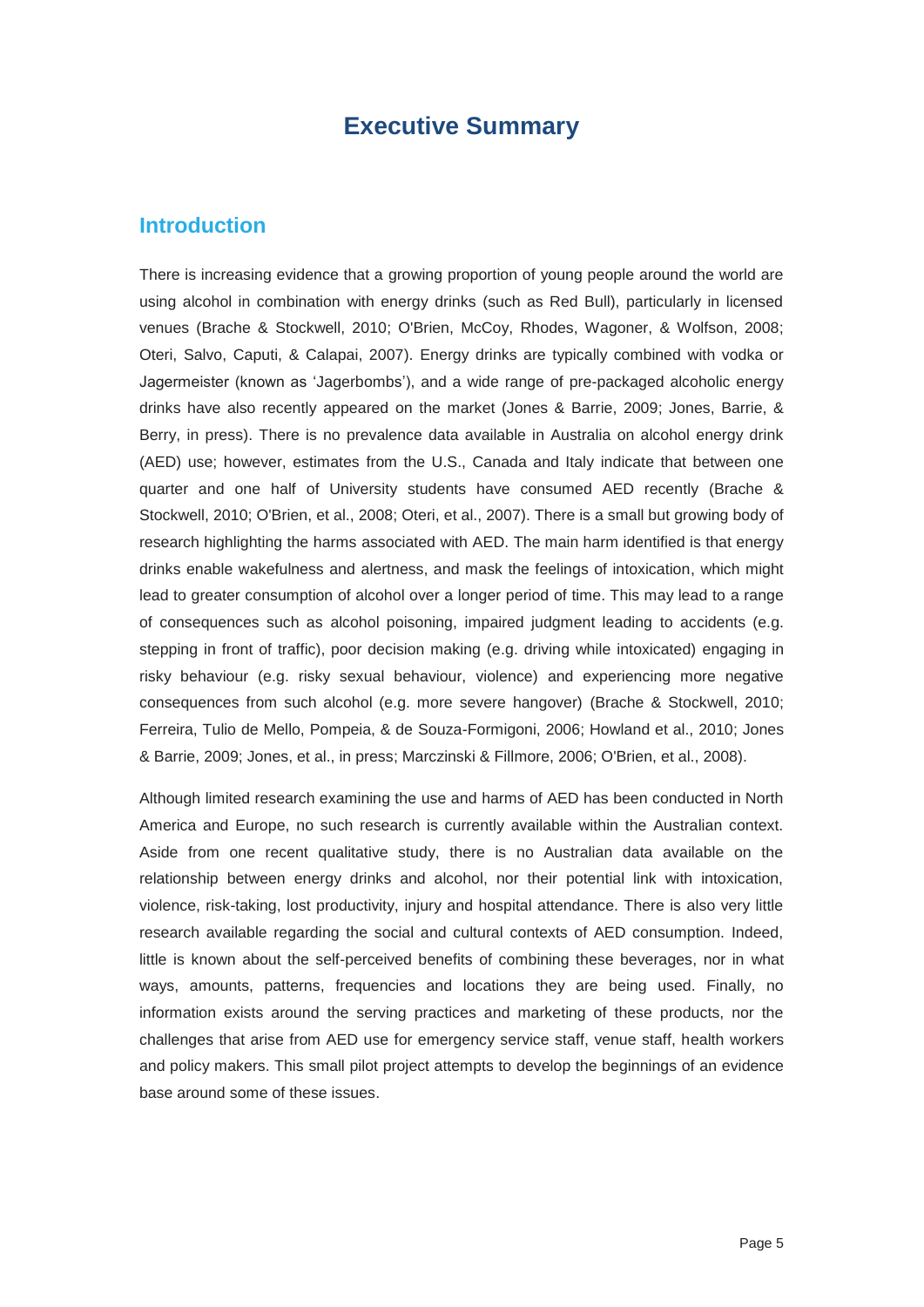The aims of the study are:

- 1. To explore AED consumption patterns among consumers.
- 2. To explore the physical and social contexts in which AED are consumed in combination.
- 3. To explore the risks and harms associated with AED consumption.
- 4. To examine the challenges that AED pose for venue management and emergency services (including ambulance, accident and emergency and police), and to examine the current responses by these stakeholders.
- 5. To recommend possible interventions for the prevention of risks and harms associated with AED consumption based on improved understanding of the patterns, contexts and harms of use.
- 6. To provide policy-relevant advice to regulators about minimising the risks and harms associated with the use of AED.

### **Methods**

There were three qualitative data collection components employed in this pilot study: five discreet sessions of observation in licensed venues, in-depth interviews with 10 regular consumers of AED and in-depth interviews with 12 'key informants' (including venue staff, emergency services personnel, community health workers and policy makers). Data were stored and analysed using NVivo8, a qualitative software package that enables thematic and content analysis of large amounts of text. Analysis was shaped by the themes arising, and was also informed by the themes derived from the literature review. Data was triangulated, examined for regularities, variations and contrasts between and within the different sources and methods.

## **Results**

There were eight main themes that were drawn out of the three data collection methods:

**1) AED consumption practices.** Interestingly, participants were highly organised in their AED consumption practices and reported rarely altering this routine. This routine had become a learned experience, one that participants had established after a trial and error phase early in their use of AED. This learned routine was based on achieving maximum benefits from AED and avoiding or minimising negative consequences from use. The most commonly reported AED consumption practice involved the consumption of between three and five AED over the course of the night, beginning with one or two at the beginning of an evening as an initial 'booster' followed by a period of non-AED use (such as beer, wine and spirit consumption), followed by AED use again later in the evening (around midnight) when they began to feel tired or were drawn to a beverage with a sweeter taste. This usually involved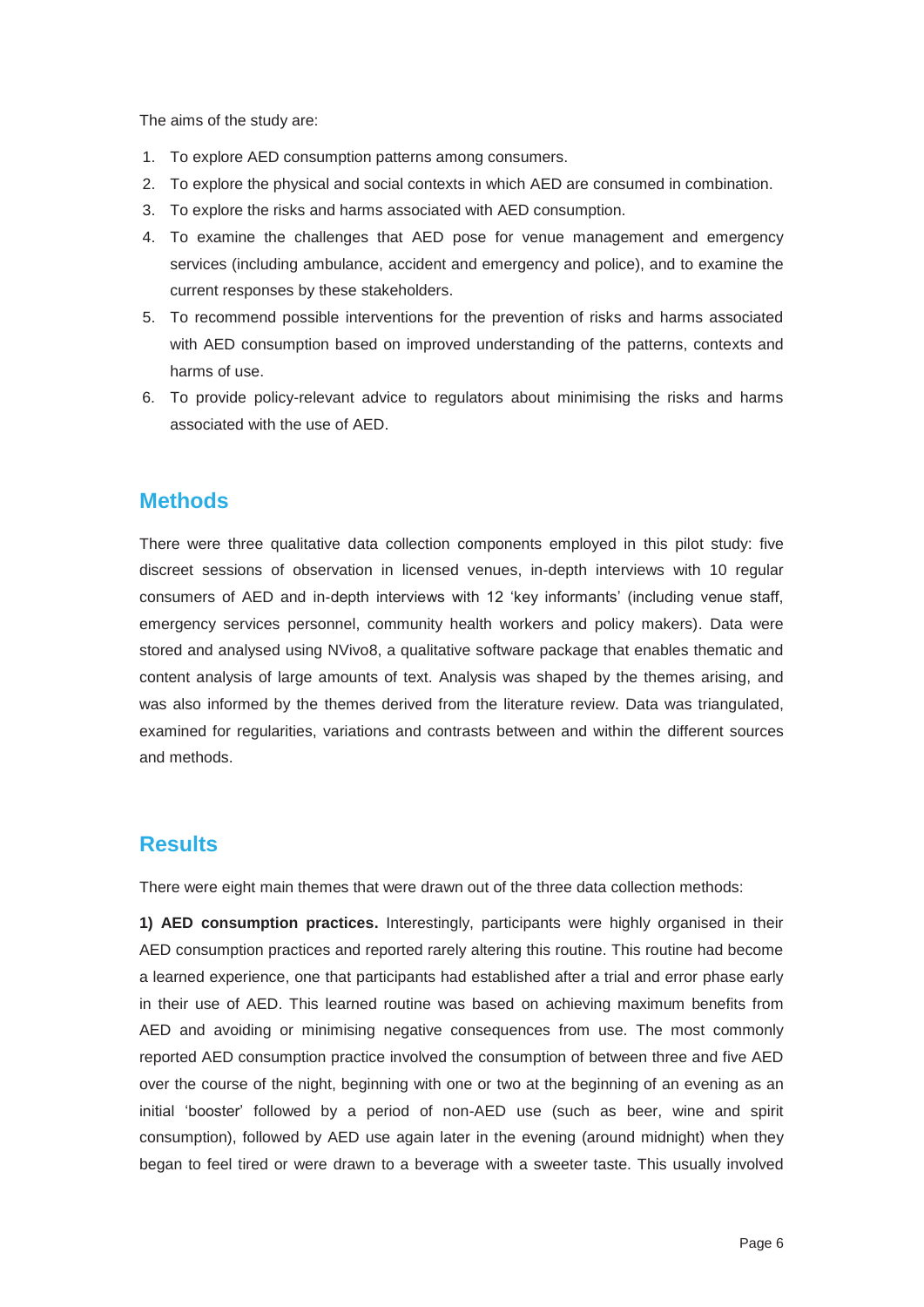drinking between two and five AED; the most popular combinations included 'bombs' such as Jagerbombs or Skittlebombs (Cointreau and energy drinks) or mixers of vodka and energy drinks.

**2) Normalisation of AED.** One of the main themes that arose from interviews was that combining energy drinks with alcohol is now a normalised phenomenon. When asked how many of their friends consumed AED, interviewees reported between 50 to 100%. Interviewees also noted that they can now purchase these combined drinks in all licensed venues (which was the not the case a number of years ago). Interestingly, while it was expected that energy drinks would be more popular within certain types of licensed venue environments such as nightclubs, participants noted that they enjoyed drinking AED in the home, at local suburban pubs, and also in city bars and clubs. Emergency services staff suggested that AED had become so normalised that they when they treat people who are intoxicated from alcohol, consumers do not think to pass on information about having mixed energy drinks with alcohol.

**3) Marketing and promotions.** It was commonly observed, both among consumers and key informants, that energy drinks are marketed cleverly, and are highly associated with fun and energy. The link between energy drinks and extreme sports was specifically highlighted. Reference to the positive marketing of energy drinks were often contrasted with an absence of public messages about the negative consequences of energy drink use. No reference to the marketing of alcohol in combination with energy drinks was noted.

Red Bull was the brand of energy drink that was most commonly observed during sessions of observation and consumers reported noticing Red Bull imagery in most of the licensed venues they frequented. Perhaps as a consequence of this brand saturation, all ten participants said that Red Bull was their preferred energy drink to mix with alcohol.

The other key element to this was that young people were extremely attracted to promotions on energy drinks and AED. Participants said they were more likely to consume energy drinks and AED when they were discounted. Most venues sold AED for between \$11 and \$15; however, there were some "Uni pubs" and bars within "backpacker" accommodation where participants reported being able to buy discounted AED for between \$5 and \$7.

**4) Benefits of AED use.** Five primary benefits of AED were acknowledged:

- AED promote wakefulness and energy and thus enable people to continue drinking and having fun instead of going home.
- Taste. AED are sweet and palatable, particularly after drinking beer and wine. Jagerbombs taste better than many other forms of shots.
- Energy drinks counteract the drowsy effects of the alcohol. Participants drew a distinction between drowsy, sleepy, drunkenness and wakeful, energetic drunkenness.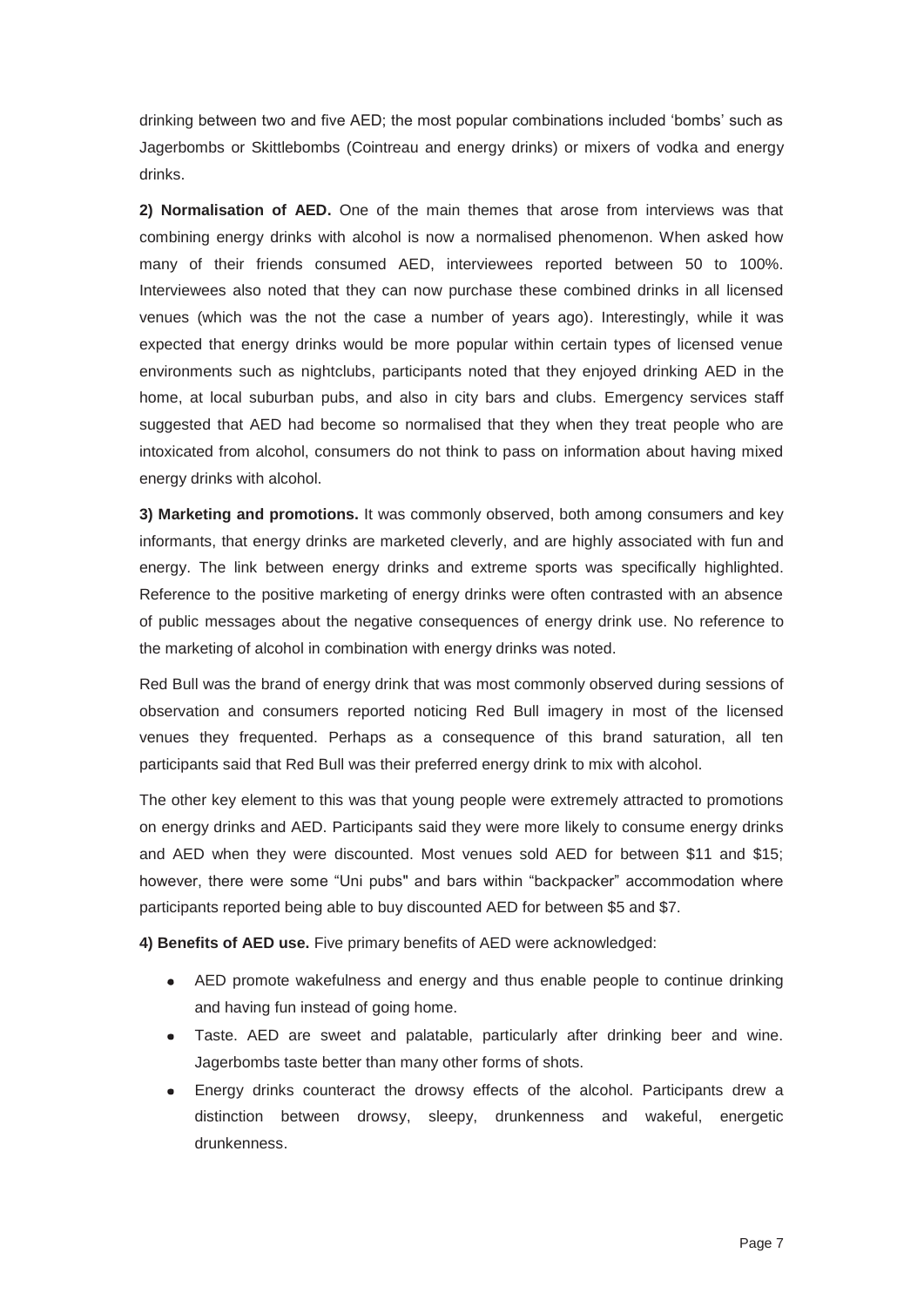- AED facilitates intoxication over just alcohol alone. This comment was particularly in relation to 'Jagerbombs' and 'Skittlebombs' (and other types of 'bombs') because these drinks are 'chugged' or 'skolled' and so consuming these drinks enabled reaching intoxication at a faster pace. Participants also noted that when they consumed a 'bomb' they also bought a 'chaser' (such as a beer), so they were consuming more drinks at a faster pace.
- The social aspect of consuming 'bombs' together at the bar was considered a benefit.  $\bullet$ Participants noted that the consumption of 'bombs' facilitated social interaction and humour by virtue of attending the bar together in a group, dropping the shot of liquor into an energy drink and skolling to see who could finish first.

**5) Energy drinks as substitution for illicit stimulants.** One theme that came up regularly among consumers is that energy drinks were often used in place of illicit stimulants, such as methamphetamine or cocaine. This is not to say that the effects of energy drinks are the same as illicit stimulants – because participants pointed out that energy drinks are not associated with the 'rush' and 'buzz' of illicit stimulants – but rather that energy drinks and illicit stimulants share some properties, such as wakefulness and counteracting the drowsy effects of alcohol.

**6) Negative consequences of AED use.** There were five types of problems reported by participants as a consequence of AED use:

- Difficulty sleeping. Participants noted after consuming AED it was common for them fall asleep when they arrived home from a licensed venue, but would then wake up after a number of hours (between one and six) and not be able to get back to sleep. It may be that alcohol is facilitating sleep initially but that when the effects of alcohol wear off the caffeine effects take over and prevent sleep.
- Worse hangover the day after consuming AED as compared with alcohol alone. It was suggested that this was likely due to dehydration, with caffeine and alcohol both diuretics.
- Increased heart rate, palpitations and shakiness in the hours following consumption.
- AED made it more likely that consumers would vomit both on the night and during the next day (as compared to occasions when they consumed alcohol alone).
- A small number of participants noted that consuming AED would negatively affect their sleeping patterns and routine for a number of days following use.

**7) Challenges for key informants.** Venue managers did not attribute any harms or unwanted behaviour to the consumption of AED. Emergency services personnel offered varying levels of concern about AED, with a paramedic and a harm reduction worker observing that the combination was associated with increasing presentations to ambulance and harm reduction stalls at music festivals, but an emergency department physician and police officer noted few problems associated with the combination. It was suggested that both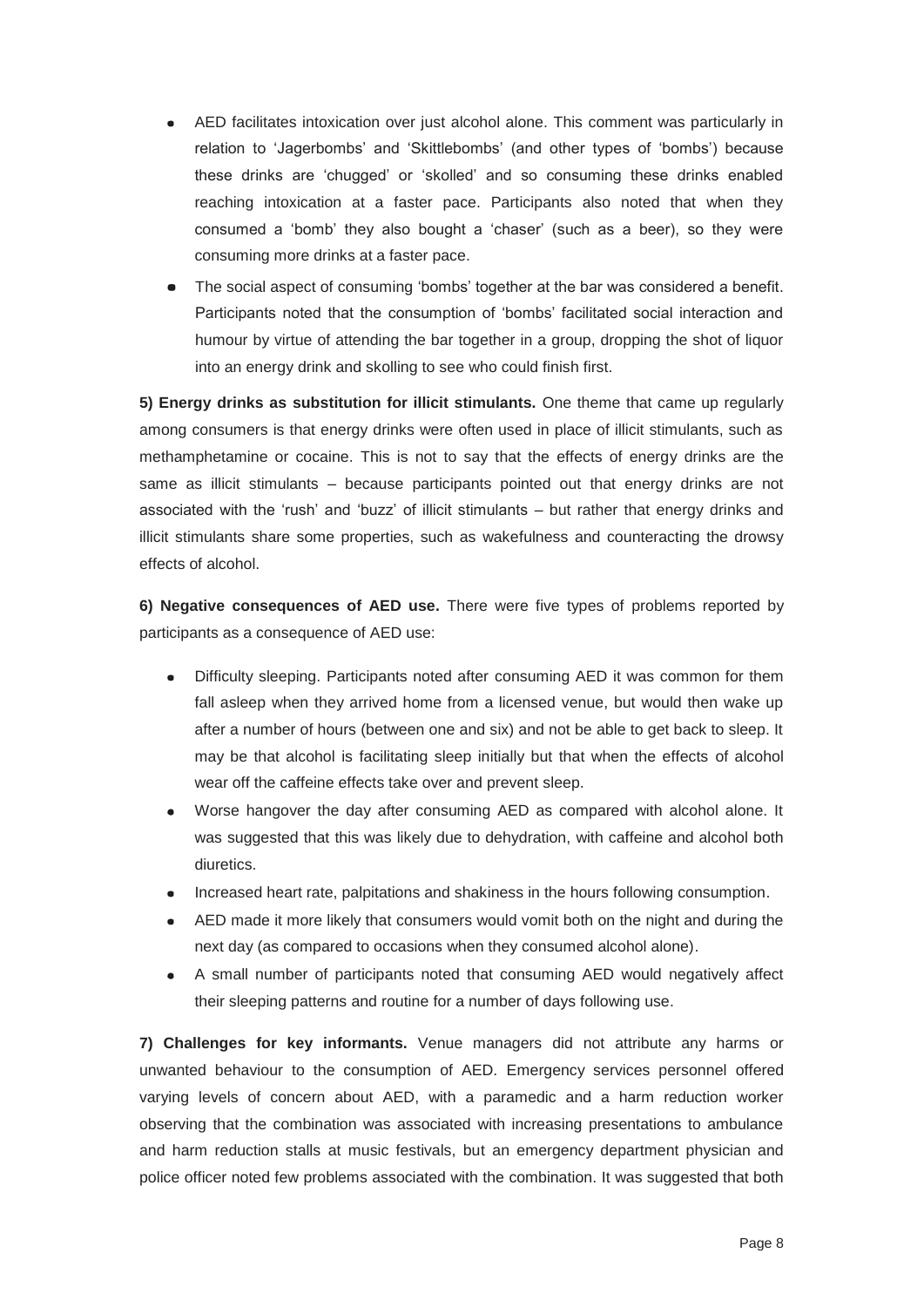ambulance and emergency department processes be revised to screen for caffeine and energy drinks as neither do at present.

Community healthcare workers expressed concern about increasing anxiety in clients with mental health issues as a result of consuming energy drinks and AED. Another issue raised by community health workers was that young people (under the age of 18) found AED particularly appealing given their sweet, palatable taste and that young people did not understand that energy drinks were a stimulant; and it was hard for young people to effectively tease out the properties of energy drinks when they were still experimenting with alcohol.

Policy makers noted that the issue of AED was currently on the state government's radar, particularly given recent press coverage around AED and also recent calls from the Alcohol Policy Coalition to have the Foods and Safety Act re-examined. The main message that was presented by policy makers was that despite the many vested interests calling for regulatory action on AED, there is currently insufficient evidence regarding the harms of AED to make such changes. They indicated that more research is the main priority.

**8) Awareness raising needed.** Poor awareness of the harms associated with energy drinks and AED were commonly noted. Only two consumers and two key informants were aware of the recommendations around the maximum number of energy drinks that should be consumed daily. The following five activities were offered as suggestions, both by consumers and key informants as to increasing public awareness of the potential harms associated with AED use:

- Mass media campaigns
- Posters in nightclubs
- **Education for venue staff**
- General awareness raising for emergency services personnel and health workers
- Adding energy drinks and AED to school drug education programs

#### **Discussion**

This pilot project has attempted to develop the beginnings of a knowledge base around AED use in Australia. The use of AED is significantly under-researched both in Australia and internationally, and this is only the second qualitative study to our knowledge that has been conducted on this topic in the world. In particular this project has attempted to explore the social and cultural contexts of AED consumption in Australia, and describe the patterns of use, benefits and negative consequences of AED use among a sample of young consumers. This project has also attempted to investigate the impact that AED have on various industries, such as emergency services, healthcare and on-premise licenses, as well as explore the policy context of AED and potential policy and regulatory responses.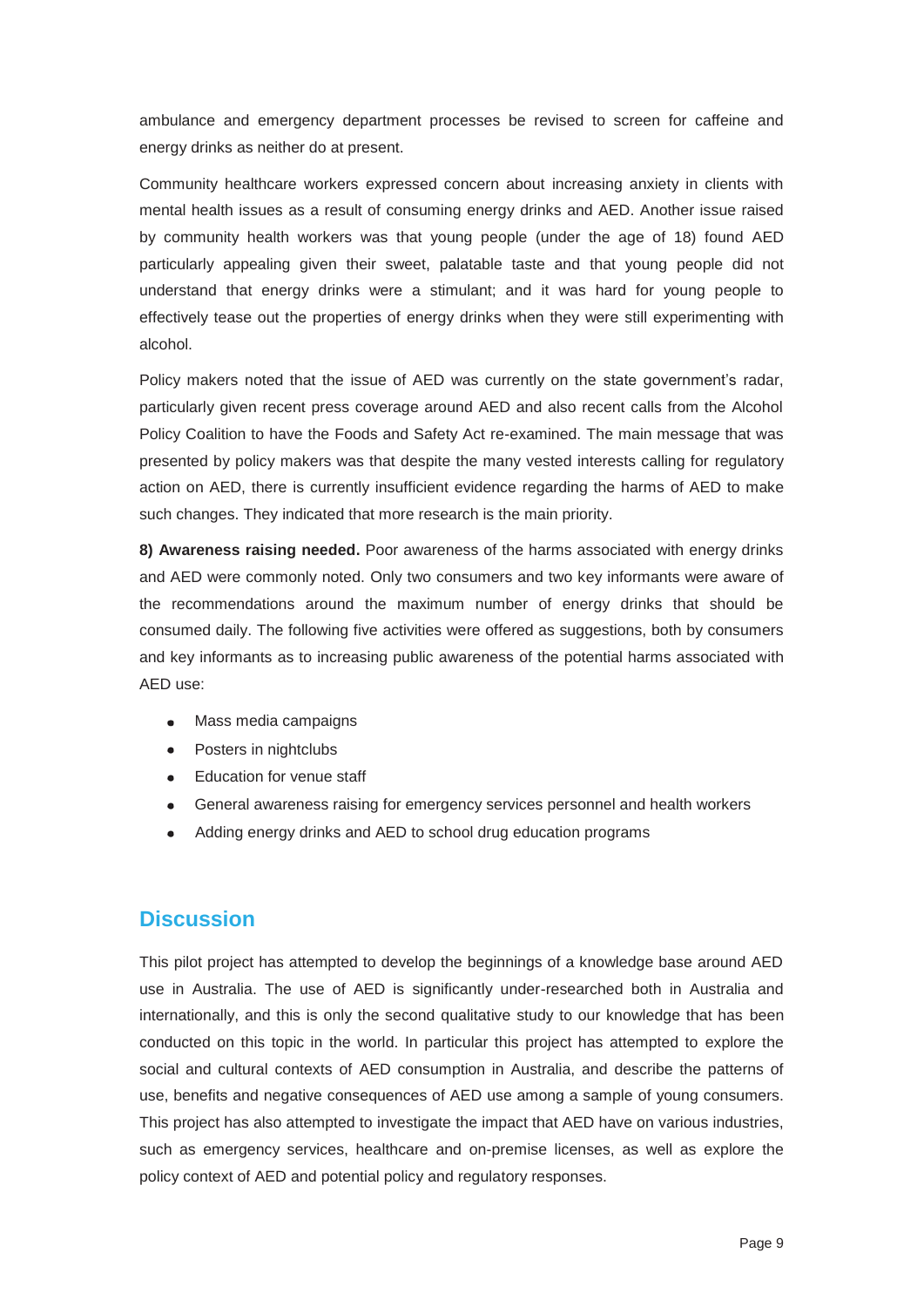It appears that combining energy drinks with alcohol is now a normalised phenomenon. Given the apparent normalisation of AED, it is important that more research be conducted in this area. Most participants interviewed as part of this research consumed between three and five AED on a typical night out, while a smaller number reported consuming between ten and fifteen AED on a typical night out. Even those who drank less AED were still consuming above the maximum recommended daily number of energy drinks, and most consumers and key informants were unaware of these recommendations.

A body of work has explored the way that energy drinks (with and without alcohol) are carefully and selectively marketed to young people. These findings were indeed supported in this research, and this was contrasted by both consumers and key informants with an absence of public attention to the potential harms of AED. Consumers in particular wanted more information about the harms so they could make informed decisions about their continued use of AED.

Other countries have implemented a range of precautionary measures in relation to AED that might be considered in Australia. For example, in Europe energy drinks are required to have a 'high caffeine content' label and Canada requires labelling on energy drinks stating that it should not be mixed with alcohol. In Norway, only pharmacies are permitted to sell energy drinks (Reissig, Strain, & Griffiths, 2009). In Ireland, the 'Stimulant Drinks Committee' recommended that energy drinks should be labelled with an indication that they are unsuitable for children (under age 16), pregnant women and individuals sensitive to caffeine. This committee also suggested that labels should caution against combining energy drinks with alcohol and against the consumption of energy drinks during or after sport/exercise because they are not hydration agents and in fact are likely to cause dehydration (Finnegan, 2003). In sum, it appears that potential avenues for regulatory action include better labelling, restriction of energy drinks to people underage, restrictions on the place and sale of energy drinks and controlled advertising (Reissig, et al., 2009). To what extent this extends to AED is still unknown.

In 2010, the Victorian Department of Justice issued a set of guidelines for responsible liquor advertising and promotions (www.justice.vic.gov.au). These guidelines include things such as: "the advertising or promotion of liquor involving 'happy hours', free drinks or discounted drinks must have reasonable limits and controls to minimise the risk of rapid, excessive or irresponsible consumption of liquor" and "the advertising or promotion of liquor must not suggest any association with risk taking". However, there is no mention of AED promotions in these guidelines. Given that it was noted in this research that young people were more likely to consume AED when they were promoted and/or discounted, we recommend that these guidelines be altered to include promotions on AED. We also propose that these guidelines be developed across all states. A second policy option that we recommend is that, given that energy drinks are labelled with a warning stating that a maximum of two energy drinks should be consumed daily, pre-packaged alcohol energy drinks should be labelled the same way.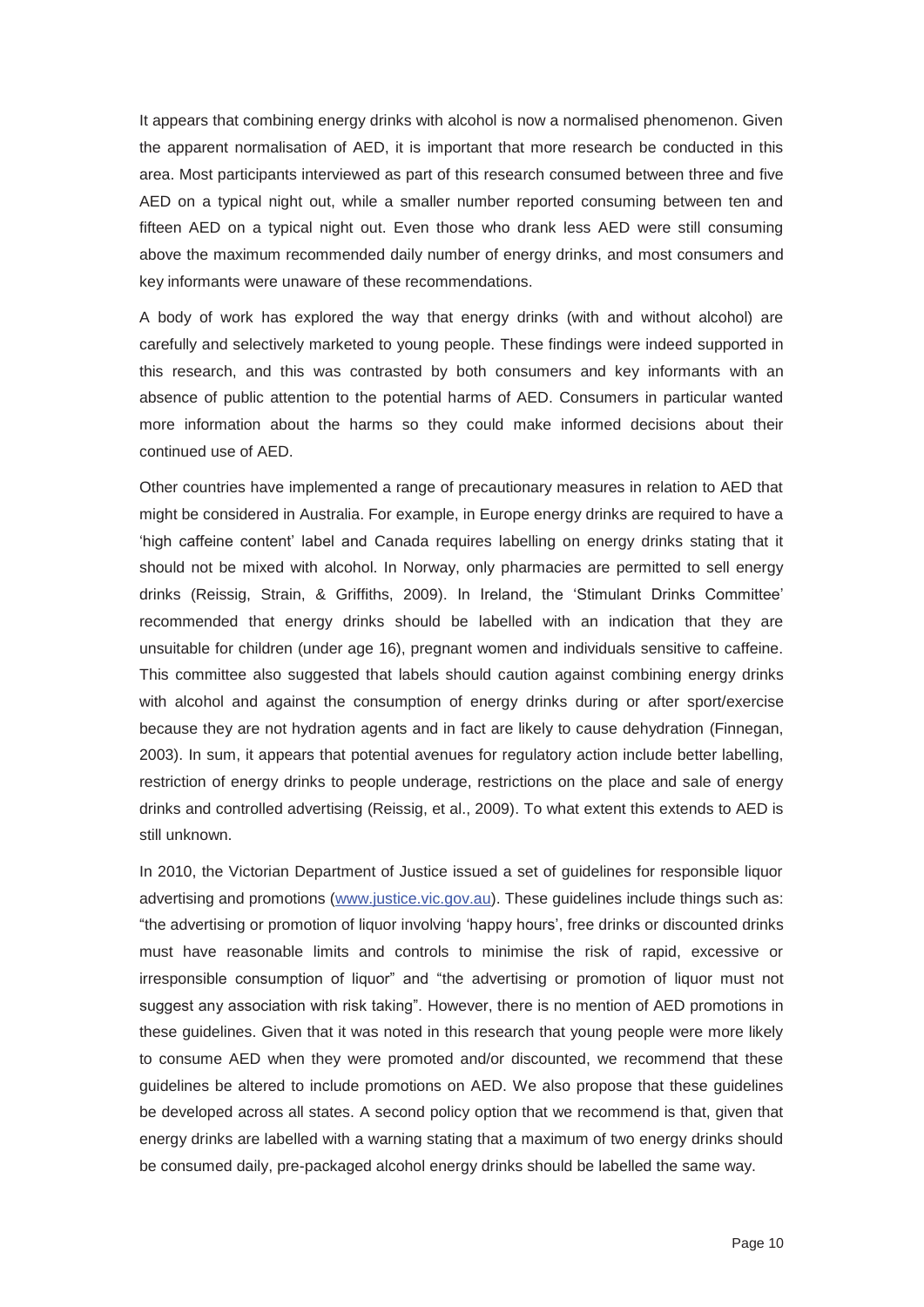In this study, consumers and key informants were less concerned about regulatory approaches and more concerned with raising awareness of the harms of AED, and avenues for potential exploration included raising awareness at a population level through mass media campaigns, or targeted awareness to venue staff, consumers of licensed venues (using posters) and to children in schools as part of the standard alcohol and drug curriculum. Given the significant costs associated with mass media campaigns, our recommendation would be that targeted awareness be the priority, beginning with young people in schools who are likely to be approaching, or are in the early stages of, the experimentation phase of energy drink and AED consumption, followed by information and posters within licensed venues and education to emergency services personnel and health workers. At the very least, all of these awareness raising activities should incorporate a visible and prominent message about the recommended maximum number of energy drinks that should be consumed daily.

It is important to note that there are many limitations of this study. In particular, the sample was too small to generalise the findings to all young consumers of AED. In addition, the participants in this research were recruited using a convenience sampling approach. Future research should be conducted in larger samples using both purposive and random sampling approaches.

#### **Future research directions:**

- Clearly, further research is required to explore the social and cultural contexts of AED use, patterns of consumption, benefits, harms and challenges to different service industries. Future research should be conducted in larger and more diverse samples, including various sub-groups of AED users.
- Australia must begin to regularly collect AED prevalence data at a population level. One suggestion would be to add questions about energy drink use and AED use to national surveys such as the National Drug Strategy Household Survey.
- Future research should focus on young people who are still in the early period of experimentation with AED; particularly people under the age of 18.
- Future research should investigate the use of AED among people attending University, people attending 'schoolies' celebrations and other groups of people planning to consume large amounts of alcohol over consecutive days.
- Changes should be made to the coding structures of hospital and ambulance data systems so that energy drinks are routinely screened for and analysis of this data can be undertaken.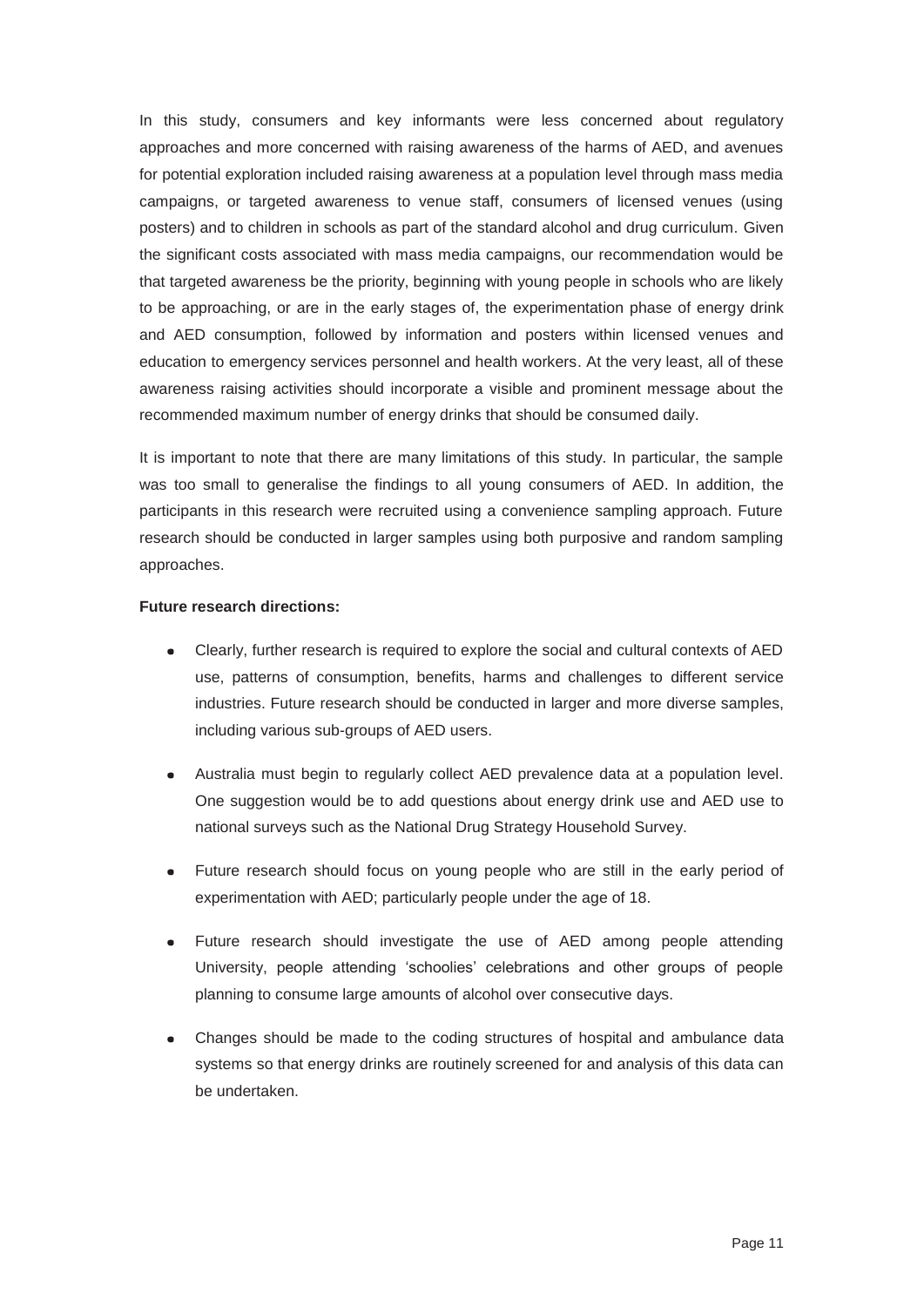Rigorous randomised controlled trials need to be conducted to investigate the physiological and psychological effects of AED on different groups of the population, at different quantities and across different beverage types.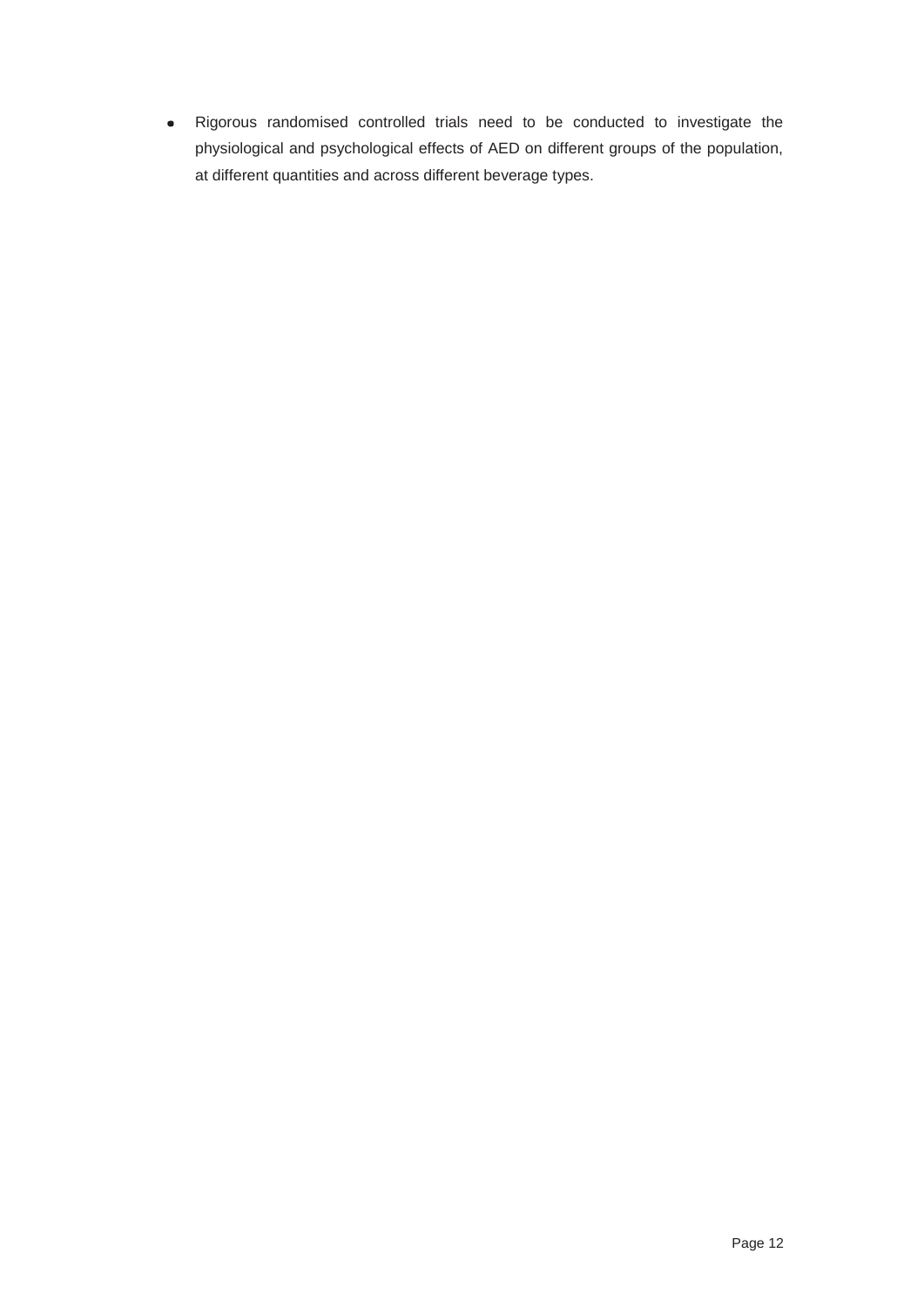## **Chapter 1: Introduction**

## **1.1 Background**

Caffeinated energy drinks (hereafter referred to as 'energy drinks') are beverages that are designed to provide a boost of energy or enhance alertness (Miller, 2008a; O'Brien, et al., 2008). The three most popular types of energy drinks in Australia are 'Red Bull', 'V' and 'Mother'. Red Bull claims to "vitalise body and mind", V "stimulates your mental and physical energy" and Mother is the "mother of all energy kicks".

Energy drinks are sold in cans ranging from 250mL to 500mL in size, but smaller bottles or 'shots' of concentrated energy drinks are also increasingly available. Energy drinks first appeared in Europe and Asia in the 1960s but did not become popular until the most widely known brand, Red Bull, was released in Austria in 1987; hitting the US market in 1997. By 2006 there were over 500 brands of energy drinks around the world, with sales exceeding \$500 million per annum in the US (Miller, 2008b).

Energy drinks contain a range of ingredients including caffeine, plant-based stimulants (e.g. guarana), sugar, glucuronolactone, amino acids (e.g. taurine), herbs (e.g. ginkgobiloba) and B vitamins (O'Brien, et al., 2008). The standard energy drink contains 80mg of caffeine, which is equivalent to one strong cup of coffee. However, some brands of energy drinks increase the amount of caffeine (to over 500mg or 170mg per fluid ounce) by inclusion of various natural sources of caffeine such as guarana, yerba mate and flavouring from coca leaves (Kuhns, Clodfelter, & Bersot, 2010; O'Brien, et al., 2008; Reissig, et al., 2009).

Guarana, a native South American plant, is a substance chemically similar to caffeine, with comparable stimulant effects. Guarana contains around twice the stimulant strength of caffeine and is more slowly absorbed into the gastrointestinal tract than caffeine and thus is said to have a longer-lasting effect (Finnegan, 2003). Taurine is an amino acid, naturally produced in the body. There is some evidence that taurine improves brain function and exercise performance, as well as lowers blood pressure. Some energy drinks contain more than ten times the average person's suggested daily limit of taurine, which is between 40 and 400mg (Finnegan, 2003). Glucuronolactone is a naturally occurring metabolite formed from glucose. It is thought to fight fatigue and provide a sense of well-being. In some energy drinks, the amount of glucuronolactone is more than 250 times the amount found in other food sources (Finnegan, 2003).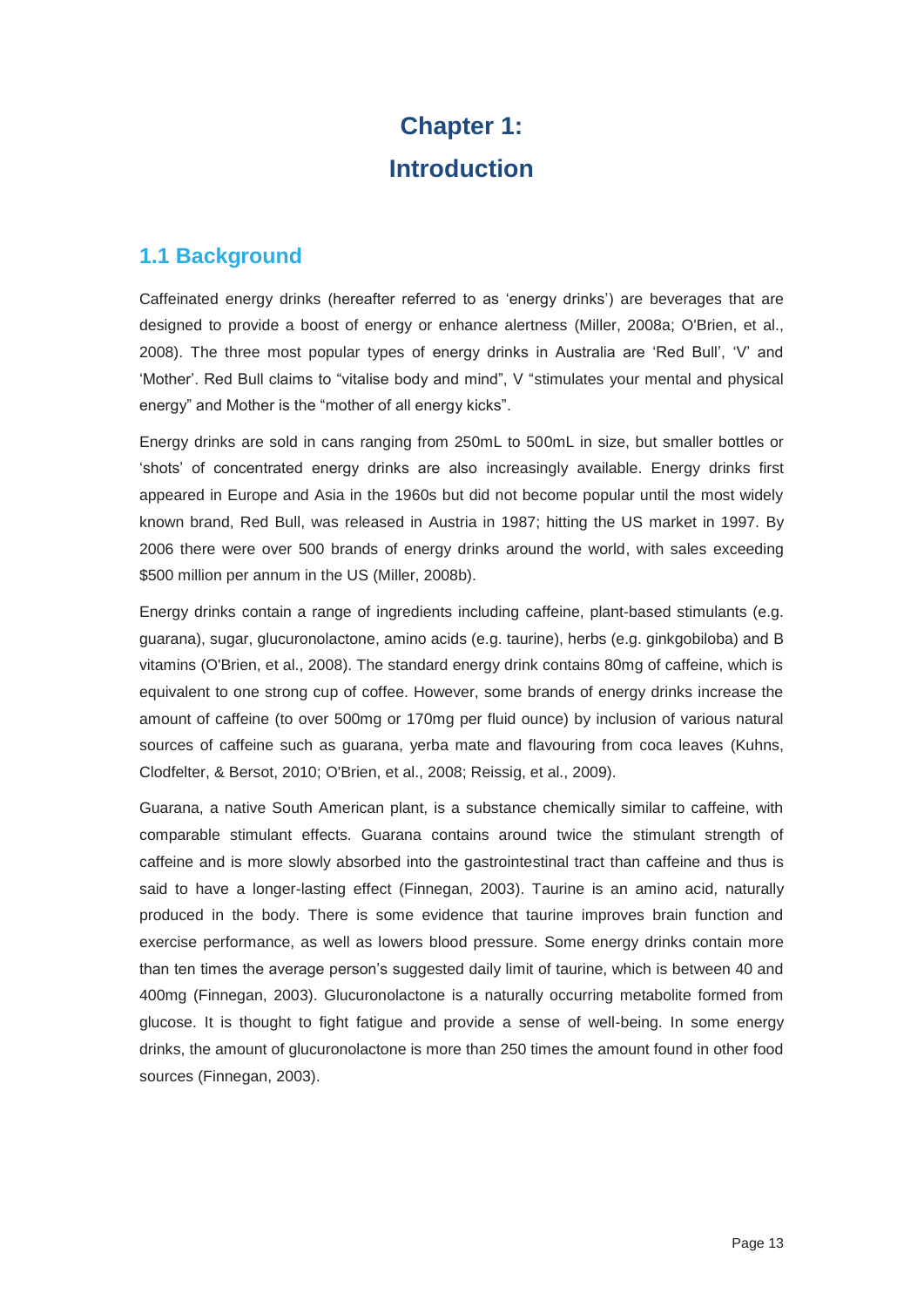#### **Alcohol and Energy Drinks**

Around the early 2000s, energy drinks became a popular mixer with alcohol, particularly with spirits such as vodka and Jagermeister, and in 2003 pre-packaged or 'ready-to-drink' alcohol energy drinks (AED) were introduced (Jones, et al., in press; Reissig, et al., 2009).

There is very little prevalence data available on the use of AED aside from three international studies which have measured their popularity among university students. In the US, a webbased survey of 4271 university students showed that 24% of current drinkers reported consuming AED in the past month (O'Brien, et al., 2008). This is consistent with a Canadian online survey of 465 university students, which showed that 26% of current drinkers reported consuming AED in the past month (Brache & Stockwell, 2010). In Italy, nearly half (48.4%) of a sample of 450 students reported using AED in the past month and 36% of students reported using AED more than three times in the past month (Oteri, et al., 2007).

Prevalence rates of AED use in Australia are unknown, except among regular ecstasy users. Sixty nine percent of regular ecstasy users surveyed as part of the Ecstasy and Related Drugs Reporting System had used AED in the past twelve months. This sample of 756 ecstasy users from around Australia (with a mean age of 24) reported consuming an average of three AED in their last session of alcohol and drug use (Sindich & Burns, 2010), which exceeds the recommended intake of two energy drinks per day (Australia New Zealand Food Authority, 2001).

We also know little about the demographics of AED users and whether there are particular subgroups of the population who are more likely to consume AED. Previous prevalence studies have been limited to university students. The US study found that students who drank AED were more likely to be male, Caucasian, younger and athletes, and the average age of first consumption of AED was 15 years (O'Brien, et al., 2008). In the Canadian study, female students were as likely as males to consume AED (Brache & Stockwell, 2010).

In both the US and Canadian studies, students who consumed AED in the past month reported more than twice as many heavy episodic drinking days in the past month and drank significantly more during a typical session than those who reported consuming alcohol alone (Brache & Stockwell, 2010; O'Brien, et al., 2008). This finding has also been found in an emergency department study (Price, Hilchey, Darredeau, Fulton, & Barrett, 2010). A portal study, in which young people were interviewed and breathalysed leaving licensed venues between 10pm and 3am, showed that participants who had consumed AED were 3.3 times more likely to have a blood alcohol concentration of 0.08 or more than those drinking alcohol alone, and were more likely to exit the venue later in the evening, had engaged in drinking for a longer time and had consumed more drinks (Thombs et al., 2010).

Interestingly, Brache and Stockwell (2010) found a significant association between the consumption of AED and illicit stimulants, with those who reported consuming AED also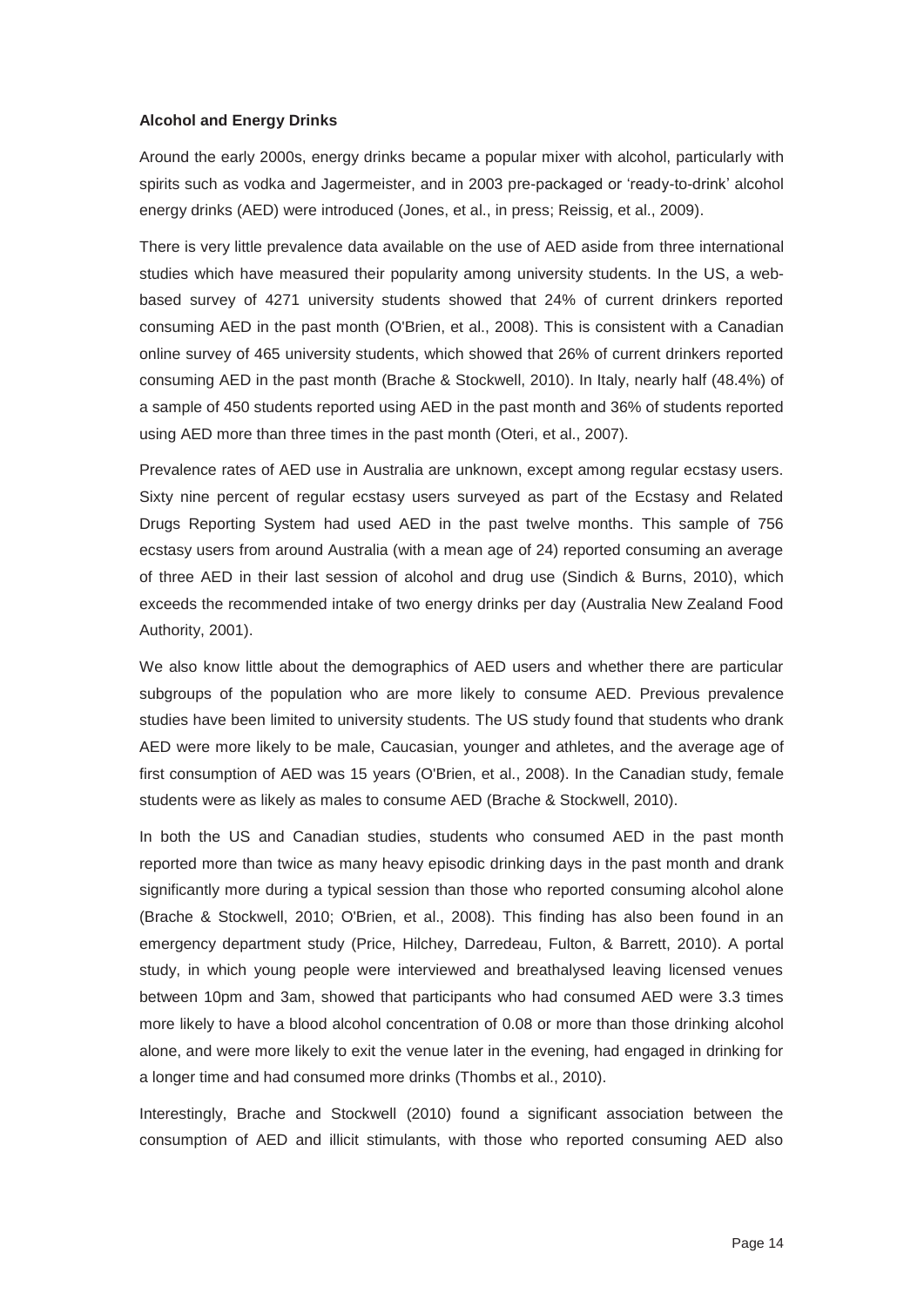engaging in more cocaine, amphetamine and ecstasy use in the past twelve months than those who had not consumed AED (Brache & Stockwell, 2010).

#### **Motivating factors of AED use**

Very few studies have been conducted investigating the reasons why people consume AED and the benefits that they receive from this beverage combination. In an online survey of US students, 55% of students reported mixing energy drinks with alcohol to hide the flavour of alcohol and 15% reported mixing the combination to be able to drink more and not feel as drunk (O'Brien, et al., 2008).

Only one qualitative study has been conducted investigating the motivations for use of AED, and this is the only published Australian study on AED (Jones & Barrie, 2009; Jones, et al., in press). This study, which involved focus groups among 21 university students aged 18-25 years, showed that the majority of young participants reported drinking AEDs to help keep themselves awake and alert so that they could continue drinking and socialising for a longer period of time. In particular, AEDs were popular at the beginning of the night to provide an initial energy boost, and also later in the evening to provide a boost when it was past their usual bed-time or when alcohol intoxication induced tiredness (Jones, et al., in press).

Participants in this study also noted being attracted to the high alcohol content of ready-todrink AEDs and drank AEDs to accelerate intoxication. In particular participants noted that AEDs provided an extra psychoactive effect above and beyond alcohol. Drawing on previous work on drinking among young people (Measham & Brain, 2005), Jones et al. note that the desire for bigger and better effects are important in a 'culture of intoxication'. In particular, participants noted that intoxication from drinking AED was more appealing because the effects were a wakeful drunkenness – as distinct from 'normal drunkenness' which was not associated with the same levels of "energy" and "invincibility" (Jones, et al., in press).

Other advantages of AEDs noted by the sample (which is consistent in other research among ready-to-drink beverages) included taste, palatability, portability and convenient packaging (Measham & Brain, 2005). Further, the clever marketing of AEDs, with tantalising brand names, bright colours and provocative imagery contributed to their symbolic status as 'cool'. Participants noted that these drinks were marketed heavily in bottle shops and in pubs and clubs. The social bonding aspect of drinking AEDs was also noted as a factor in their popularity (for example, the group consumption of 'Jagerbombs'), and this aspect was noted to be exploited in the marketing and promotions of these drinks (Jones & Barrie, 2009; Jones, et al., in press).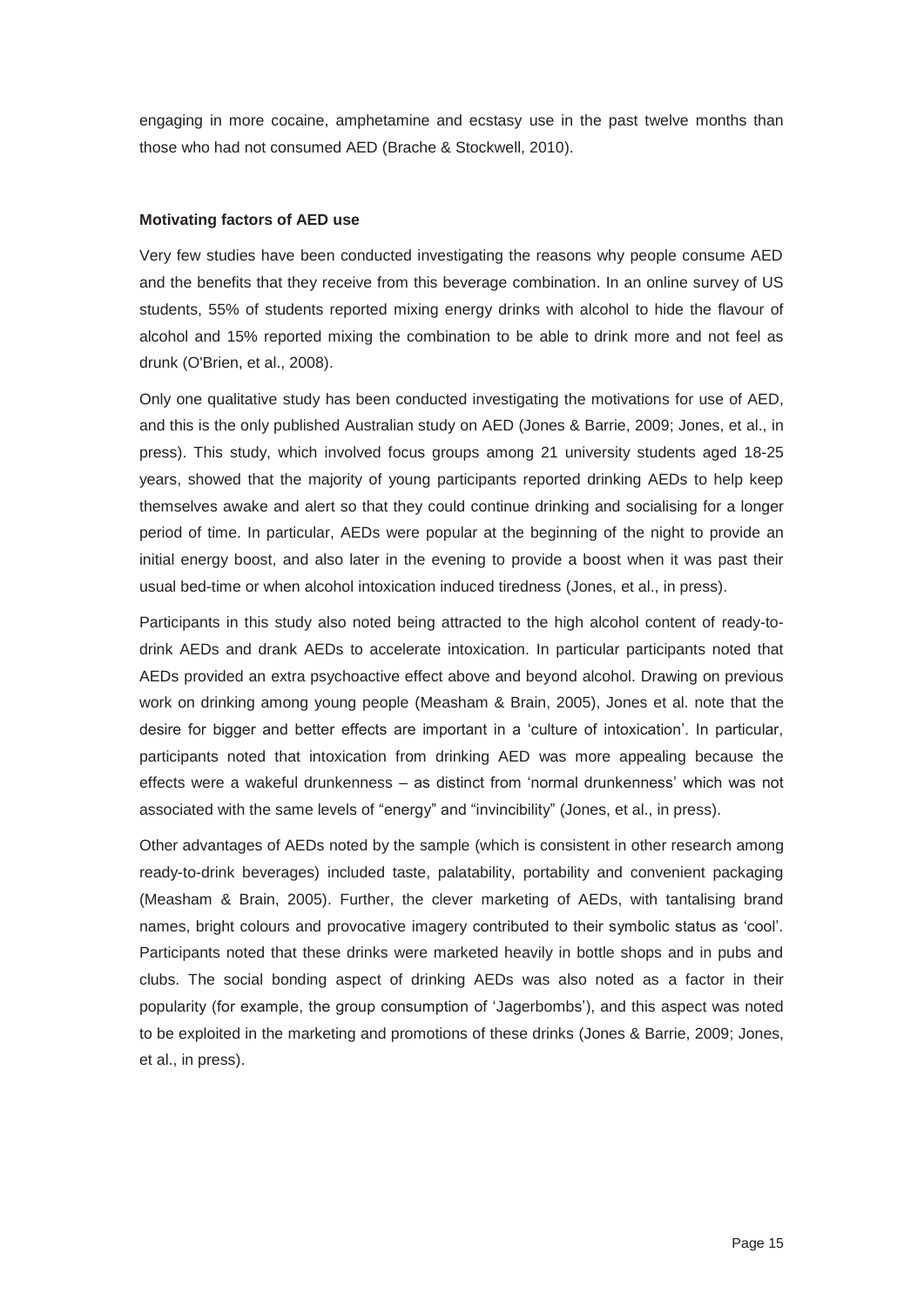#### **Harms of Energy Drinks**

There are a number of harms related to energy drinks alone, and also in combination with alcohol, which have been established in the literature. Health problems associated with energy drinks alone relate to excessive caffeine intake, particularly if people are consuming more than 200mg of caffeine daily. Symptoms of excessive caffeine consumption (or poisoning) include insomnia, nervousness, headache, nausea, vomiting, tachycardia and palpitations (Clauson, Shields, McQueen, & Persad, 2008). In large amounts, guarana is associated with many of the same adverse effects of caffeine, including insomnia, tremors, anxiety, palpitations, urinary frequency and hyperactivity (Finnegan, 2003). While taurine and glucuronolactone are not necessarily harmful when consumed alone, it is widely regarded that there is insufficient data regarding their potential synergistic effects with one another, or with caffeine and guarana (Finnegan, 2003; Reissig, et al., 2009; Thombs, et al., 2010).

Between 2004 and 2006, there were 41 reported cases of adverse reactions from energy drinks in the US. Common symptoms included nausea/vomiting, tachycardia, hypertension, agitation, tremors, dizziness and chest pain (Reissig, et al., 2009). In some cases, energy drink consumption has been associated with death (Clauson, et al., 2008). This is most often in the context of consumption during or after sport. Energy drinks were banned in France and Denmark after a number of deaths associated with energy drinks were reported. In Ireland, an 18 year-old male died after consuming four cans of Red Bull during a basketball tournament. In Sweden, three people have died from consuming energy drinks, one after consuming several cans following a gym workout and two after mixing it with vodka (Finnegan, 2003).

#### **Harms of AED**

There is a substantial and growing international literature emphasising the harms associated with AED. For example, the web-based surveys conducted in the US and Canada showed that those students who consumed AED (as opposed to alcohol without energy drinks) were more likely to have experienced negative consequences from a session of drinking. They were at increased risk of passing out from drinking or drug use, taking advantage of someone else sexually or having been taken advantage of by someone else sexually, having unprotected sex with someone who was not well known, riding home with a driver who had been drinking, been in a verbal fight and been injured or hurt in the past twelve months (Brache & Stockwell, 2010; O'Brien, et al., 2008).

The negative effects of AEDs as reported by Australian University students who participated in focus groups included difficulty sleeping, worse hangovers than when consuming alcohol without energy drinks, aggression and violence. Increased aggression and violence, as well as worse hangovers were thought to be the result of energy drinks creating the perception of wakefulness and thus facilitating more alcohol consumption than usual. Energy drinks were noted to mask the effects of intoxication so that the students did not feel as inebriated as they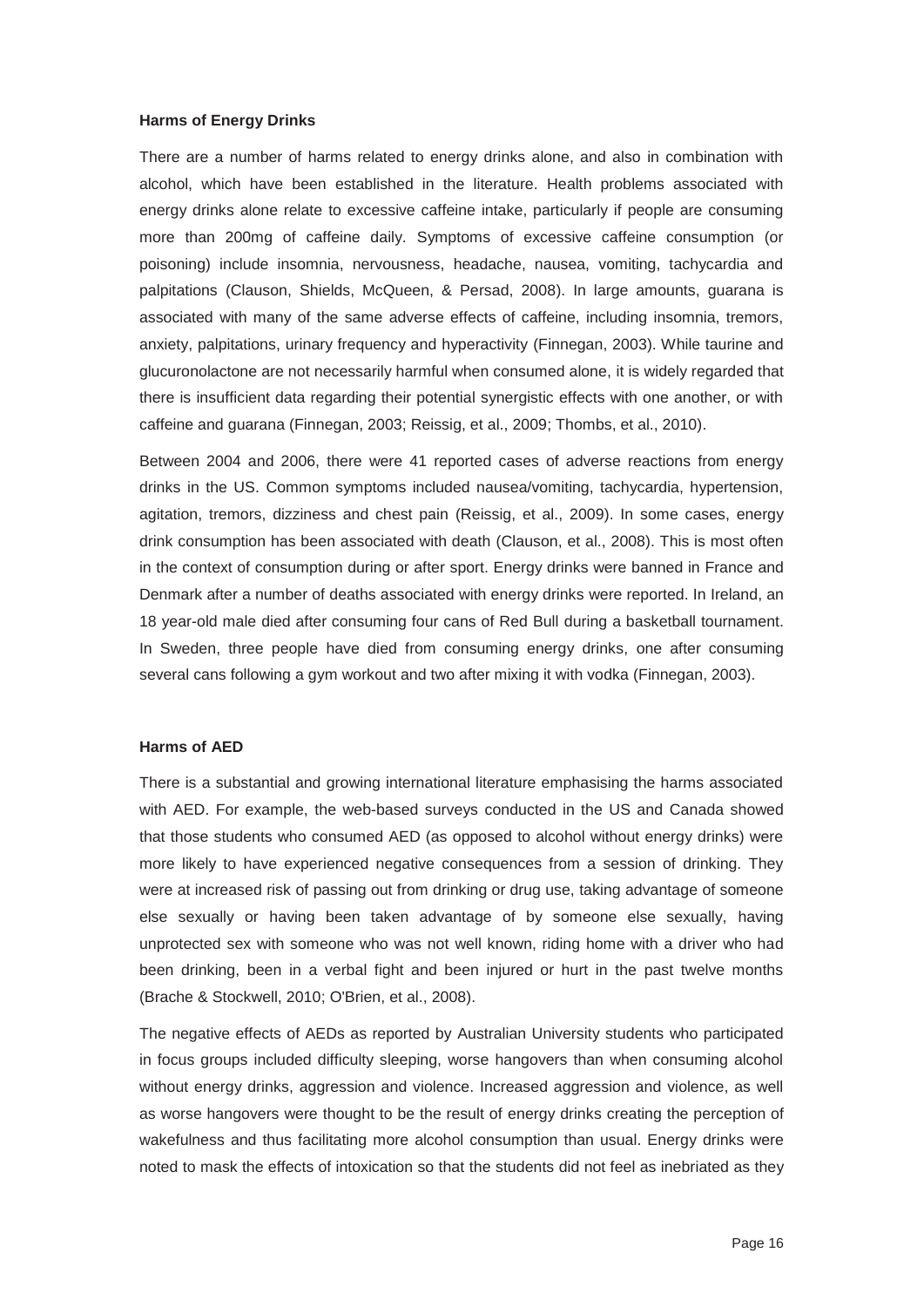might have otherwise, until later when participants realised how drunk they were. Other harms as noted by participants as a result of consuming AEDs included heart palpitations, black outs, vomiting, twitching, and even admission to hospital. Despite the harms noted by the sample, they did not appear to act as a deterrent to their consumption (Jones & Barrie, 2009; Jones, et al., in press).

Several studies have confirmed that consuming energy drinks – and caffeine and taurine in other sources – moderately improves cognitive performance (concentration, reaction time, short-term memory, attention and verbal reasoning) and physical performance (endurance) for a short period of time (Alford, Cox, & Westcott, 2001; Warburton, Bersellini, & Sweeney, 2001). However, whether such moderately positive effects are experienced by people consuming caffeine and taurine with alcohol is unknown. A number of well-controlled trials have attempted to address the question of whether combining alcohol with energy drinks increases alertness and cognition in the same way that it is does without alcohol.

A well-controlled trial testing the breath alcohol intoxication, subjective evaluation of intoxication and objective effects on motor coordination and visual reaction time among those who had consumed alcohol alone and AED showed that AED reduced participants' perceptions of headache, weakness, dry mouth and impairment of motor coordination. However, energy drinks did not reduce the deficits caused by alcohol on objective motor coordination and visual reaction time and did not alter breath alcohol concentration (Ferreira, et al., 2006). A second study measuring the effect of alcohol and caffeine on a psychological task and reaction time showed that the co-administration of caffeine had no effect on the degree to which alcohol increased errors on these tasks; however, subjective measures of intoxication showed that caffeine did reduce participants' perceptions of intoxication (Ferreira, et al., 2006). A third well-controlled trial testing the effect of caffeine on driving performance among those who had consumed alcohol showed that the addition of caffeine to alcohol did not enhance driving or sustained attention/reaction time compared with alcohol alone (Howland, et al., 2010).

In summary, it is important to note that while combining energy drinks or caffeine with alcohol may reduce subjective perceptions of alcohol-induced impairment, there is no evidence to suggest that co-ingestion reduces objective measurements of impairment. This is particularly concerning because becoming desensitised to the effects of alcohol, with alcohol impairment remaining the same, may increase the potential for alcohol-related harm, including alcohol poisoning, risk-taking and injury (Thombs, et al., 2010).

#### **1.2 Rationale for the current study**

Although limited research examining the harms of AED has been conducted in North America and Europe, no such research is currently available within the Australian context. Aside from one recent qualitative study, there is no Australian data available on the relationship between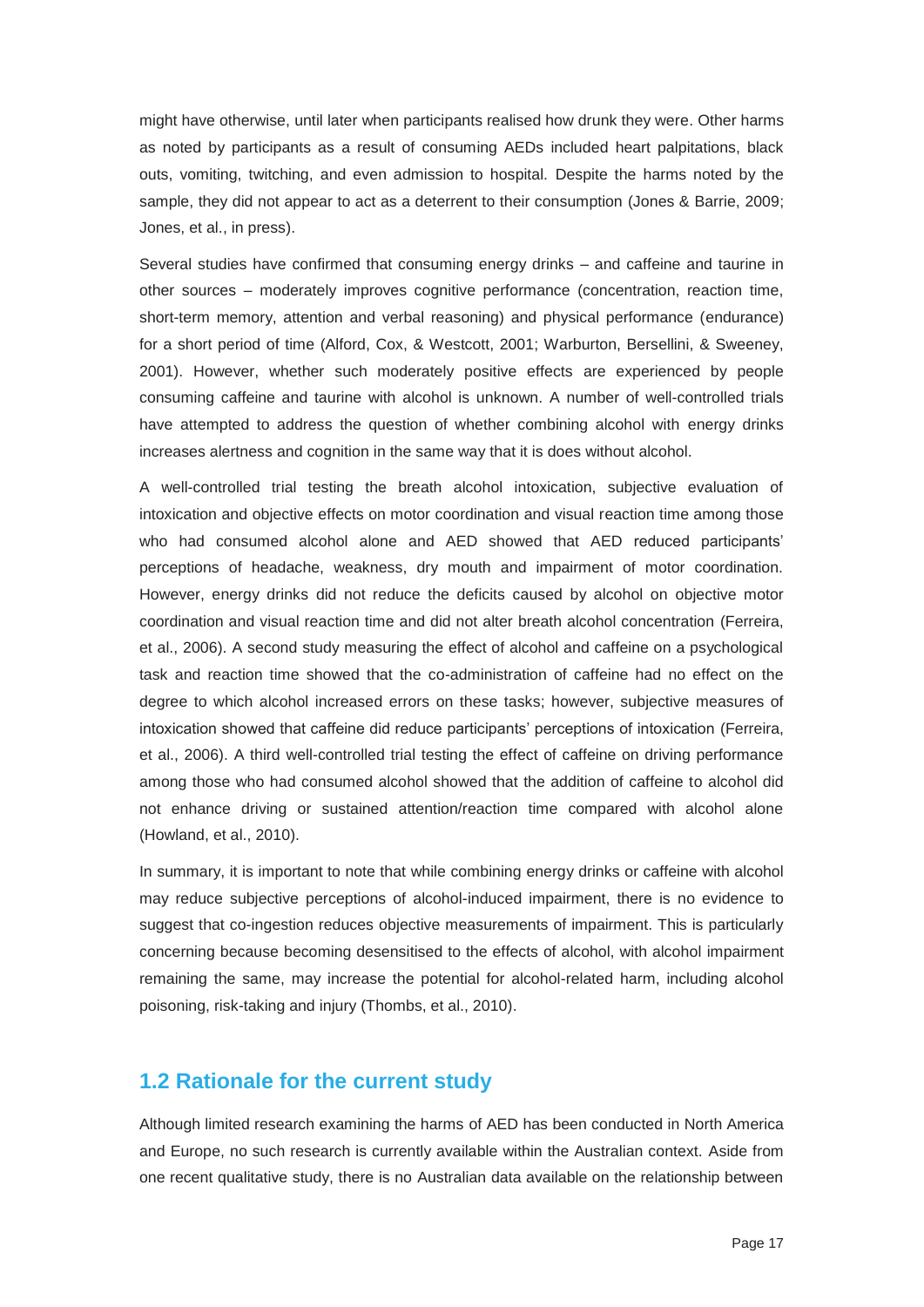energy drinks and alcohol, nor their potential link with intoxication, violence, risk-taking, lost productivity, injury and hospital attendance. There is also very little research available regarding the social and cultural contexts of AED consumption. Indeed, little is known about the self-perceived benefits of combining these beverages, nor in what ways, amounts, patterns, frequencies and locations they are being used. Finally, there exists no information around the serving practices and marketing of these products, nor the challenges that arise from AED use for emergency service staff, venue staff, health workers and policy makers. This pilot project attempts to explore some of these issues.

## **1.3 Aims of the current study**

- 1. To explore AED consumption patterns among consumers.
- 2. To explore the physical and social contexts in which AED are consumed in combination.
- 3. To explore the risks and harms associated with AED consumption.
- 4. To examine the challenges that AED pose for venue management and emergency services (including ambulance, accident and emergency and police), and to examine the current responses by these stakeholders.
- 5. To recommend possible interventions for the prevention of risks and harms associated with AED consumption based on improved understanding of the patterns, contexts and harms of use.
- 6. To provide policy-relevant advice to regulators about minimising the risks and harms associated with the use of AED.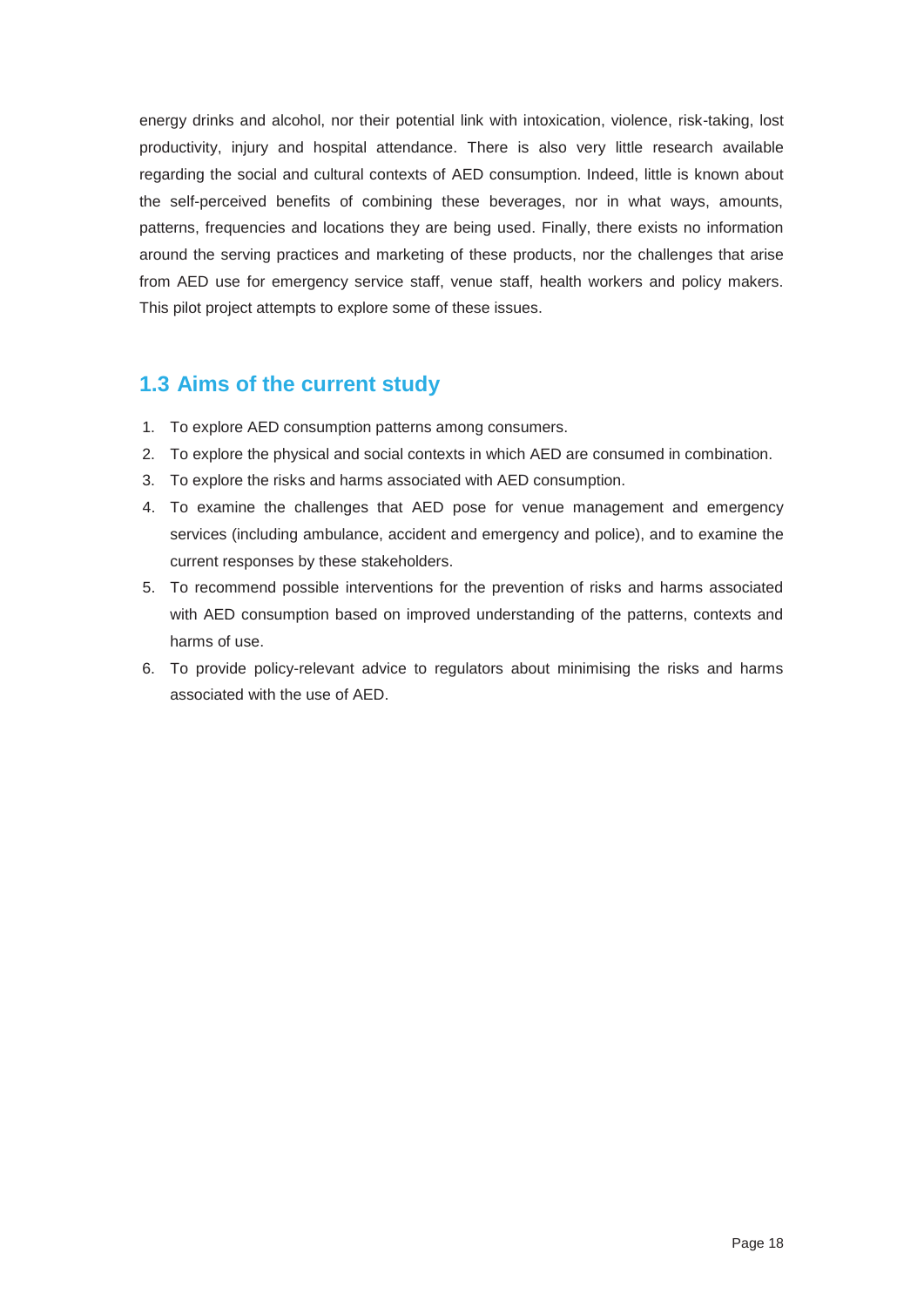## **Chapter 2: Methods**

This study utilised qualitative research methods. There were three data collection components employed in the research, which allowed for triangulation of data sources. These were: five discreet sessions of observation in licensed venues, in-depth interviews with 10 consumers and in-depth interviews with 12 'key informants'. Ethics approval to conduct the study was granted by Eastern Health Research and Ethics Committee.

## **2.1 Observation**

Five sessions of observation were conducted over five separate weeks in a variety of licensed venue-types in Melbourne, including pubs, bars and nightclubs. During sessions of observation, particular attention was paid to:

- the level of alcohol and AED promotion;
- serving practices of alcohol and AED;
- frequency and combinations of AED consumption and consumption behaviours (i.e. 'shots', 'rounds', 'chugging');
- specific behaviours such as dancing, talking, humour, annoyance, aggression, violence and other such behaviours;
- experience of harms, and harm reduction measures employed by patrons (i.e. drinking water, helping friends); and
- behaviour of venue staff, including security staff, bar staff and venue managers, including the 'policing' of intoxicated behaviour (i.e. removing patrons, talking to patrons, intervening in arguments).

Observations involved interaction with patrons where possible. In each venue, a number of particular groups of people were selected for detailed observation of consumption and other behavioural habits, but the general behaviour of all patrons were noted where possible. Sessions of observation were as unobtrusive as possible to maximise the naturalistic setting.

Detailed notes were taken during and immediately following sessions of observation. When notes were taken during a session of observation they were done so in a concealed way (i.e. on an i-phone) so as to ensure the setting remained naturalistic and those being observed were unaware of this practice.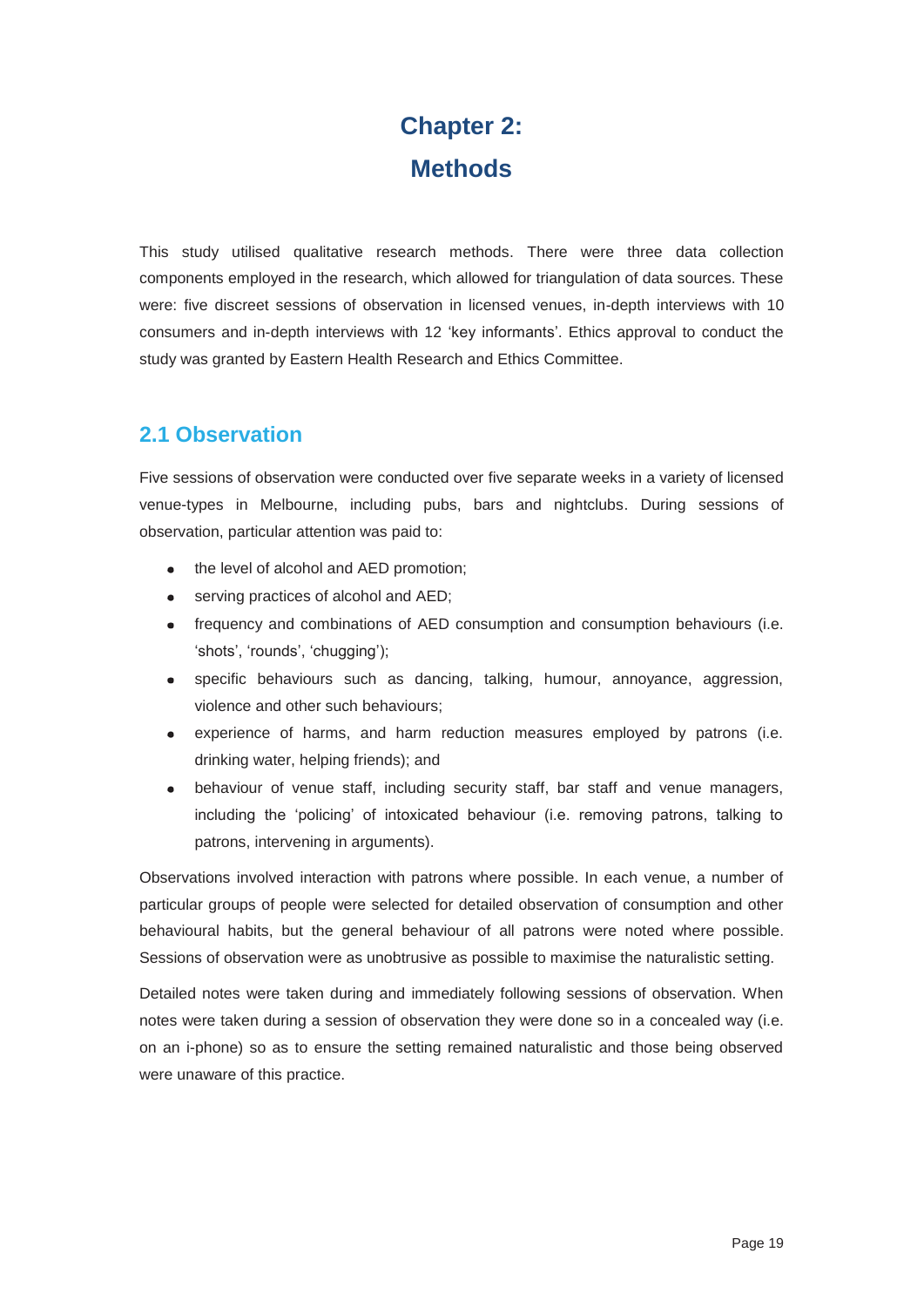### **2.2 Interviews with consumers**

In-depth qualitative interviews were undertaken with 10 young people who regularly consumed more than two AED during a session of alcohol use. Participants were recruited by a process of email snowballing. An email was sent out to personal contacts with a direction to forward the email on to personal networks. The email invited eligible participants (over the age of 18, regular consumers of AED) to contact the research coordinator if they were interested in participating. This method proved successful in eliciting a wide response.

Interviewees were screened over the telephone to ensure they regularly consumed AED and then a time was made to conduct the interview at a private and convenient location for the interviewee. All participants signed a written information and consent form prior to commencing the interview, which was digitally recorded and professionally transcribed.

The interview schedule was semi-structured, enabling a certain level of control over the questions while also allowing responses to dictate the flow of conversation and issues arising.

During interviews there was a consistent focus on identifying the practices, motivations, harms and risks associated with AED consumption. Interviews lasted for around 30 minutes. Participants were reimbursed \$30 to compensate for time and travel costs.

Six of the interviewees were male and the average age of interviewees was 25 (range 21-31). Interviewees either worked (n=8) or studied (n=2) full time and either owned their own home  $(n=1)$ , lived in a rental property  $(n=7)$  or lived with their parents  $(n=2)$ .

#### **2.3 Interviews with key informants**

In-depth interviews were also undertaken with 12 'key informants'. Key informants were sourced via the personal contacts of the authors and through a process of snowballing (i.e. one key informant would recommend another). In some cases, key informants were contacted via generic email (i.e. to bar managers and venue owners through the 'general information' email available on their website).

Interviewees were initially emailed and sent a plain language statement, and then a time was organised to conduct the interview at a private and convenient location for the interviewee. Interviews lasted from 20 to 60 minutes. Interviews were digitally recorded and professionally transcribed except in three instances (due to complications with the digital recorder or because the interview was done in an impromptu manner over the phone). In these instances detailed notes were taken.

The interview schedule was semi-structured, enabling a certain level of control over the questions while also allowing responses to dictate the flow of conversation and issues arising.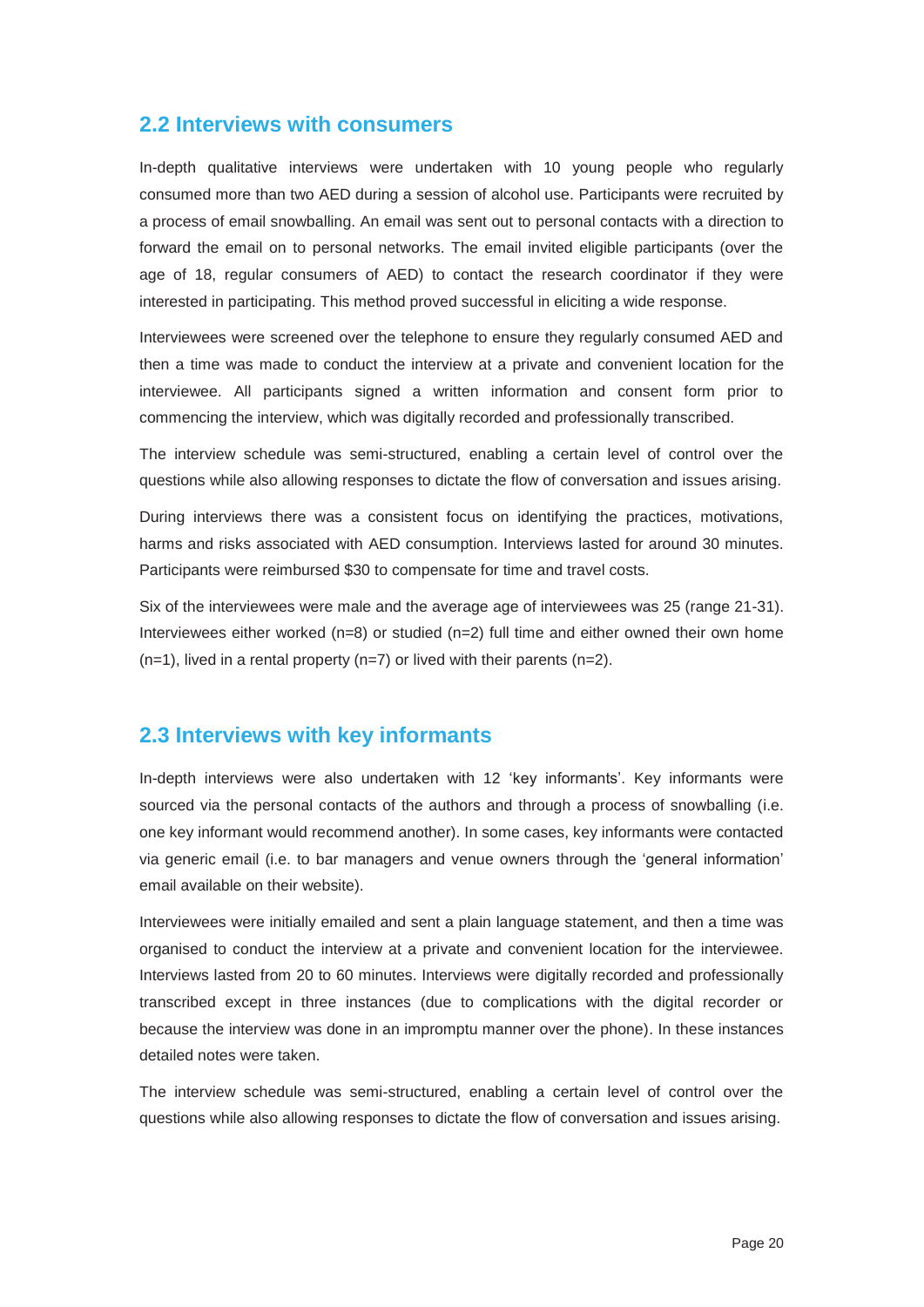Interviews focused on professional observations of AED consumption, challenges that AED consumption provides for their work and their current procedures and needs regarding AED consumption.

Key informants included four venue staff from three venues (one pub, one bar and one nightclub), two representatives from the Victorian Department of Health, one paramedic, one emergency department physician, one police officer, one peer educator/harm reduction worker, one youth outreach worker and one dual diagnosis clinician.

## **2.4 Data analysis**

Data collected via observation and in-depth interviews were stored and analysed using NVivo8, a qualitative software package that enables thematic and content analysis of large amounts of text. Analysis was shaped by the themes arising, and was also informed by the themes derived from the literature review. Data was triangulated, examined for regularities, variations and contrasts between and within the different sources and methods.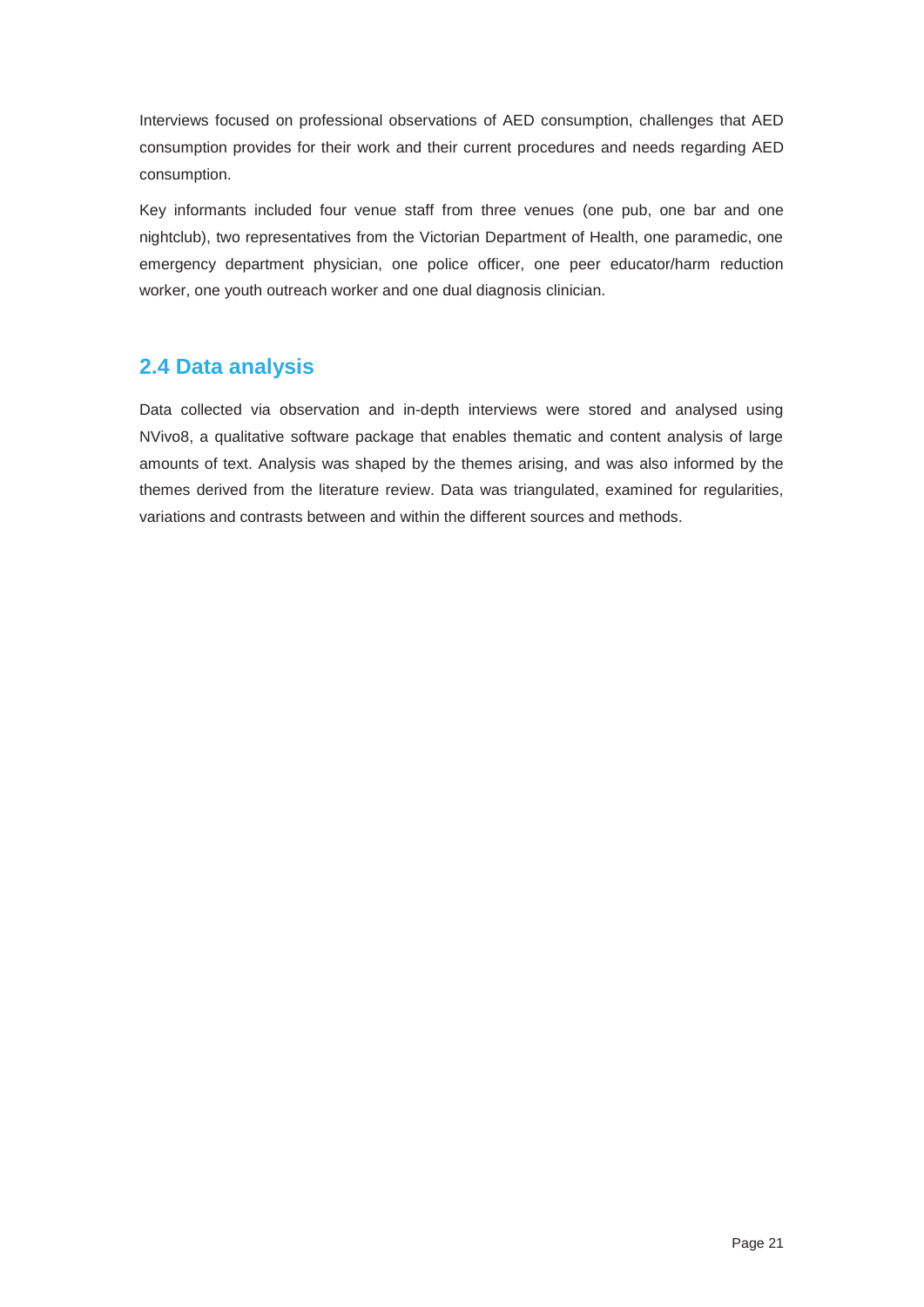## **Chapter 3: Results**

The results chapter is structured by the most common themes that were drawn out of the thematic data analysis and informed by the themes derived from the literature review.

## **3.1 AED consumption practices**

Participants were asked to describe their patterns of consumption of AED on a typical weekend session of alcohol use. Interestingly, participants were highly organised in their AED consumption practices and reported rarely altering this routine. This routine had become a learned experience, one that they had established after a trial and error phase early in their use of AED. This learned routine was based on achieving maximum benefits from AED and avoiding or minimising negative consequences from use. There were three distinct routines that participants described:

**1.** The first routine, which was discussed by the majority of participants (seven of the ten) involved the consumption of between three and five AED over the course of the night, beginning with one or two at the beginning of an evening (often at home after work or sport), followed by attending a licensed venue, which involved a period of non-AED use, usually a number of hours of drinking beer, wine and/or spirits with softdrink. Participants returned to AED use later in the evening (often around midnight) when they began to feel tired or were drawn to a beverage with a sweeter taste. This usually involved drinking between two and five AED; the most popular combinations included 'bombs' such as Jagerbombs or Skittlebombs (Cointreau and energy drinks) or mixers of vodka and energy drinks. Often AED were interspersed with other drinks over a number of hours to prolong the evening. For example:

> "I'll often have one [Jagerbomb] before I go out or when I first get to the pub, and then I'll have maybe five or six beers before I start drinking spirits, such as bourbon and coke or vodka and some type of drink and mixed drinks or, and then usually have one [vodka with energy drink] when I start to get tired, around midnight, or I start to get sick of other drinks. Because I like the taste of it so much, I'll have it when I start to get sick of other things, but also when I start to get bored with the night or, or get tired. I find it gives me a pick-me-up and I can, I feel much more energetic and have more fun again" (Male 28 years).

All seven of these participants noted that they restricted themselves to between three and five AED a night so that they would not have trouble sleeping or would not feel too unwell the following day.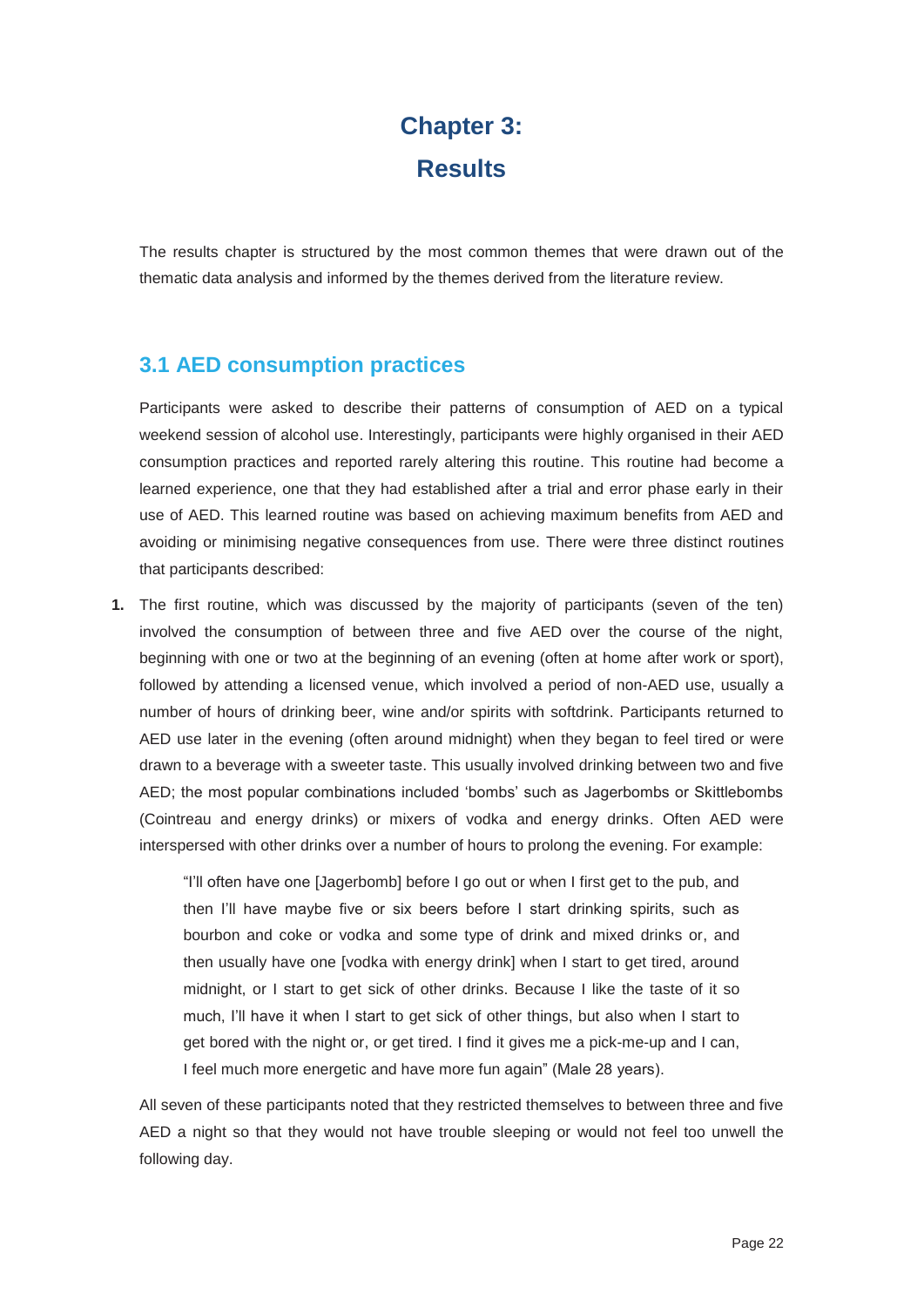- **2.** One participant's routine was quite different from this. This participant said he consistently drank Jagerbombs all night, from when he first arrived at the pub until he left. He said that every time it was his shout he would order a round of beers and a round of Jagerbombs, and his mates did the same. This resulted in him consuming around ten Jagerbombs (and ten beers) a night.
- **3.** The final two participants were illicit drug users (methamphetamine, cocaine and/or ecstasy) and both of these consumers reported drinking AED before they departed for a licensed venue (at home), along with a few lines of speed. One of these participants then drank Skittlebombs all night (around 8-10) and the other drank beer and spirits before switching to vodka and energy drinks (consuming around 10-12). He also drank a number of Jagerbombs throughout the evening:

"Usually just start off drinking beer to start the night and then probably move on to like a bourbon or a scotch or something like that. Maybe have a couple of lines of speed just before going out and then as we get out I probably get onto Red Bull and vodka, that's pretty easy to drink and you can pretty much drink them all night and not feel sick [...] Yeah pretty much every time we go out we have Jagerbombs and just to start the night off or whatever" (Male, 29 years).

These patterns of consumption were supported by sessions of observation. The most noticed practices of consumption during sessions of observation were 'bombs' because they involved the group consumption of these drinks at the bar, and often involved group banter, skolling and cheering. Vodka mixed with energy drinks was also clearly visible but patrons tended to drink these more slowly.

The only exception to these routines of AED use was noted by men when they attended a 'football trip' or some sort of equivalent 'boys weekend'. This generally involved a group of around 20 men going on vacation for a weekend and consuming alcohol for most of the trip. Two men reported that during such occasions energy drinks would often be consumed with beer throughout the day. For example:

"For example if you start on a, if you start drinking on a Friday for example when you go away [...] You start drinking beer that day, and then I'll drink vodka and Red Bull that night, throughout the night because it would generally be a long day and a long night. Then the next day, Saturday, and it's the same on the Sunday, you sort of get up and you have breakfast and you tend to go to a pub and start drinking again at about nine or ten in the morning and the beers are a bit rough at that hour of the morning after a big night so, usually pretty early on I'll start just putting a little bit of Red Bull in it just to ah, make the flavour of beer taste better and allow me to, and give me, once again give me a pick up and allow me to keep drinking beer all day. So it's almost a cheap, a cheaper way of being able to drink beer all day instead of having to drink expensive spirits all day. Then at night I'll switch back to the vodka Red Bulls" (Male, 28 years).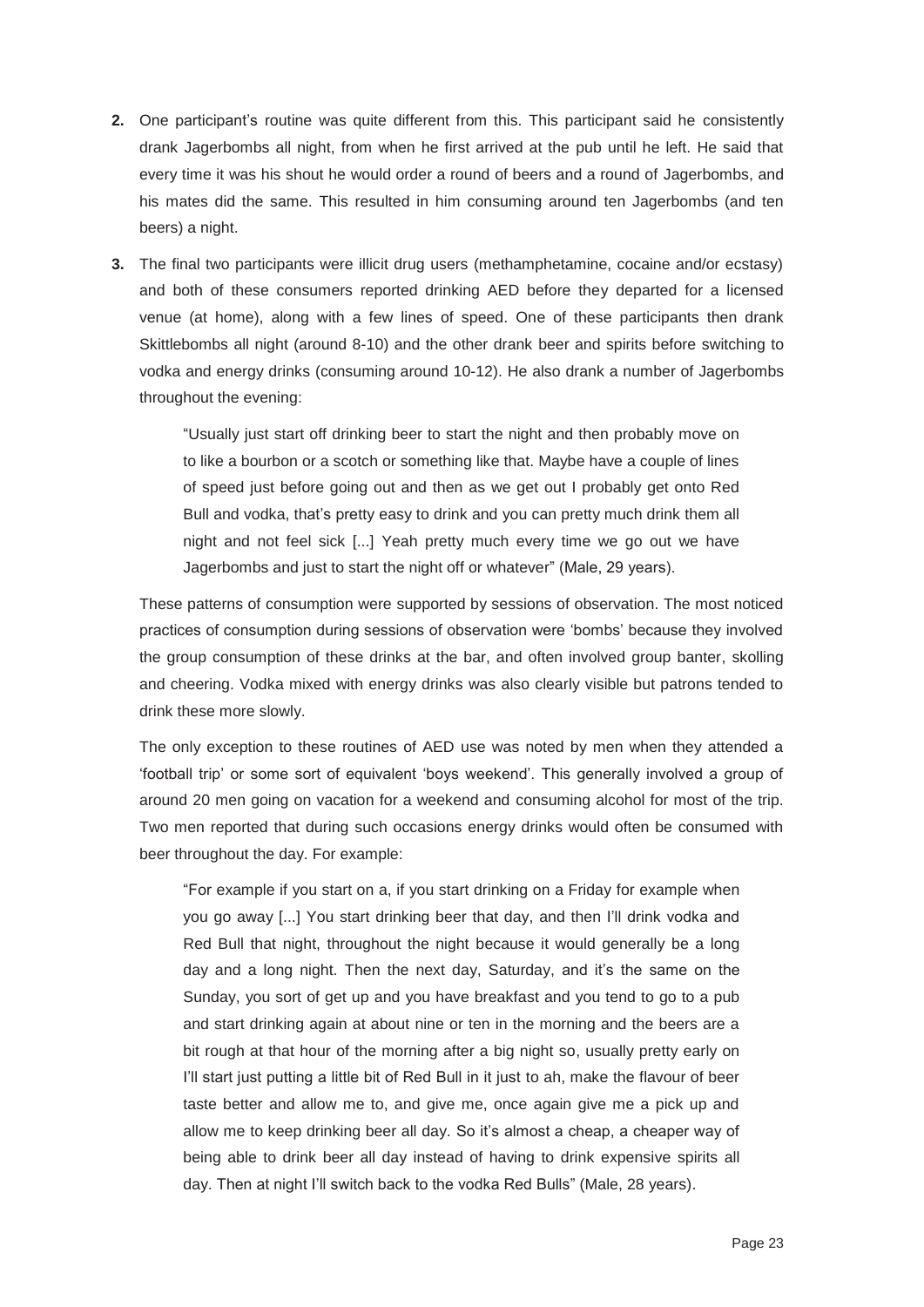Two other males and one female commented that when they were at University they often added energy drinks to their jugs of beer. Apparently this is called the "party jug" and is particularly popular among University students because beer is the cheapest form of alcohol, and energy drinks make the beer taste sweeter, and also allows them to keep drinking for longer, particularly if they have gone out drinking two or three nights in a row.

### **3.2 Normalisation of AED**

One of the main themes that arose from interviews was that combining energy drinks with alcohol is now a 'normalised' phenomenon. Normalisation refers to a process whereby an activity is seen as 'normal', or at least is a standard or taken-for-granted activity. In order to suggest that an activity has become normalised, it must be shown that the activity has become widespread and a range of audiences understand the activity as normal (Rief, 2009; Shiner & Newburn, 1999). Indeed, in this study, both consumers and key informants discussed the normalisation of AED.

When asked how many of their friends consumed AED, interviewees reported between 50 to 100%. Interviewees also noted that it is now possible to purchase AED in all licensed venues – whereas a number of years ago some venues did not sell energy drinks. It was suggested by one participant, that although she had been drinking AED for "nearly ten years", she had only noticed the drink had become normalised in the past two or three years:

"It has become far more popular to use alcohol and energy drinks combined, definitely the last 18 months, probably started closer to three years. There seems to be more of energy drinks available and they seem to become, they are now essentially standard fare in the, in most clubs. Yeah or you go to some of the big clubs and the fridge is just essentially just all, the only thing you can see is energy drinks essentially" (Female, 29 years).

A peer-educator, who often spent time in nightclubs providing harm reduction advice to patrons noted:

"Jagerbombs are highly popular and anyone who goes to a nightclub would know that they are probably one of the most sold drinks at a nightclub".

In support of this view, a venue worker commented that the reason they sell AED is because of the high demand for it:

"If we didn't sell Jagerbombs and energy drinks, we'd be neglecting what our customers want and risk losing business. The reason we sell energy drinks is because there is a demand for it".

Both a paramedic and a harm reduction worker commented that AED had become so normalised that they when they 'treat' people who are intoxicated from alcohol, consumers do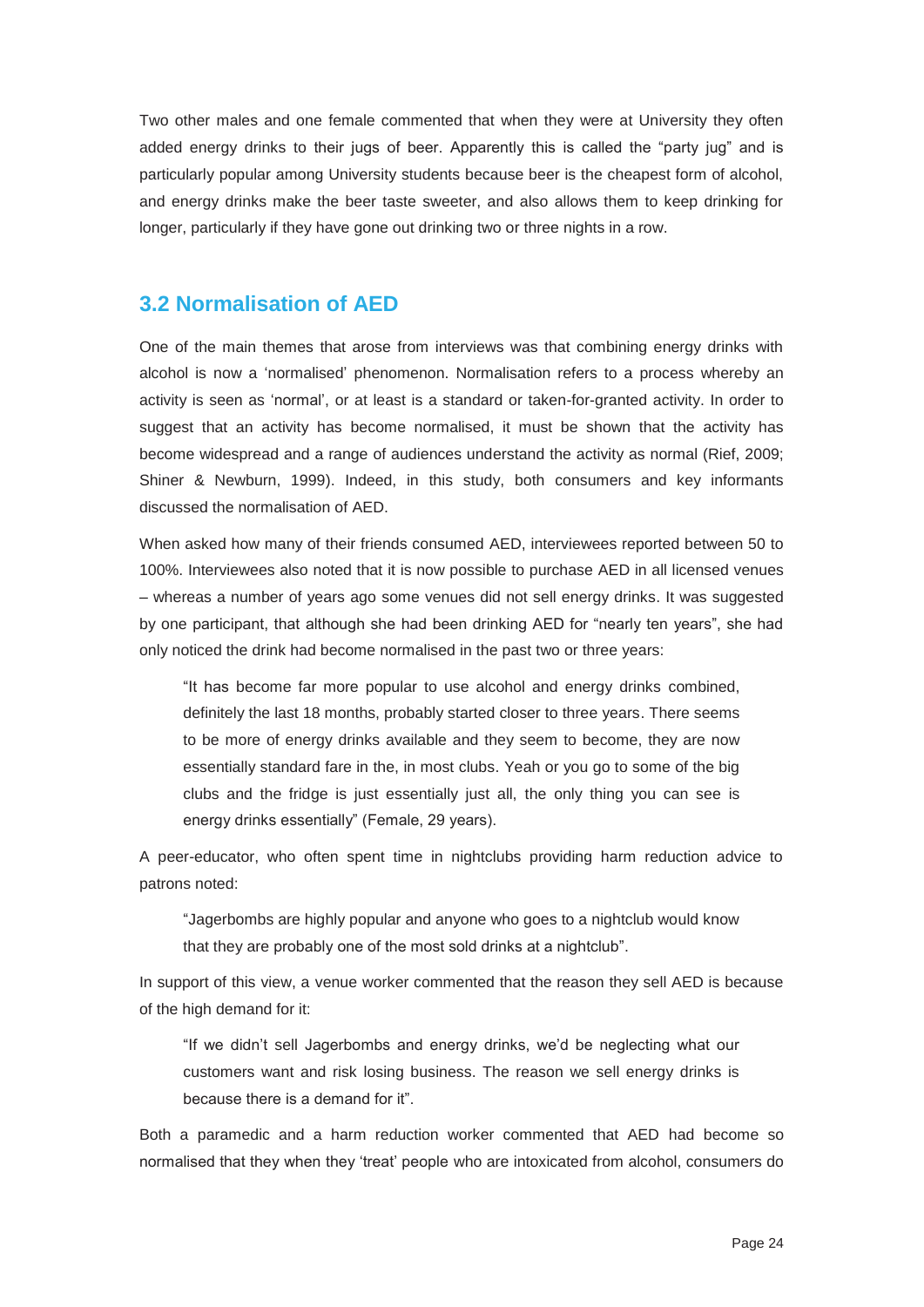not think to pass on information about having mixed energy drinks with alcohol. A harm reduction worker commented:

"It has become quite normal, no one would actually come to us telling us that they have taken energy drinks and alcohol because it's nothing to tell, it's normal. It's like saying 'I drank vodka with coke'".

Similarly, a paramedic commented:

"When you ask how many drinks people have had, they just start reeling off how many drinks they've had. It doesn't even occur to them to tell you they've also combined energy drinks, because it's just so normal".

The same paramedic also noted that energy drinks (without alcohol), are extremely popular among school-aged children:

"More and more people are drinking this stuff on quite large scales … you don't have to go to too many high schools to know that if you're in year nine and above that they'll drink four or five of these in a day and that's not consistent with what the manufacturers are recommending".

Interestingly, while it was expected that energy drinks would be more popular within certain types of licensed venue environments such as nightclubs, participants noted that they enjoyed drinking AED in the home (some always kept the fridge stocked with a six pack of energy drinks and a bottle of Cointreau or Jagermeister so they could have 'bombs' before they went out), at suburban pubs, and also in city bars and clubs. The only place where it was noted that AED were unavailable were local sporting clubs. This finding was supported by the sessions of observation, in which AED were as popular in pubs as they were in nightclubs (with at least three groups of people drinking 'bombs' and vodka AEDs in both types of venues).

#### **3.3 Marketing and promotions**

It was commonly observed, both among consumers and key informants, that energy drinks and AED are marketed cleverly. One consumer noted that with alcohol, people are regularly exposed to messages about both the benefits and negative consequences; however, with energy drinks and AED, there is no information about the negative consequences. In contrast, energy drinks and AED are associated with fun and energy. For example, one youth worker commented:

"The views I got from young people were that energy drinks are a fun, well marketed drink for young people that gives you a little bit of a boost, nothing else than that. You know, the association is with, high energy, extreme sports and it's extremely clever as far as a marketing sense goes. These young people weren't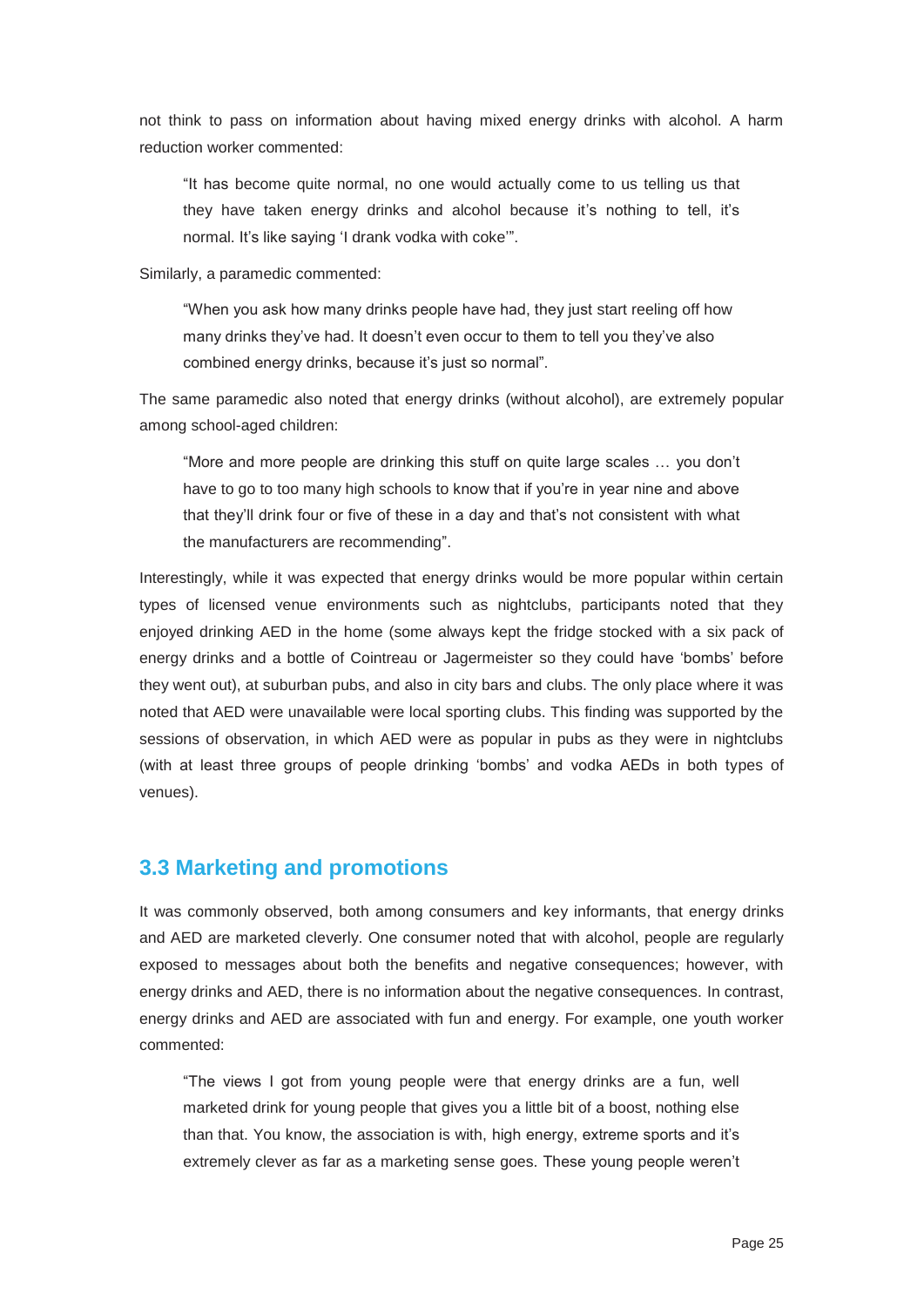aware of any real dangers associated with it... Young people are all about marketing, and because of this they will sell, and sell well".

Given the degree at which this youth worker believed that marketing was a clever way to tap into young people, she suggested that a marketing campaign targeting the harms of mixing these drinks with alcohol would be influential in reaching young people.

The young people interviewed as part of this research did not readily reflect on the advertising of energy drinks in combination with alcohol. More commonly, they reflected on brand identification, and even brand saturation. Red Bull was the brand of energy drink that was most commonly observed during sessions of observation. Red Bull branding was evident in almost all licensed venues, from posters, to bar towelling, to Red Bull ice buckets, to Red Bull fridges. When asked about the marketing of energy drinks, all ten consumers reported that they noticed Red Bull imagery in most of the licensed venues they frequented. For example:

"Red Bull's pretty much everywhere. Like all the fridges would have to have Red Bull in it and Red Bull signs all over it" (Female, 23 years).

Whether this brand saturation is linked to brand preference was not explicitly investigated; however, seven of the ten participants interviewed identified Red Bull as their preferred energy drink (with two saying 'V' and one saying 'Mother'). However, when asked which energy drink they preferred to consume with alcohol, all ten said that Red Bull was their preference with alcohol.

The other key element to this was that young people were extremely attracted to promotions on energy drinks and AED. It was consistently reported by consumers that service stations often have promotions on energy drinks; for example, two cans for \$5 or buy one, get one free. Service stations were also noted to sell cans for \$1 on selected days. In terms of promotions on AED, most consumers noted that the licensed venues they frequented did not regularly offer discounted AED. However, two consumers reported that "Uni bars" and bars within backpacker accommodation were the two types of venues where you could commonly find discounted AED, from between \$5 and \$7 (as opposed to between \$11 and \$15 in other venues). Others commented that although they often didn't see cheap or discounted AED, many licensed venues have signs or blackboards listing all the types of 'bombs' you can buy, and this often encouraged the impromptu consumption of a Jagerbomb or Skittlebomb, or equivalent. For example:

"If you see a sign then, yeah, you start thinking about it harder [...] If you're in the bar and you see a sign you kind of know you're going to do one later" (Male, 24 years).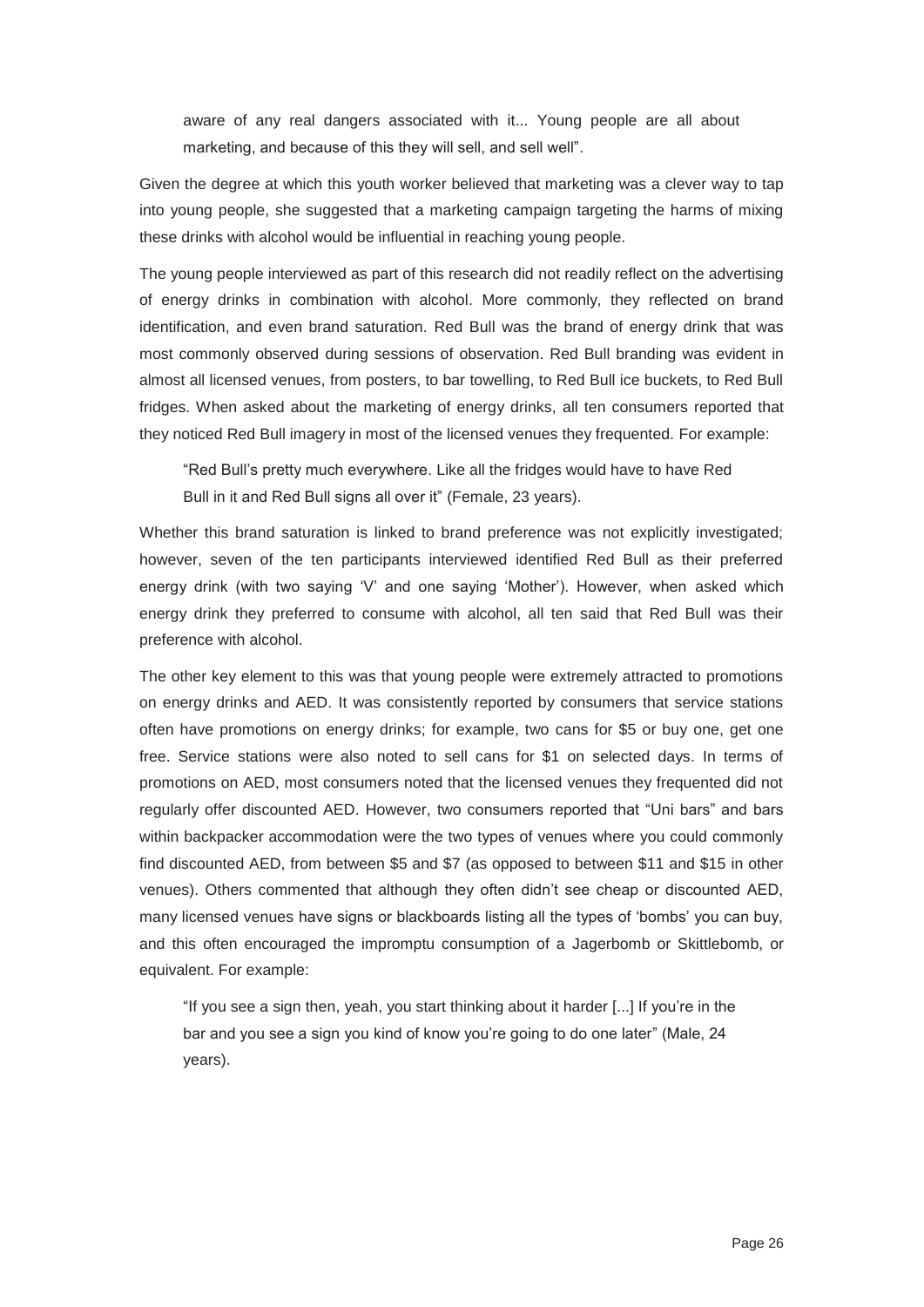## **3.4 Benefits of AED use**

Consumers were asked about the benefits of consuming AED. Participants identified five primary benefits:

**1.** All ten consumers interviewed noted that wakefulness and energy was the primary benefit of consuming AED. For example:

> "I've found on a Friday you work so you're already tired, so you want something to pick yourself up [...] that's one of the reasons why I like to have them on Friday because you are half asleep" (Male, 24 years).

> "I'm getting older, so I definitely want to try and keep up with the crowd, like you can't stay out as long as you used to, so I think it's just an easy option" (Female, 29 years).

It was widely regarded among consumers that energy drinks did not provide a 'rush' or 'buzz' like stronger stimulants (such as methamphetamine or cocaine), but that energy drinks enabled them to stay awake longer.

- **2.** Seven interviewees commented that one of the reasons they consumed AED is because they enjoyed the taste of them. It was particularly common for participants to report switching to vodka AED after a period of drinking beer or wine for a sweeter, more palatable taste. Participants who wanted to increase their alcohol intoxication by consuming shots also noted that they selected Jagerbombs because they were more palatable than other shots, such as tequila, for example.
- **3.** Five participants noted that AED were beneficial because the energy drink effectively counteracted the effects of the alcohol. When discussing this, participants drew a distinction between drowsy drunkenness and wakeful drunkenness; for example:

"I've just got a lot more energy whilst I'm drunk [when consuming AED]. You're not slurring or a lethargic drunk; you're an energetic, happy drunk" (Male, 24 years).

"You're slightly more energetic and chatty. You get to be less of, like, an inebriated drunk" (Male, 21 years).

**4.** While some participants noted that AED counteracted the effects of alcohol, four participants suggested that AED facilitated intoxication over just alcohol alone. These participants indicated that energy drinks enabled the faster consumption of alcohol. This comment was particularly in relation to 'Jagerbombs' and 'Skittlebombs' (and other types of 'bombs') because these drinks are 'chugged' or 'skolled' and so consuming these drinks enabled reaching intoxication at a faster pace. Participants also noted that when they consumed a 'bomb' they also bought a 'chaser' (such as a beer), so they were drinking more drinks at a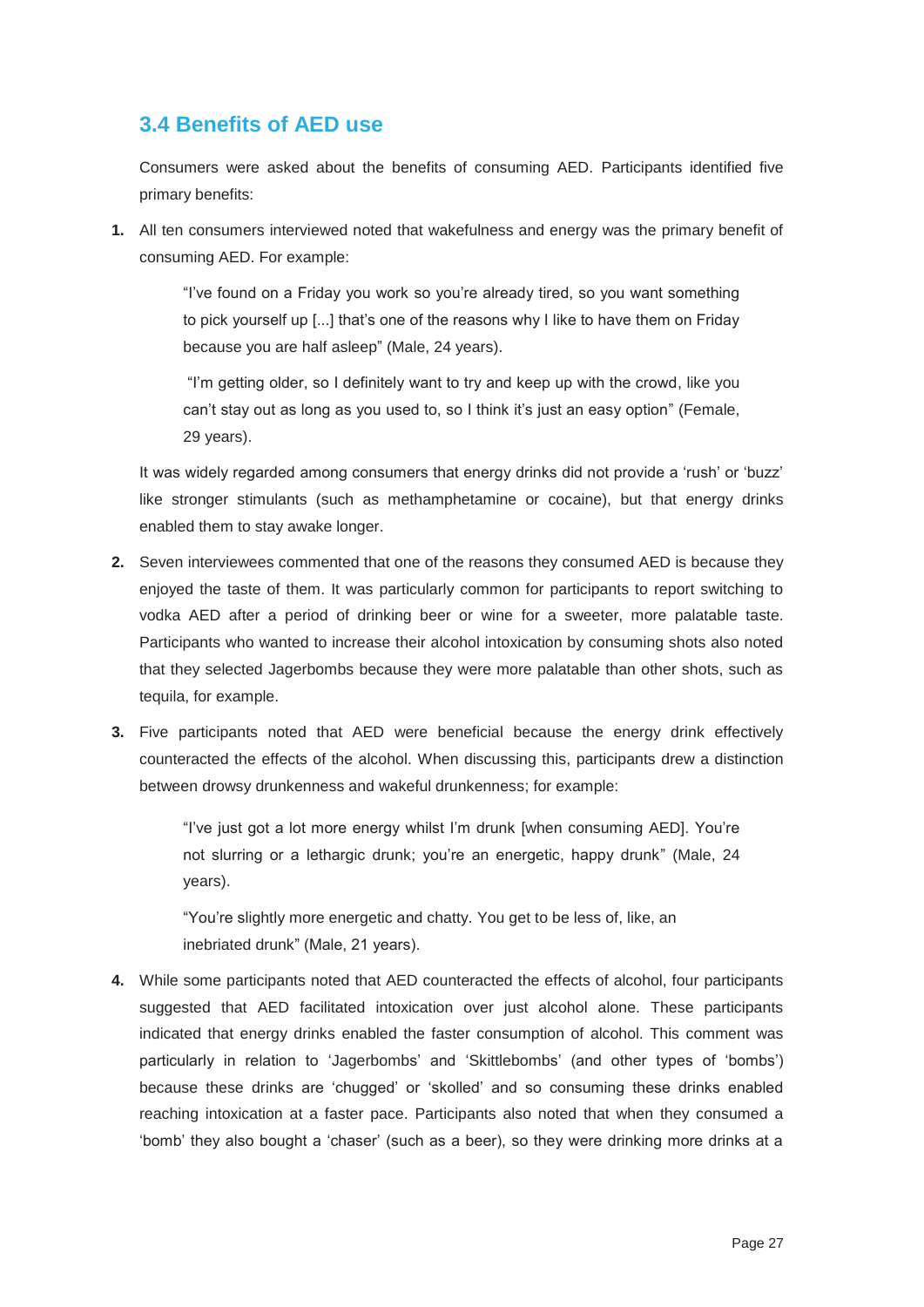faster pace. The following comment was made by a participant after she was asked what differentiates a night out when drinking AED from a night without energy drinks:

"I just get really drunk [when I consume AED]. Because I think it like, it makes, like, you excited, and then you drink more as well. I find if I have them, like I start on them, then I drink more of other drinks as well. Does that make sense? So, like, you're more, like if I just start like, chilled, I'll just like chill on my drink for the night, but if I start like with something hypo then it'll just make me skoll the rest of my drinks" (Female, 23 years).

The following observation also highlights this theme:

I noticed three males who appeared to be playing drinking games with each other. I overheard a conversation between them and a female at the bar, and it appeared they had been drinking all day at the horse races. I noticed at one point they were skolling Jagerbombs, and they all went in a shout for a round of Jagerbombs straight after one another (three shouts in a row). They were particularly rowdy and seemed to be having a good time. Their energy seemed to really pick up after consuming these Jagerbombs and they danced and laughed for a while. Two hours later; however, the three men were preparing to leave the bar. I heard one of their female friends (possibly a girlfriend) chastising one of the males for ending their night early because he was too drunk. I heard the men talking about desperately needing to find food before going home (Fieldnote, March).

**5.** The fifth and final benefit as noted by consumers was the social aspect of consuming AED. Participants noted that the consumption of 'bombs' facilitated social interaction and humour by virtue of attending the bar together in a group, dropping the shot of liquor into an energy drink and skolling, seeing who could finish first. One participant commented:

> "It's the interaction with everybody else. I think that's where you get sucked in the most. I've got a friend that loves the shots and then all of a sudden you know, you're all part, not like a team, but you're all part of a group, and then, yeah. The highlight on the bar is when the bartender's flicking them all, sometimes up to 10 shots, in the glasses" (Female, 29 years).

### **3.5 Energy drinks as substitution for illicit stimulants**

One theme that came up regularly among consumers is that energy drinks were often used in place of illicit stimulants, such as methamphetamine or cocaine. This is not to say that the effects of energy drinks are the same as illicit stimulants – because participants pointed out that energy drinks are not associated with the 'rush' and 'buzz' of illicit stimulants – but rather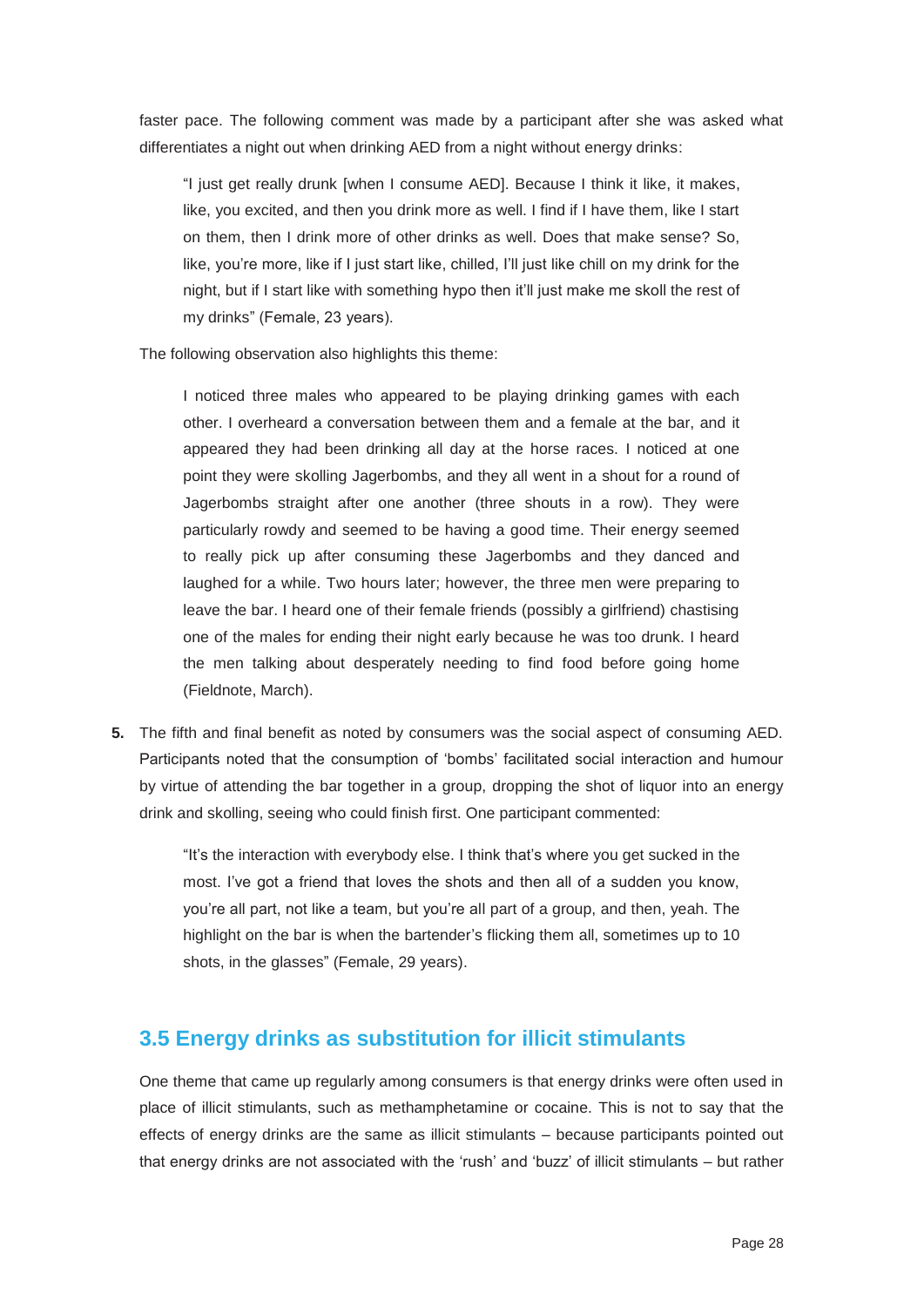that energy drinks and illicit stimulants share some properties, such as wakefulness and counteracting the drowsy effects of alcohol. For example, the following observation:

While at the bar, I spoke with Female A who told me that she'd had a big weekend the one before on the 'Red Bulls'. She said that she went out with a big group of people on Saturday night who were smoking crack pipes before they went out (methamphetamine) and she was "off the speed" at the moment, so had resisted, but managed to stay awake all night drinking energy drinks instead, and had a really good night. Her friend, Female B, overheard us and told me that she used to use cocaine and speed but doesn't anymore, so energy drinks are her substitute when she goes to bars. She said energy drinks can make her feel "speedy" (Fieldnote, April).

Interestingly, three participants commented that they were non-drug users, but that most of their social group consumed illicit stimulants. All three of these participants reported mixing energy drinks with alcohol to attempt to stay out longer with their friends who had used these drugs. For example:

Interviewer: "Have you ever used illicit stimulants"? Participant: "No, that's why I sort of drink energy drinks to keep up with people that are". Interviewer: "That are using stimulants"? Participant: "Yeah, otherwise I can't keep up" (Female, 27 years).

While two participants reported consuming energy drinks with alcohol and illicit stimulants, these participants said it was only because they liked the taste of AED, not because illicit stimulants and energy drinks were a good combination. These participants said the effects of energy drinks were lost when also co-consuming illicit stimulants. Interestingly, a police officer and a venue owner both commented that they'd observed that energy drinks and ecstasy were a popular combination. The police officer said that energy drinks and ecstasy were popular because they boosted the effects of one another, while the venue owner said that ecstasy and energy drinks were combined because when people are on ecstasy they don't usually feel like alcohol, so it's more about the sweet taste.

#### **3.6 Negative consequences of AED use**

Participants were asked to describe any negative outcomes that they had experienced as a result of consuming AED, and there were five negative experiences that participants reported:

**1.** The main problem associated with AED, as noted by seven of the ten participants, was that after consuming AED it was common for them to fall asleep when they arrived home from a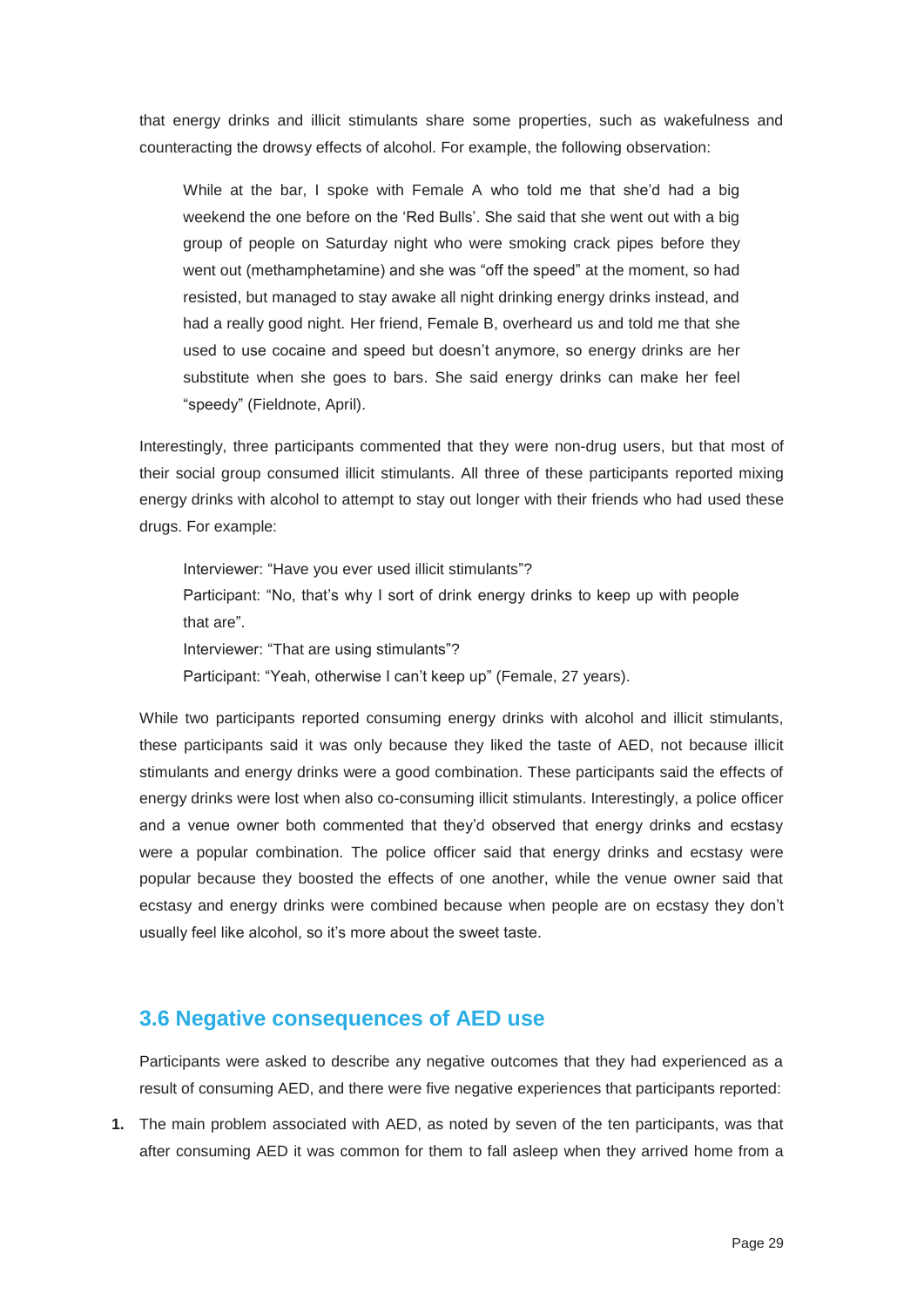licensed venue, but would then wake up after a number of hours (between one and six) and not be able to get back to sleep. For example:

"Even if I've had a heap of them I fall asleep straight away when I get home, but four or five hours later I wake up and there's just no getting back to sleep. You just, your body feels like it's dead and hung over and you don't want to get out of bed and you don't want to move, but your mind just won't let you sleep" (Male, 28 years).

It is interesting to note that no participants observed having trouble sleeping upon first arriving home, but only that they had trouble staying sleep. It may be that alcohol is facilitating sleep initially but when the effects of alcohol wear off the caffeine effects take over.

**2.** Six of the ten participants commented that they felt more 'hungover' and unwell the day following an evening of AED use. For example:

> "I don't usually get hangovers, like I don't get headachy or feel nauseous or anything, but if I've had too many energy drinks I just feel terrible and paranoid and, anxious I think it is, cause I just, I don't know, it's something, I don't know what it does, it just makes you feel… weird" (Male, 28 years).

Two participants suggested this was likely to be associated with dehydration, acknowledging that both caffeine and alcohol are diuretics.

**3.** The third most common concern noted by participants was the experience of "racing heart", "heart palpitations", "shakiness" and "twitching" either later in the night after sleeping for a few hours or during the following day. Five participants reported these consequences. One description of such an event is presented here:

> "Ah, oh there was one, one night when me and a mate went out and I think we worked out we'd spent close to \$200, \$250, on vodka and Red Bulls and Jagerbombs that night. We got home at, we didn't get home til seven or eight o'clock um… my mate slept in another room and I think I'd only been asleep for an hour and I started having panic attacks and my heart was racing and I just, I couldn't work it, I just felt like I was going to die. And eventually it wore off but it was, it felt horrible and my mate was the same. We just drank way too many of them. It just, you couldn't get comfortable, you were just wriggling around, heart racing, mind going a thousand miles an hour" (Male, 24 years).

**4.** Five participants noted that consuming AED made it more likely that they would vomit both on the night and during the next day. This was in comparison to drinking alcohol alone (without energy drinks), in which there was a lower chance of vomiting. The interviewer posed the question as to whether this might be because energy drinks had facilitated more alcohol consumption and some participants were open to this explanation, while others suggested perhaps it was a result of mixing their drinks, skolling their drinks and consuming hard liquor such as Jagermeister. Participants commented that vomiting energy drinks was particularly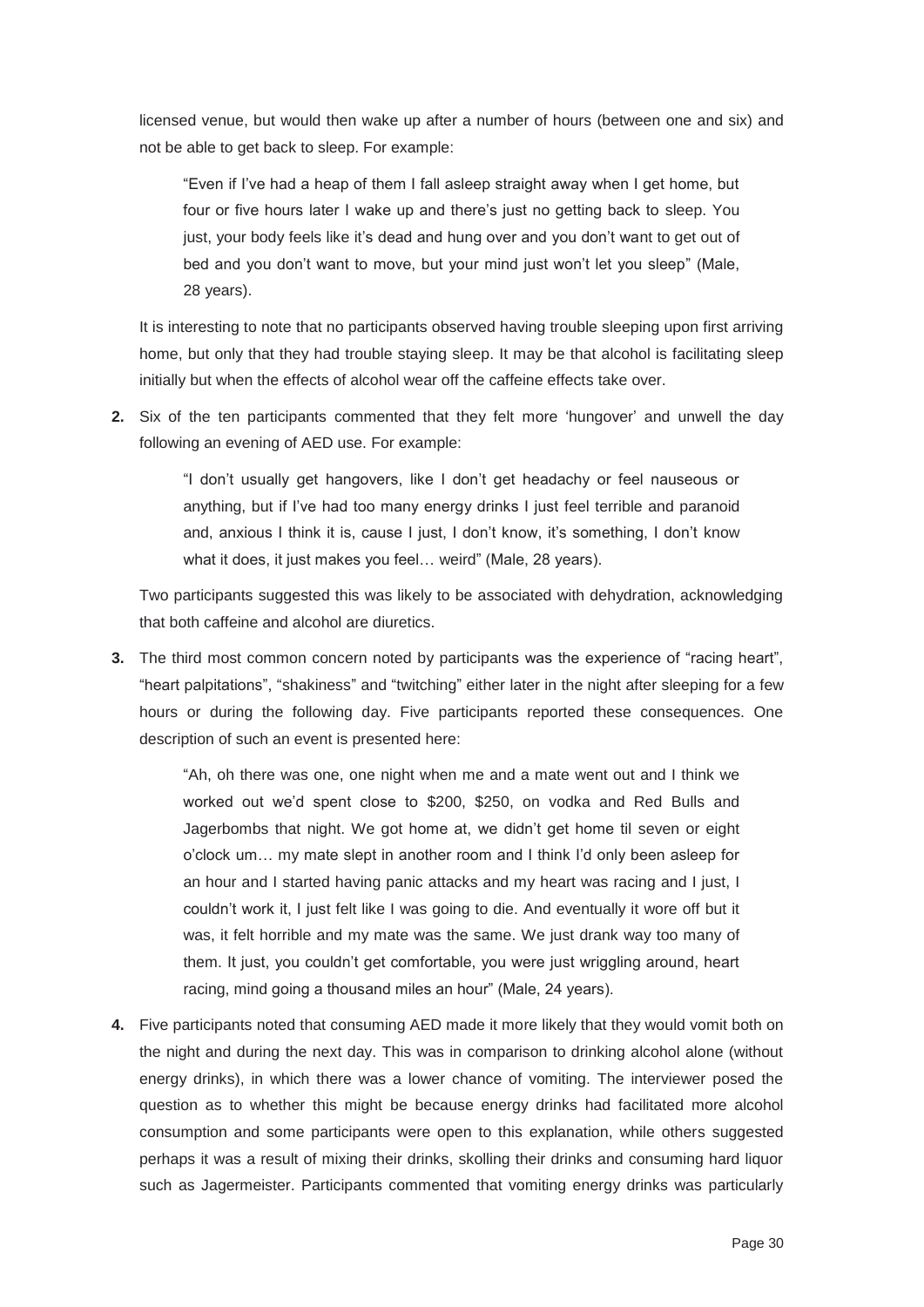painful and bad tasting, that the vomit was very concentrated and only the syrup seemed to come up.

**5.** The final problem noted by participants, and this was only observed by two of the ten, was that a night consuming AED would negatively affect their sleeping patterns and routine in the days following use. These participants said that they noticed after consuming AED they would still struggle to sleep properly two nights later and this would negatively affect their early week routine. These two people were those that consumed over ten AED on a typical night out.

No harms as a result of AED use were observed during sessions of observation, even though it was evident that consuming AED facilitated drunkenness.

## **3.7 Challenges for key informants**

Key informants noted a variety of challenges presented by the consumption of AED, which naturally varied depending on their role. It should be noted that some key informants reported very few challenges provided by AED. Most notably this included venue managers, who appeared unconcerned about AED.

**Venue managers** commented that they did not notice AED were in any way associated with violence or other types of unwanted behaviour, and that while they were a popular drink, they were not in their top five most sold beverage types. One venue owner noted that she had observed that more people tended to stay until 3am closing time than in previous years, but it would be purely speculation to assume this was related to energy drinks given that illicit drug use is common among licensed venue patrons.

**Emergency services personnel** offered varying levels of concern about AED, with a paramedic and a harm reduction worker observing that the combination was associated with increasing presentations to ambulance and harm reduction stalls at music festivals, but an emergency department physician and police officer noted few problems associated with the combination. The police officer indicated that alcohol alone was still the major concern for them, far above and beyond alcohol in combination with any form of stimulants. The emergency department physician suggested that while he personally had not noticed patients presenting with problems relating to AED, this might be because hospitals currently don't routinely screen for energy drinks or caffeine among people who present with alcohol problems:

"I don't directly ask people about their intake of caffeine. I do ask them about alcohol and other drugs, perhaps we should [ask them about energy drinks]. But I have noticed perhaps in the last few years a lot more people turning up, say 7am on Sunday morning. I'm sure that always happens, so they've obviously been out all night; whether the caffeine's helping them stay awake for that long. I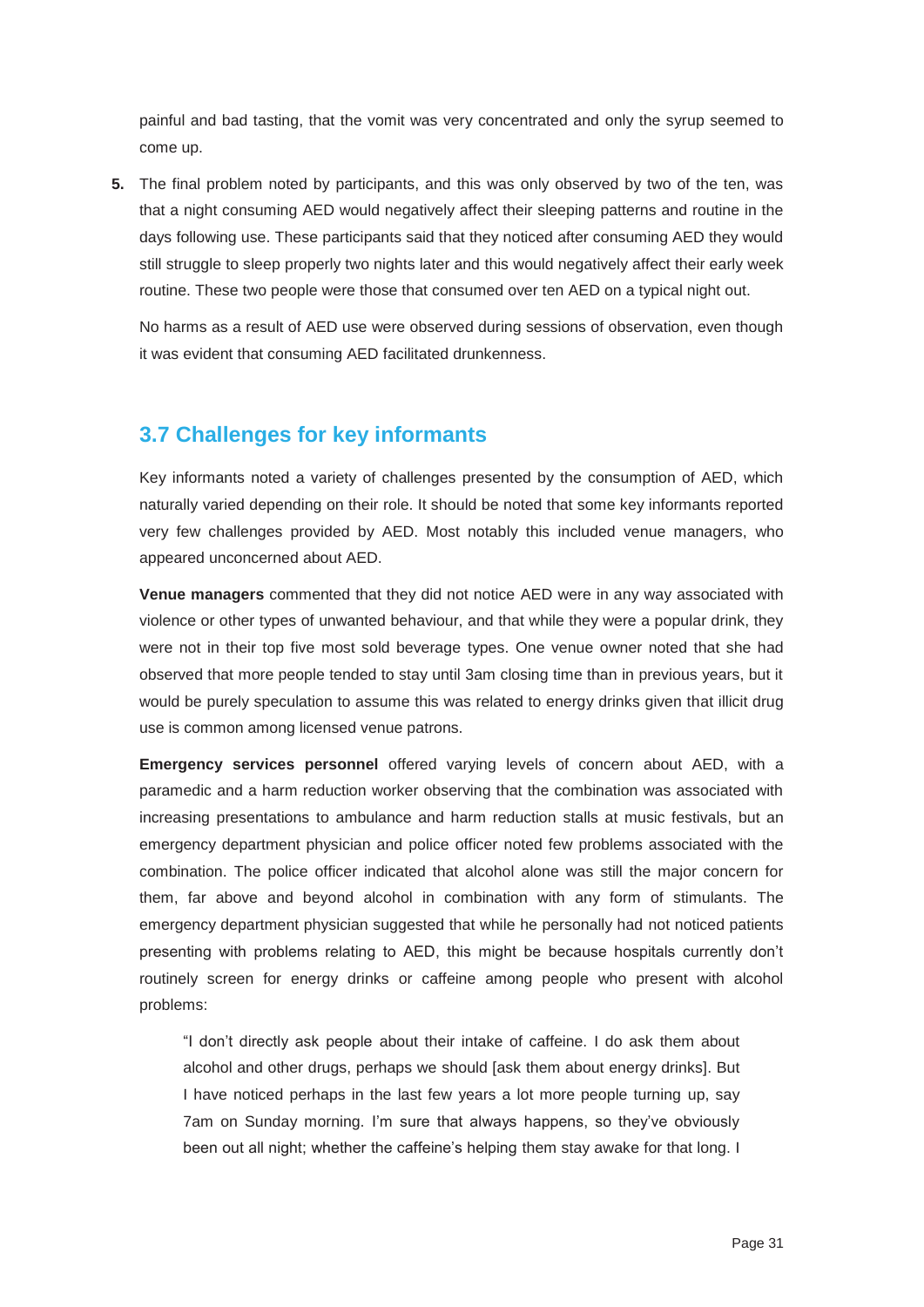certainly couldn't... It would be very interesting to know, to actually survey people and perhaps even measure their caffeine levels, now that I think about it".

A paramedic commented that he personally sees a lot of people negatively affected by AED at music festivals and in the central business district area on a Friday and Saturday night and that they will often be treated before they go the emergency department, perhaps accounting for the apparently low number of patients presenting to hospital with these issues. When asked what a person affected by AED looked like and how they were treated, he commented:

"They present with hypertension, nausea, low blood, sorry, high blood pressure and usually palpitations, so associated with an increased heart rate [...] Giving these people medication is counter-productive. At some point the effects of the caffeine wear off and they just go, they do post caffeine crash and essentially it's about just keeping them comfortable and safe and consistently reassured that it will wear off at some point fairly soon and that they're going to be OK. In a festival environment where there is onsite medical services, we'll do that at the venue. They'll never go to an emergency department. If we're in the middle of Friday, Saturday night, we're frantically busy we'll just scoop them up and put them in the waiting room of the emergency department and that will be where that occurs. They're unlikely, you know, at some point it will wear off, they'll feel better and they'll just leave".

This paramedic also noted that consumers of AED don't necessarily realise that they are experiencing these symptoms as a result of consuming energy drinks, either because AED use is so normalised or because they are unaware of the potential harms of drinking excessive levels of caffeine and so there is an increasing tendency for people to claim that their drink has been spiked. However, when they are prompted about their alcohol and other drug use over the course of the evening, it becomes evident they have consumed far too much caffeine. These drink spiking claims can occur both on the night of intoxication, but also the following day:

"One of the new phenomenon's is, "my drink got spiked last night" [...] We now get called to attend to people who've had their drinks, who believe they've had their drinks spiked the night before because they feel like their world is falling apart. They feel crap; something must have happened, someone must have done something to me. They can't relate the fact that they ingested all this garbage and that they actually did it to themselves. But, yes they are now: "Oh my God, I must be dying" the next day. Yeah it's bad enough on a night but 12 hours, 24 hours later in some cases, people are calling an ambulance".

A harm reduction worker, who regularly attended raves and dance parties noted that alcohol is still the primary presenting complaint, in at least 70% of cases; however the coadministration of alcohol and stimulants, whether it be caffeine or other stimulants, was still a common presentation. This worker noted that when stimulants are co-administered with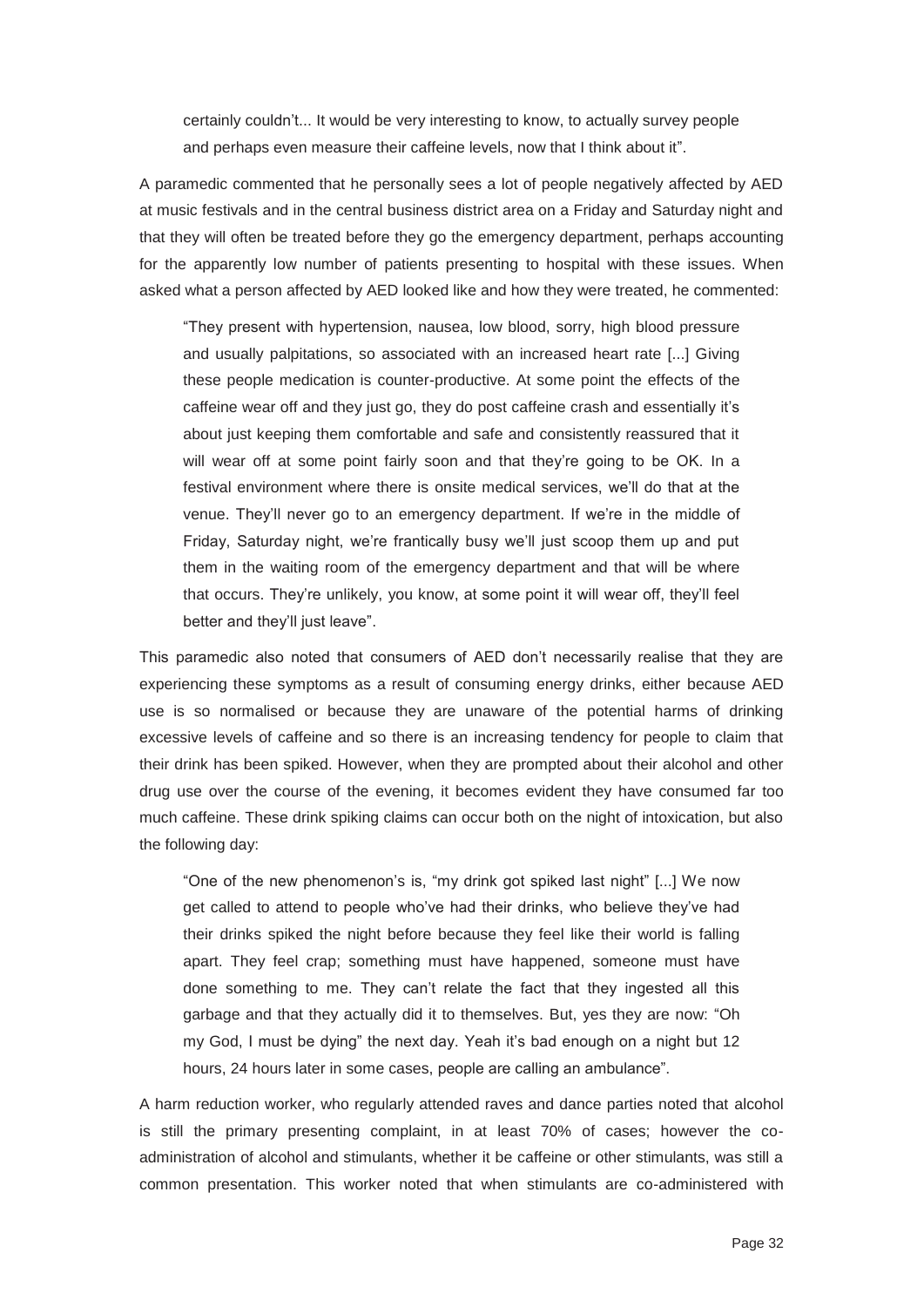alcohol it enables the consumption of more alcohol which then leads to over-consumption, and often alcohol poisoning:

"What we do get is a lot of alcohol poisoning with taking amphetamines and alcohol and I think the energy drinks are contributing to that as well. Especially if someone is taking energy drinks and alcohol with another stimulant as well, then you have two different operatives that's counteracting alcohol and by the time you realise, by the time the alcohol has actually caught up with you, you're way too drunk and you're not feeling drunk but your, physically your body can't take anymore alcohol and you're getting alcohol poisoning and that's happening a lot".

We spoke with two **community healthcare workers**, one from the dual diagnosis field and one youth outreach worker, who both noted that AED provided particular challenges for their role. From the dual diagnosis worker's perspective, AED had been raised as a potential explanation for increasing anxiety-related problems observed in clients with mental health issues:

"They're dealing with people with serious mental illness and they're noticing they have a lot more energy drinks and alcohol mixed in too. Look some services were concerned about [...] should we be thinking the level of anxiety and agitation that we're starting to see in this client, could it be related to their increased consumption [of AED]? And so we would say, given that it has high levels of caffeine and the mix with caffeine and alcohol, we'd anticipate it may be a factor [...] A couple of clients in the last two or three years have been able to make a definite link to the levels of anxiety".

The youth worker had quite different concerns from this dual diagnosis worker. Her concerns were more around the misleading marketing of energy drinks and the lack of information that young people have access to regarding the harms of these drinks. She said that most people she'd spoken with who were consuming AED (people between the ages of 12-18) were unaware that energy drinks were a form of stimulant. Of particular concern for her was that it was hard for young people, who were going through a standard adolescent phase of experimentation with a range of substances including alcohol, energy drinks and other drugs, to effectively tease out the properties of the various substances when they were being used in combination. So for example, if they felt hungover and unwell after drinking AED, they often did not know whether it was the effects of the alcohol or the energy drinks that were causing them to feel bad because they were still in the very early experimentation phase. She also had observed that young people often consumed numerous cans of energy drinks before and after school (without alcohol), purchased from service stations, and that some young people consumed up to eight cans a day.

The last type of key informants consulted were **policy makers**, representatives from both the Alcohol Policy and the Food Standards Committee of the Victorian Department of Health.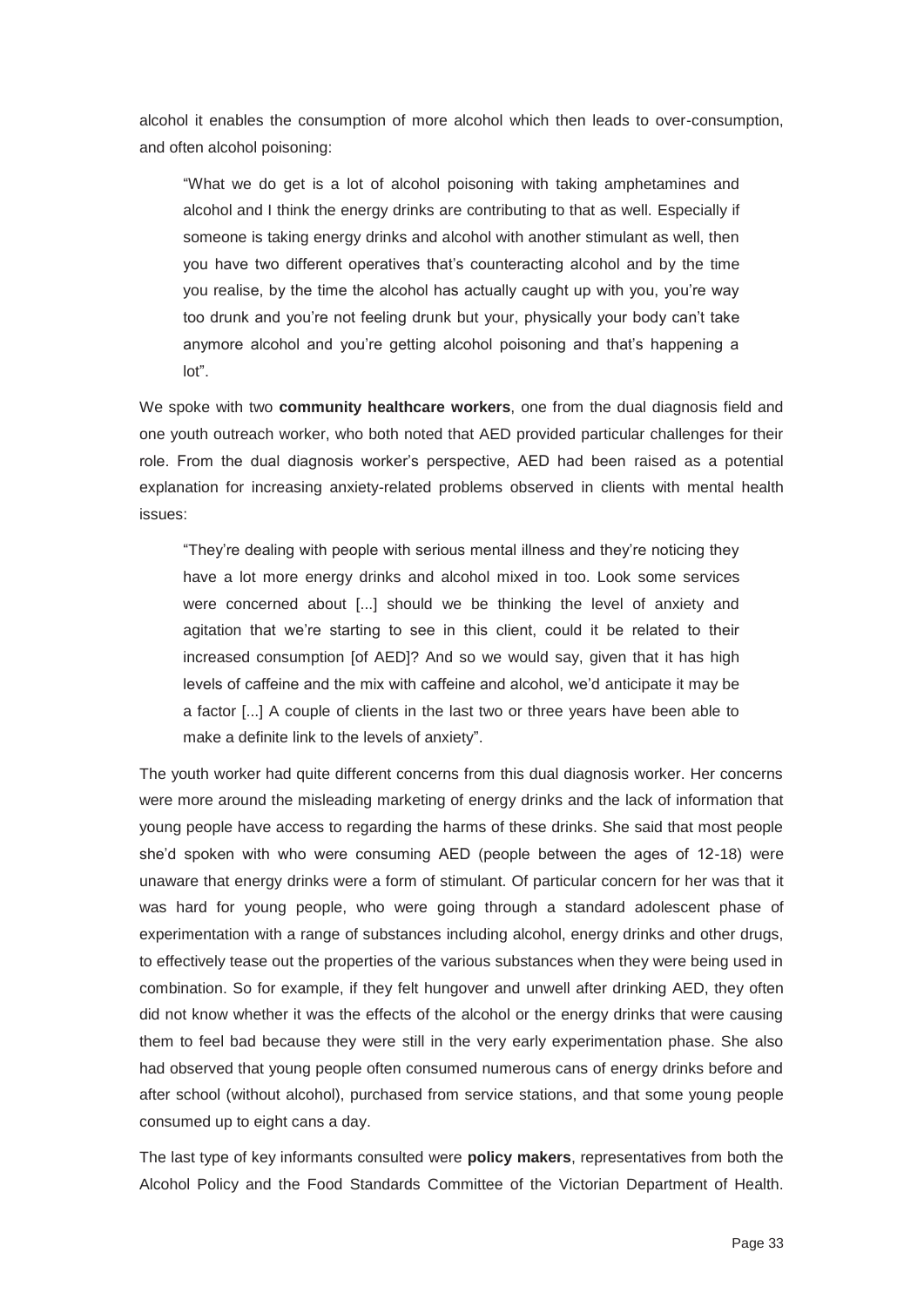Both policy makers noted that the issue of AED was currently on the Department's radar, particularly given the recent press coverage around AED and also recent calls from the Alcohol Policy Coalition to have the Foods and Safety Act re-examined. The main message that was presented by policy makers was that despite the many vested interests calling for regulatory action around AED, there is still currently insufficient evidence regarding the harms of AED to make any such changes. One policy maker said that as it stands, they can't prohibit the manufacture of pre-packaged AED because the Food Standards Code is written in such a way that their combination is permitted and they cannot change this without evidence showing AED are causing significant harm over that of alcohol alone:

"We've had a legal look at the way the code is drafted up and really outside just them mucking up the formulation in some minor degree, there isn't much you can do about actually going out and saying that this product is illegal under the Food Standards Code, because it isn't. These are the pre-packaged ones I'm talking about. And I think there is some acknowledgement there that we're still in a position really where we've got concerns but we don't necessarily have significant evidence, you know, recognising that the, the bar we have to jump, in terms of significant evidence for regulatory action is reasonably high".

#### **3.8 Awareness raising needed**

Consumers and key informants were asked if they were aware of the recommendations around how many energy drinks should be consumed daily. Only two consumers and two key informants were aware of this recommendation. Participants were shocked when they found this out and a number posed the question why this knowledge was not more publically available. All participants noted that they would be interested in knowing more about the effects and harms associated with AED. One person said "I'd really like to know the statistics on how damaging it could be". It was suggested by both consumers and key informants that the following approaches might be useful in raising awareness about AED:

#### **1. Mass media campaigns**

Given their limited knowledge around the recommended maximum daily intake of energy drinks, a number of participants suggested that public media campaigns such as those associated with alcohol and illicit drugs might be a useful way of getting this information across because television and print were their main sources of information. However, the issue of whether AED was a high enough priority for the state or federal government to spend millions of dollars on an advertising campaign was contested. One policy maker suggested that it would be more feasible to consider adding a component of energy drinks to an existing alcohol campaign rather than running a separate campaign.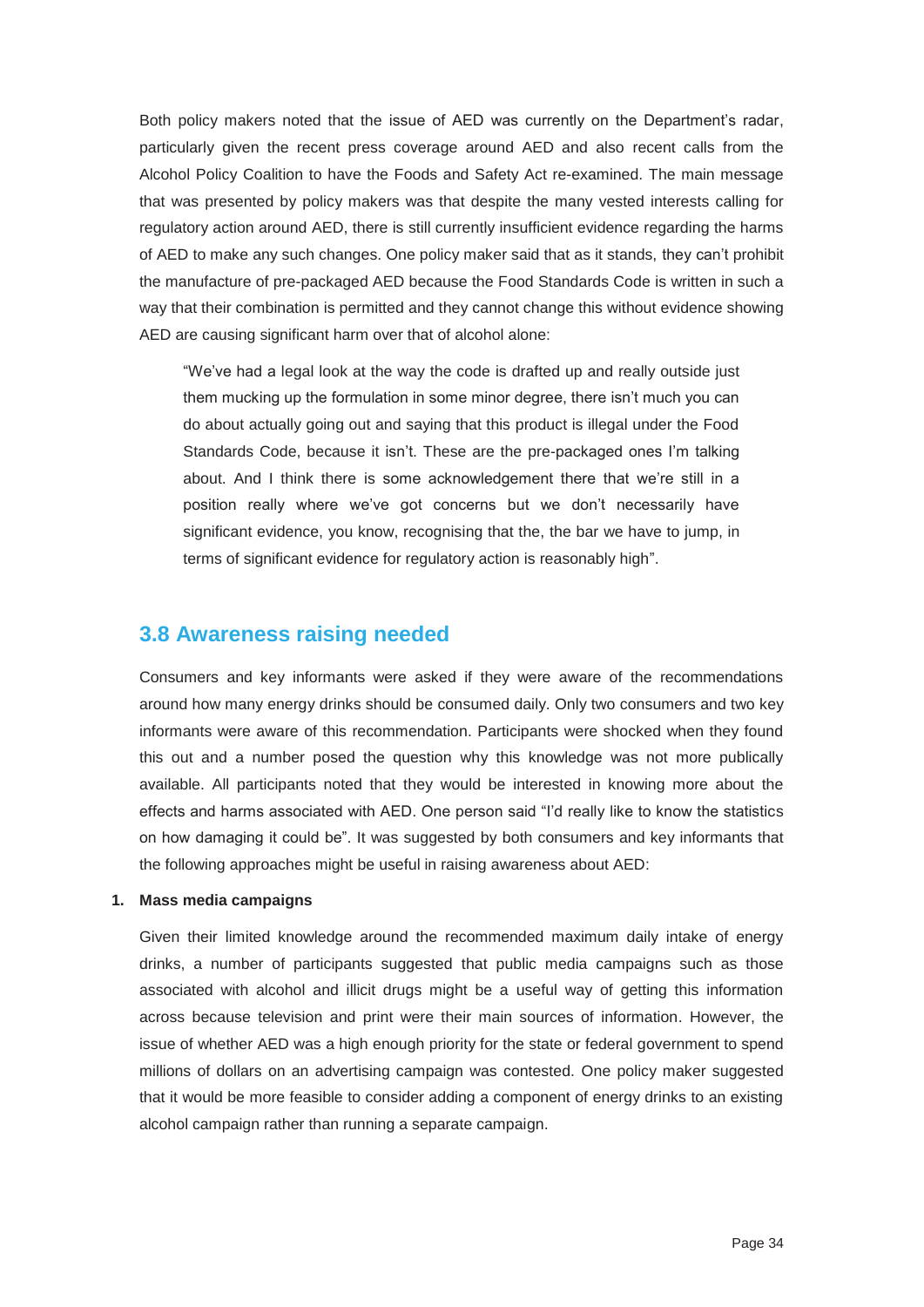#### **2. Posters in nightclubs**

It was suggested by a number of key informants, including policy makers, health workers and emergency services personnel, that advertising the harms of AED should be made a priority; but that these messages should be targeted (rather than mass media campaigns). One popular suggestion was the development of posters for display in nightclubs which portray the potential harms of combining AED, and recommendations around the maximum number of AED that should be consumed in one session. It was suggested that at the very least these posters should provide information on the recommended maximum daily number of energy drinks per day. These posters could be displayed on the back of toilet doors, on bar mats and areas of the venue that are observable when queuing at the bar.

#### **3. Education for venue staff**

It was evident that venue staff were as ignorant around the recommended maximum daily intake of energy drinks as consumers; so another suggestion that was offered by policy makers, health workers and emergency services personnel was to engage in more education with venue staff about safe levels and potential harms of AED use.

#### **4. General awareness raising for emergency services personnel and health workers**

It was noted by emergency services staff and health workers that they do not routinely collect information about energy drink consumption, even though they routinely collect information about alcohol and other drug use. It is suggested that personnel that work in emergency services and community health care should be educated about the growing prevalence or likelihood of co-occurring alcohol and energy drink consumption and be encouraged to collect information on AED consumption in the course of their daily work.

#### **5. Adding energy drinks and AED to school drug education programs**

It was also suggested by policy makers and community health workers that young people should be targeted with information about energy drinks and combining alcohol with energy drinks at an early age; given that young people are increasingly purchasing energy drinks from supermarkets and service stations and consuming energy drinks before and after school. Given that this curriculum already exists, it was suggested that this might be a cost effective way of disseminating messages around safe levels of use and potential harms of use.

At the very least, all of these awareness raising activities should incorporate a visible and prominent message about the recommended maximum number of energy drinks that should be consumed daily.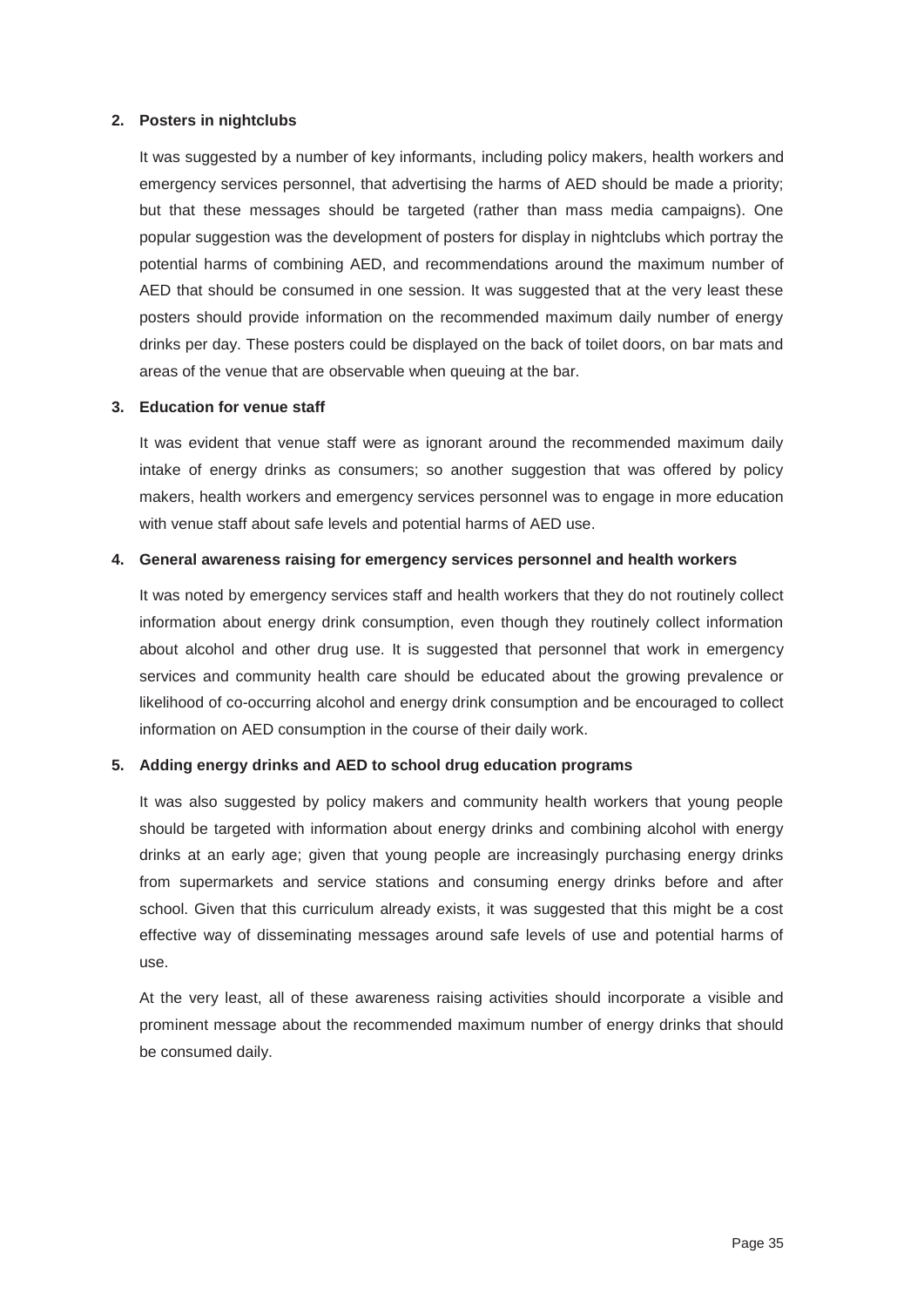## **Chapter 4: Discussion**

This small pilot project has attempted to develop the beginnings of a knowledge base around AED use in Australia. The use of AED is significantly under-researched both in Australia and internationally, and this is only the second qualitative study to our knowledge that has been conducted on this topic in the world. In particular this project has attempted to explore the social and cultural contexts of AED consumption in Australia, and describe the patterns of use, benefits and negative consequences of AED among a sample of young consumers. This project has also attempted to investigate the impact that AED have on various industries, such as emergency services, healthcare and on-premise licenses, as well as explore the policy context of AED and potential policy and regulatory responses.

The young people interviewed as part of this research were highly organised in their AED consumption practices, and had developed a routine after an experimentation phase early in their use of AED. This learned routine was based on achieving maximum benefits from AED and avoiding or minimising negative consequences from use. Most participants interviewed as part of this research consumed between three and five AED on a typical night out, while a smaller number reported consuming between ten and fifteen AED on a typical night out. Even those who drank less AED were still consuming above the maximum recommended daily number of energy drinks; and most consumers and key informants were unaware of these recommendations.

One of the main themes that arose from interviews was that combining energy drinks with alcohol is now a normalised phenomenon. Both consumers and key informants noted that it is so common that you can now purchase these drinks at any licensed venue and over 50% of participants' peers were reported to consume these drinks. The combination has become so common that it is often not divulged to emergency services staff. Given the apparent normalisation of AED, it is important that more research be conducted in this area.

A body of work has explored the way that energy drinks (with and without alcohol) are carefully and selectively marketed to young people. This research shows that AED are cleverly marketed using tantalising brand names, bright colours and provocative imagery (including sexual prowess, masculinity, performance enhancement and extreme sports), and are marketed cleverly in pubs and clubs, where it is not uncommon to see 'Red Bull' bar mats, fridges and towels. They are also often sold cheaply in licensed venues via promotional activities (Jones & Barrie, 2009; Kuhns, et al., 2010; Miller, 2008b; O'Brien, et al., 2008; Reissig, et al., 2009). These findings were indeed supported in this research, and this was contrasted by both consumers and key informants, with an absence of public attention to the potential harms of AED. Consumers in particular wanted more information about the harms so they could make informed decisions about their continued use of AED.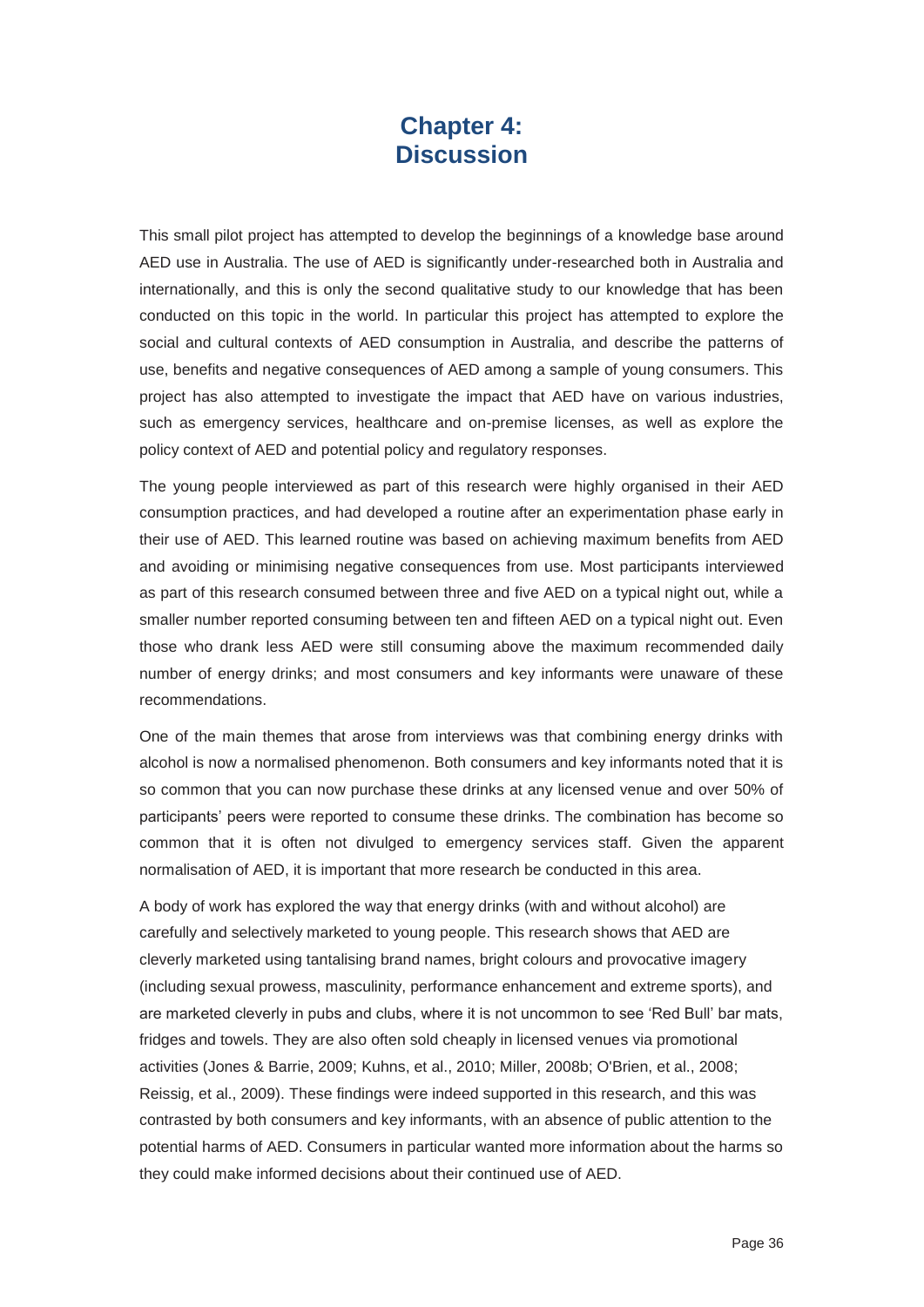The benefits and harms of AED experienced in this sample were similar to the recent qualitative study by Jones et al. (Jones, et al., in press), with the exception of violence, which was not noted among this sample. Perhaps unsurprisingly, wakefulness was the main benefit of AED and difficulty sleeping was the main concern. Interestingly, there appears to be one group of AED users who consume AED to feel less drunk (feel more alert and energetic) and one group who use AED to facilitate drunkenness (through the faster paced consumption of 'bombs'). While participants reported many negative consequences associated with AED use, the benefits were noted to outweigh the harms at this point in their lives, a time when they are actively pursuing leisure and pleasure during their weekends and are willing to spend a Sunday feeling hungover or unwell. It is expected that as these young people move into more traditional adult roles such as starting a family, their use of AED is likely to decline.

Key informants noted varying concerns associated with AED, but these were much less than concerns associated with alcohol alone. All key informants suggested that alcohol alone provided the biggest challenge for their role but that energy drinks played some role in keeping people awake longer and enabling them to drink more alcohol, leading to increased levels of alcohol overdose/poisoning, worse hangovers and "the drink spike" phenomena reported by a paramedic. There was also some evidence of short-term anxiety associated with AED.

In Australia the only regulatory approach to AED that we are aware of is in Western Australia, where the state government has banned the sale of AED in licensed venues after midnight (Midnight drinks ban in Perth, April 10, 2011). While AED is on the Victorian state government's radar, policy makers indicated that there is little they can do in terms of regulatory action in light of the lack of research evidence on AED.

Other countries have implemented a range of precautionary measures in relation to AED that might be considered in Australia. For example, in Europe energy drinks are required to have a 'high caffeine content' label and Canada requires labelling on energy drinks stating that it should not be mixed with alcohol. In Norway, only pharmacies are permitted to sell energy drinks (Reissig, et al., 2009). In Ireland, the 'Stimulant Drinks Committee' recommended that energy drinks should be labelled with an indication that they are unsuitable for children (under age 16), pregnant women and individuals sensitive to caffeine. This committee also suggested that labels should caution against combining energy drinks with alcohol and against the consumption of energy drinks during or after sport/exercise because they are not hydration agents and in fact are likely to cause dehydration (Finnegan, 2003). In sum, it appears that potential avenues for regulatory action include better labelling, restriction of energy drinks to people underage, restrictions on the place and sale of energy drinks and controlled advertising (Reissig, et al., 2009). To what extent this extends to AED is still unknown.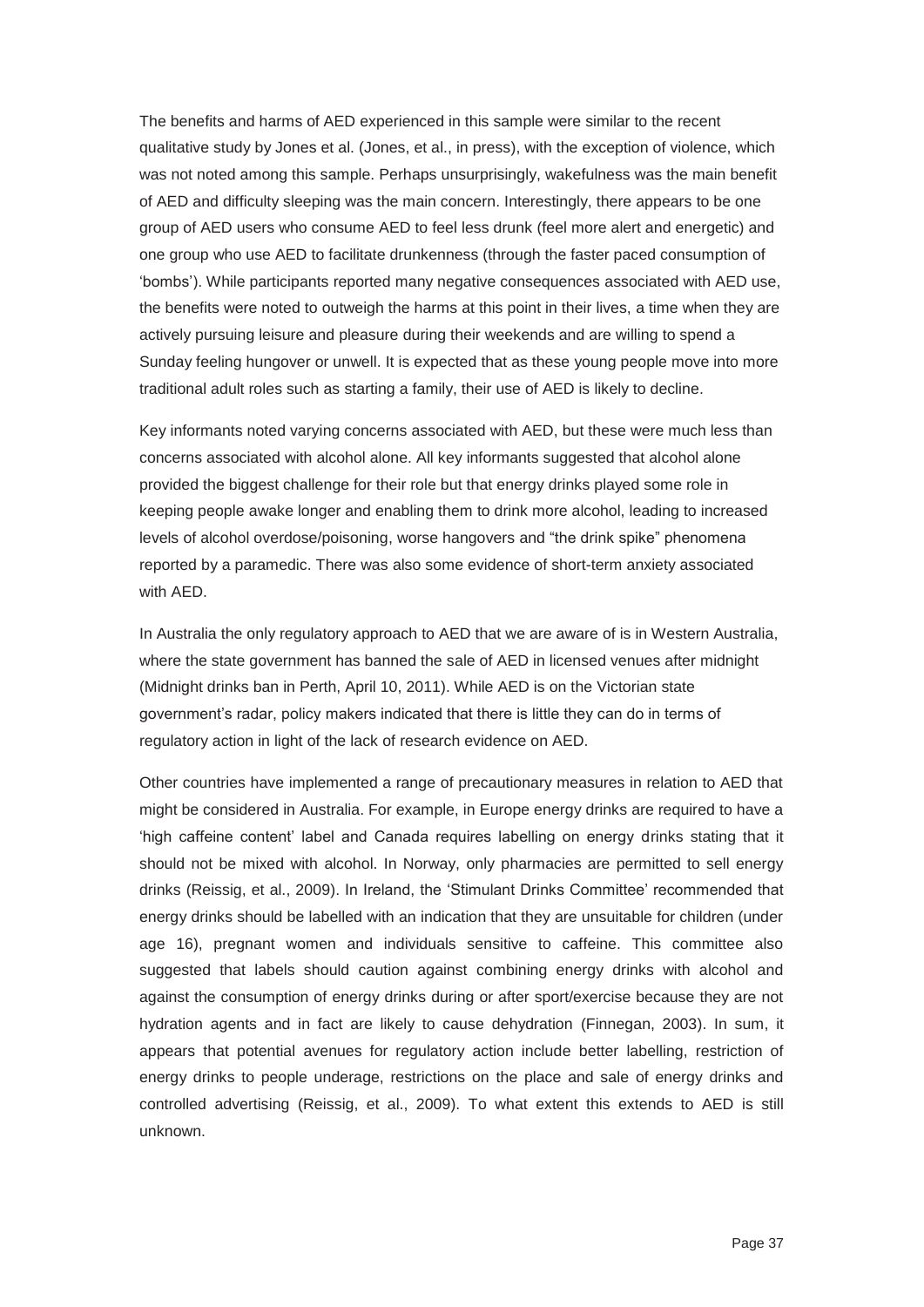In 2010, the Victorian Department of Justice issued a set of guidelines for responsible liquor advertising and promotions (www.justice.vic.gov.au). These guidelines include things such as: "the advertising or promotion of liquor involving 'happy hours', free drinks or discounted drinks must have reasonable limits and controls to minimise the risk of rapid, excessive or irresponsible consumption of liquor" and "the advertising or promotion of liquor must not suggest any association with risk taking". However, there is no mention of AED promotions in these guidelines. Given that it was noted in this research that young people were more likely to consume AED when they were promoted and/or discounted, we recommend that these guidelines be altered to include promotions on AED. We also propose that these guidelines be developed across all states. A second policy option that we recommend is that, given that energy drinks are labelled with a warning stating that a maximum of two energy drinks should be consumed daily, pre-packaged alcohol energy drinks should be labelled the same way.

In this study, consumers and key informants were less concerned about regulatory approaches and more concerned with raising awareness of the harms of AED, and avenues proposed included raising awareness at a population level through mass media campaigns, or targeted awareness to venue staff, consumers of licensed venues (using posters) and to children in schools as part of the standard alcohol and drug curriculum. Given the significant costs associated with mass media campaigns, our recommendation would be that targeted awareness be the priority, beginning with young people in schools who are likely to be approaching, or are in the early stages of, the experimentation phase of energy drink and AED consumption, followed by information and posters within licensed venues and education to emergency services personnel and health workers. At the very least, all of these awareness raising activities should incorporate a visible and prominent message about the recommended maximum number of energy drinks that should be consumed daily.

It is important to note that this study has limitations. In particular, the sample was too small to generalise the findings to all young consumers of AED. In addition, the participants in this research were recruited using a convenience sampling approach. Future research should be conducted in larger samples using both purposive and random sampling approaches.

#### **4.1 Future research directions**

As identified in this project, there are still many 'unknowns' of AED. The use of AED is significantly under-researched both in Australia and internationally which makes it difficult to begin to develop policy responses and harm reduction strategies. We have identified a number of areas that we believe future research efforts should be targeted:

 Clearly, further research is required to explore the social and cultural contexts of AED use, patterns of consumption, benefits and harms and challenges to service industries. The current study should be furthered by replication in larger and more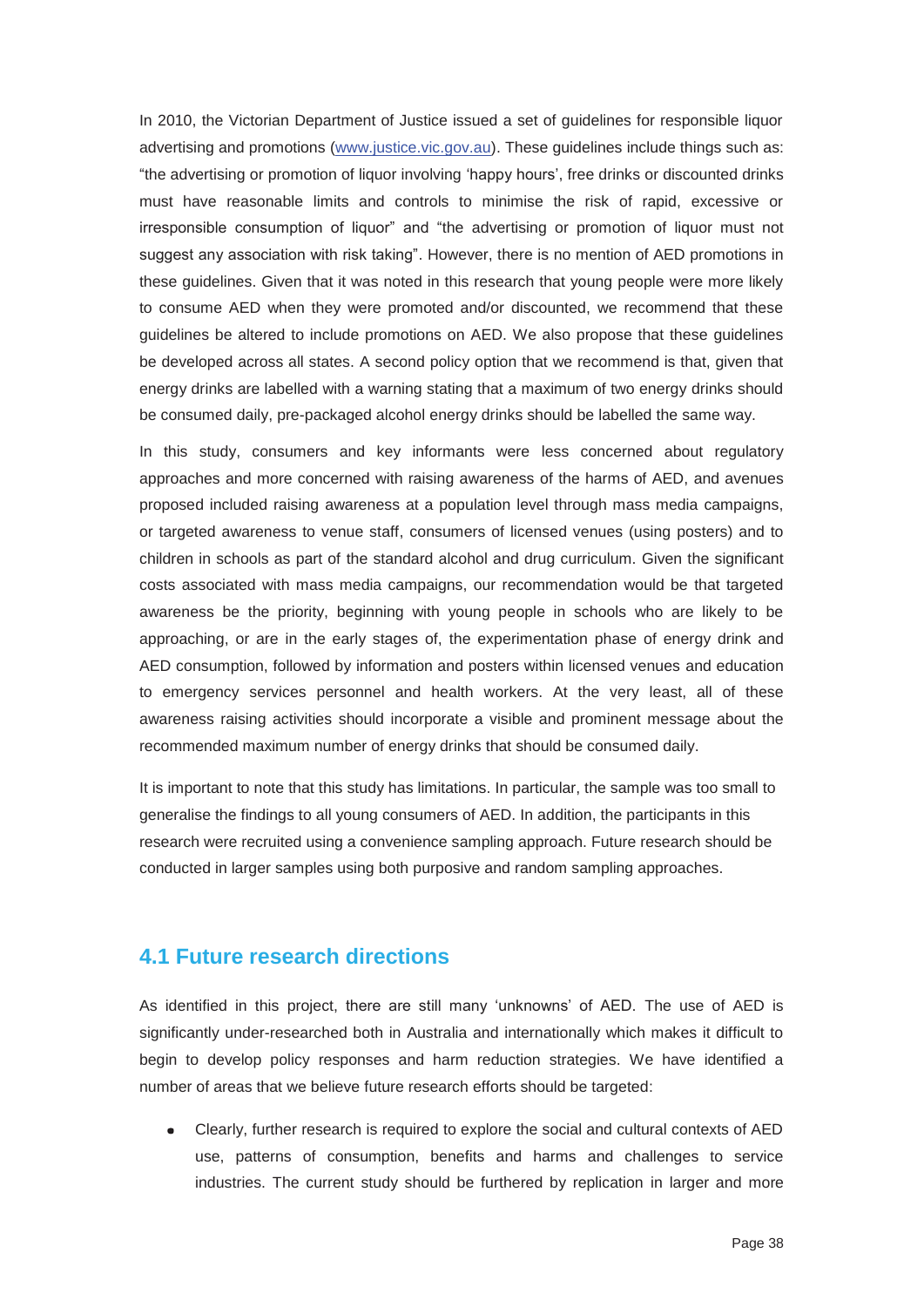diverse samples, including various sub-groups of AED users. In particular, this research noted different groups of AED users, including those who consume around five AED a night and those who consume over 10 AED a night. Some young people are also consuming AED while concurrently using illicit drugs. Future research should attempt to gather more detailed information across these different consumption groups and flesh out the harms and benefits for these young people. Further, more research is clearly needed to understand the role that AED plays for venue workers, emergency services personnel and health workers given that the scope of this project limited our capacity to speak to representative numbers of these groups.

- In Australia we still don't know the actual prevalence of AED in general population samples or among selected subgroups such as students or young people. We don't know how many people are consuming energy drinks alone, or in combination with AED and we don't have a good understanding of the demographics of AED users. It is important that this type of prevalence data is collected, and one of the most effective ways to collect this data regularly would be to add questions about the consumption of energy drinks and AED to existing national surveys such as the National Drug Strategy Household Survey and the Victorian Youth Alcohol and Drugs Survey.
- The young people in this research had been regular consumers of AED for some time and had developed their patterns of consumption after a period of experimentation in the past. Future research should focus on young people who are still in this period of experimentation; particularly people under the age of 18, as these people might be more likely to experience acute harms from the consumption of AED (through overconsumption) and be most susceptible to the marketing and advertising of these products.
- In terms of risky consumption, it was identified in this project that AED are consumed in greater amounts by people attending "Uni bars" and among men attending "footy trips" or equivalent types of vacations. It appears that AED are used in greater levels among young people who intend to be drinking alcohol over a number of days. Future research should investigate the use of AED among people attending University, people attending 'schoolies' celebrations and other groups of people planning 'drinking holidays' or drinking over a number of days.
- It was reported by emergency department staff, paramedics and police that information about the consumption of energy drinks is not collected in the same way that alcohol and other drug consumption is collected in their official records. So if people are presenting to emergency services having consumed AED, often they will only be asked about, and will only share information about, the number of alcoholic drinks they have had. Hospital staff and ambulance staff currently collect data on the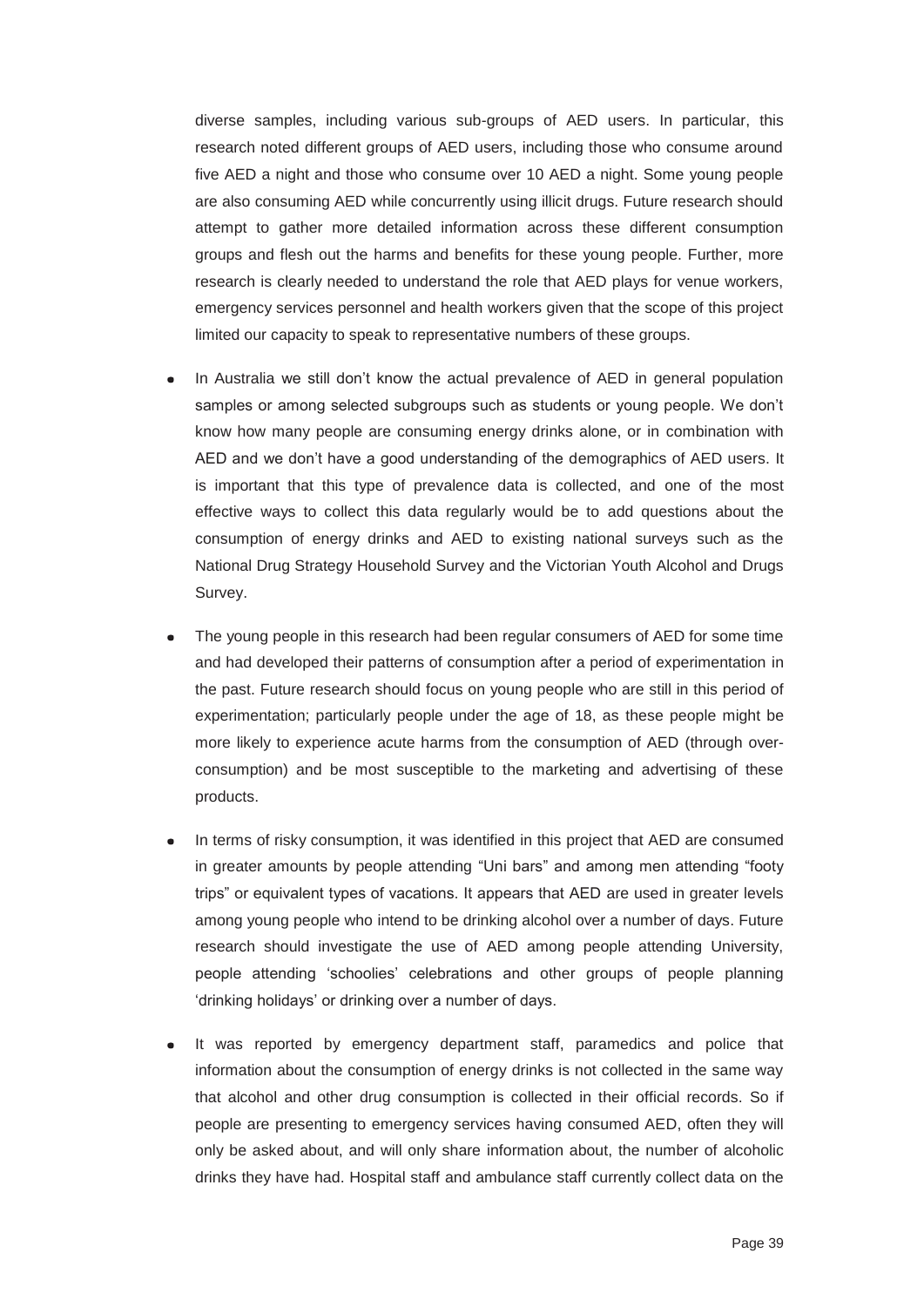use of alcohol and other drugs and this information is used in official statistics. Changes should be made to these systems so that energy drinks are included as an official code in these systems, so that information on energy drinks alone and AED are both recorded and accessible at a state level.

The 'actual' harms associated with AED are still somewhat of a mystery. While young  $\bullet$ people report adverse effects such as sleep difficulty, worse hangover and racing heart (including palpitations and anxiety), it is unknown at what quantities these problems occur, whether they occur in everyone, whether they occur with all types of alcohol and whether they are specific to energy drinks (and may be a function of other ingredients such as taurine) or also a feature of caffeine in other sources (such as coffee and cola softdrinks). As such, rigorous randomised controlled trials need to be conducted to investigate the physiological and psychological effects of AED on different groups of the population, at different quantities and across different beverage types.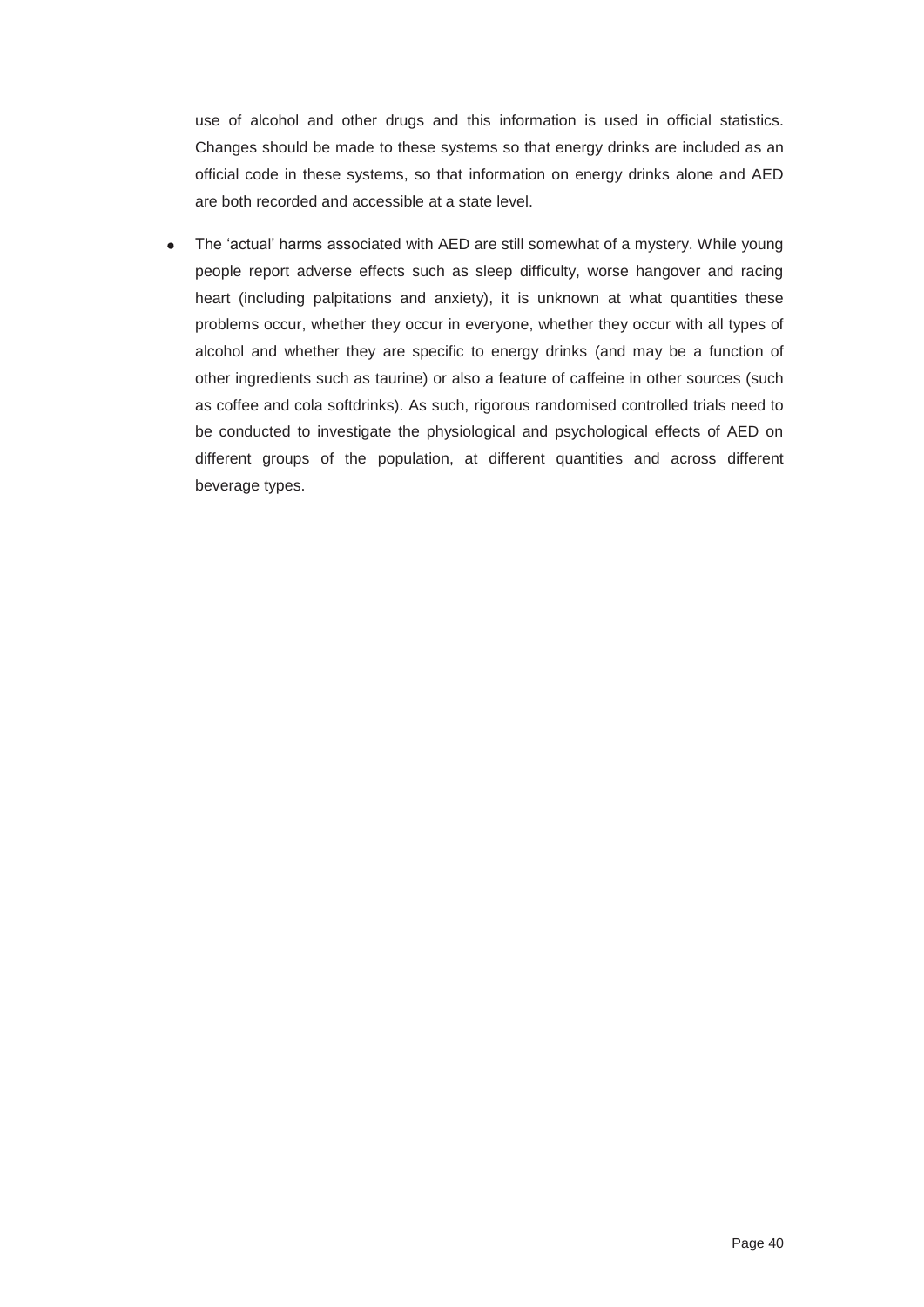## **References**

- Alford, C., Cox, H., & Westcott, R. (2001). The effects of Red Bull energy drink on human performance and mood. *Amino Acids, 21*, 139-150.
- Australia New Zealand Food Authority. (2001). *Inquiry Report. Application A394. Formulated Caffeinated Beverages*. Canberra: Australia New Zealand Food Authority.
- Brache, K., & Stockwell, T. (2010). *Drinking patterns and risk behaviours associated with combined alcohol and energy drink consumption*. Paper presented at the Kettil Bruun Society.
- Clauson, K. A., Shields, K. M., McQueen, C. E., & Persad, N. (2008). Safety issues associated with commercially available energy drinks. *Journal of the American Pharmacists, 48*(3), 55-63.
- Ferreira, S. E., Tulio de Mello, M., Pompeia, S., & de Souza-Formigoni, M. L. (2006). Effects of Energy Drink Ingestion on Alcohol Intoxication. *Alcoholism: Clinical and Experimental Research, 30*(4), 598-605.
- Finnegan, D. (2003). The health effects of stimulant drinks. *Nutrition Bulletin, 28*, 147-155.
- Howland, J., Rohsenow, D. J., Arnedt, J. T., Bliss, C. A., Hunt, S. K., Vehige-Calise, T., et al. (2010). The acute effects of caffeinated versus non-caffeinated alcoholic beverage on driving performance and attention/reaction time. *Addiction, 106*, 335-341.
- Jones, S. C., & Barrie, L. (2009). *Alcohol energy drinks: engaging young consumers in cocreation of alcohol related harm*. Paper presented at the ANZMAC.
- Jones, S. C., Barrie, L., & Berry, N. (in press). Why (not) alcohol energy drinks? A qualitative study with Australian university students. *Drug and Alcohol Review*.
- Kuhns, J. B., Clodfelter, T. A., & Bersot, H. Y. (2010). Examining and understanding the joint role of caffeine and alcohol in facilitating violent offending and victimization. *Contemporary Drug Problems, 37*(Summer), 267-287.
- Marczinski, C. A., & Fillmore, M. T. (2006). Clubgoers and their Trendy Cocktails: Implications of Mixing Caffeine into Alcohol on Information Processing and Subjective Reports of Intoxication. *Experimental and Clinical Psychopharmacology, 14*(4), 450-458.
- Measham, F., & Brain, K., 1(3) 262-283. (2005). 'Binge' drinking, British alcohol policy and the new culture of intoxication. *Crime, Media, Culture: An International Journal, 1*(3), 262- 283.
- Midnight drinks ban in Perth. (April 10, 2011). Western Australia Today. http://www.watoday.com.au/wa-news/midnight-drinks-ban-in-perth-20110410- 1d94x.html. Retrieved 24/08/11
- Miller, K. E. (2008a). Energy Drinks, Race, and Problem Behaviors Among College Students. *Journal of Adolescent Health, 43*, 490-497.
- Miller, K. E. (2008b). Wired: Energy Drinks: Jock Identity, Masculine Norms, and Risk Taking. *Journal of American College Health, 56*(5), 481-489.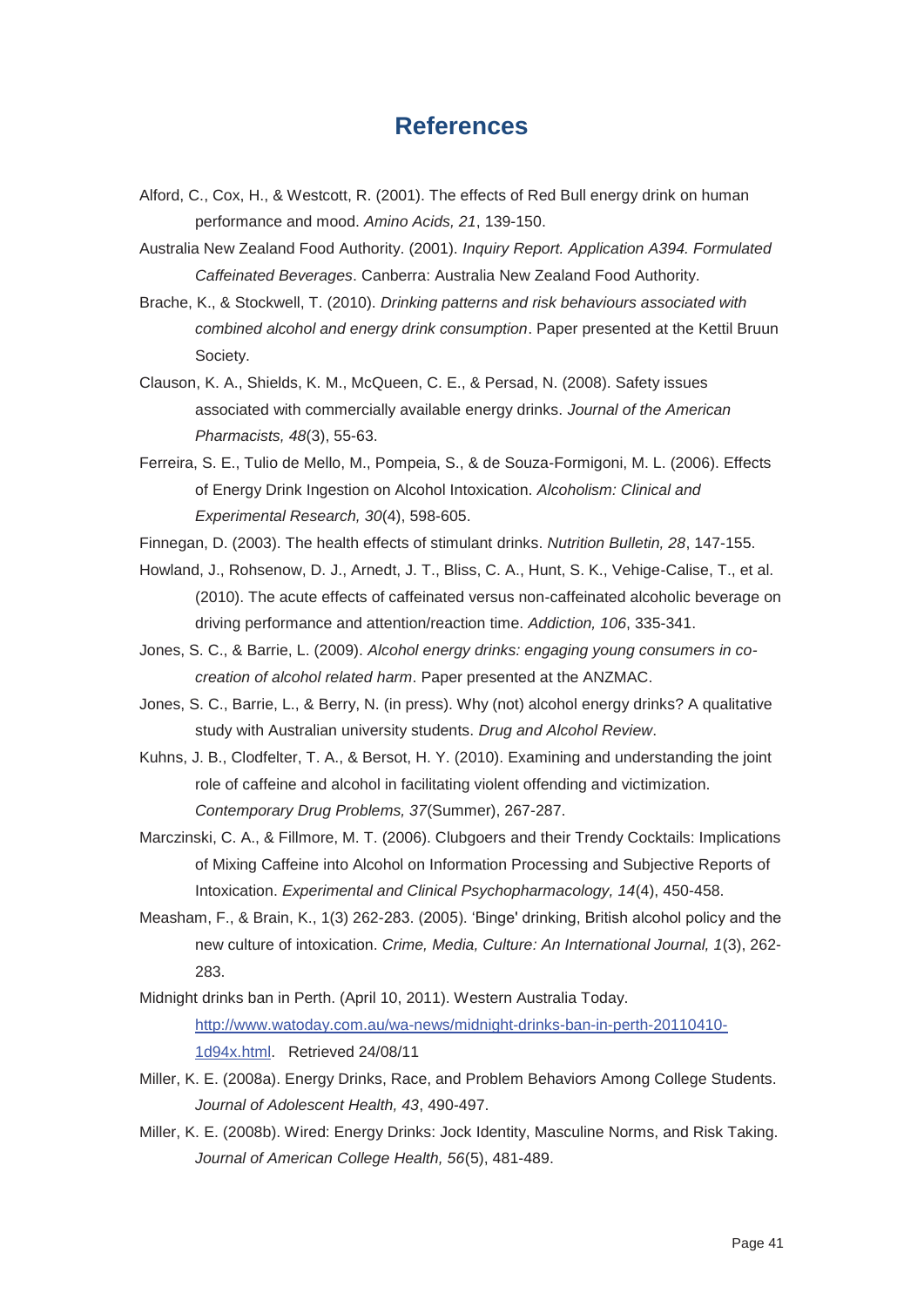- O'Brien, M. C., McCoy, T. P., Rhodes, S. D., Wagoner, A., & Wolfson, M. (2008). Caffeinated Cocktails: Energy Drink Consumption, High-risk Drinking, and Alcohol-related Consequences among College Students. *Academic Emergency Medicine, 15*(5), 453- 460.
- Oteri, A., Salvo, F., Caputi, A. P., & Calapai, G. (2007). Intake of energy drinks in association with alcohol beverages in a cohort of students of the School of Medicine of the University of Messina. *Alcoholism: Clinical and Experimental Research, 31*(10), 1677- 1680.
- Price, S. R., Hilchey, C. A., Darredeau, C., Fulton, H. G., & Barrett, S. P. (2010). Energy drink co-administration is associated with increased reported alcohol ingestion. *Drug and Alcohol Review, 29*, 331-333.
- Reissig, C. J., Strain, E. C., & Griffiths, R. R. (2009). Caffeinated Energy Drinks A Growing Problem. *Drug and Alcohol Dependence, 99*(1-3), 1-10.
- Rief, S. (2009). *Club Cultures: Boundaries, Identities, and Otherness*. New York: Routledge.
- Shiner, M., & Newburn, T. (1999). Taking tea with noel: The place and meaning of drug use in everyday life. In N. South (Ed.), *Drugs: Cultures, controls and everyday life*. London: Sage.
- Sindich, N., & Burns, L. (2010). *Australian Trends in Ecstasy and Related Drug Markets 2009: Findings from the Ecstasy and Related Drugs Reporting System (EDRS). Australian Drug Trends Series No. 46*. Sydney: National Drug and Alcohol Research Centre, University of New South Wales.
- Thombs, D. L., O'Mara, R. J., Tsukamoto, M., Rossheim, M. E., Weiler, R. M., Merves, M. L., et al. (2010). Event-level analyses of energy drink consumption and alcohol intoxication in bar patrons. *Addictive Behaviors, 35*, 325-330.
- Warburton, D. M., Bersellini, E., & Sweeney, E. (2001). An evaluation of a caffeinated taurine drink on mood, memory and information processing in healthy volunteers without caffeine abstinence. *Psychopharmacology, 158*, 322-328.